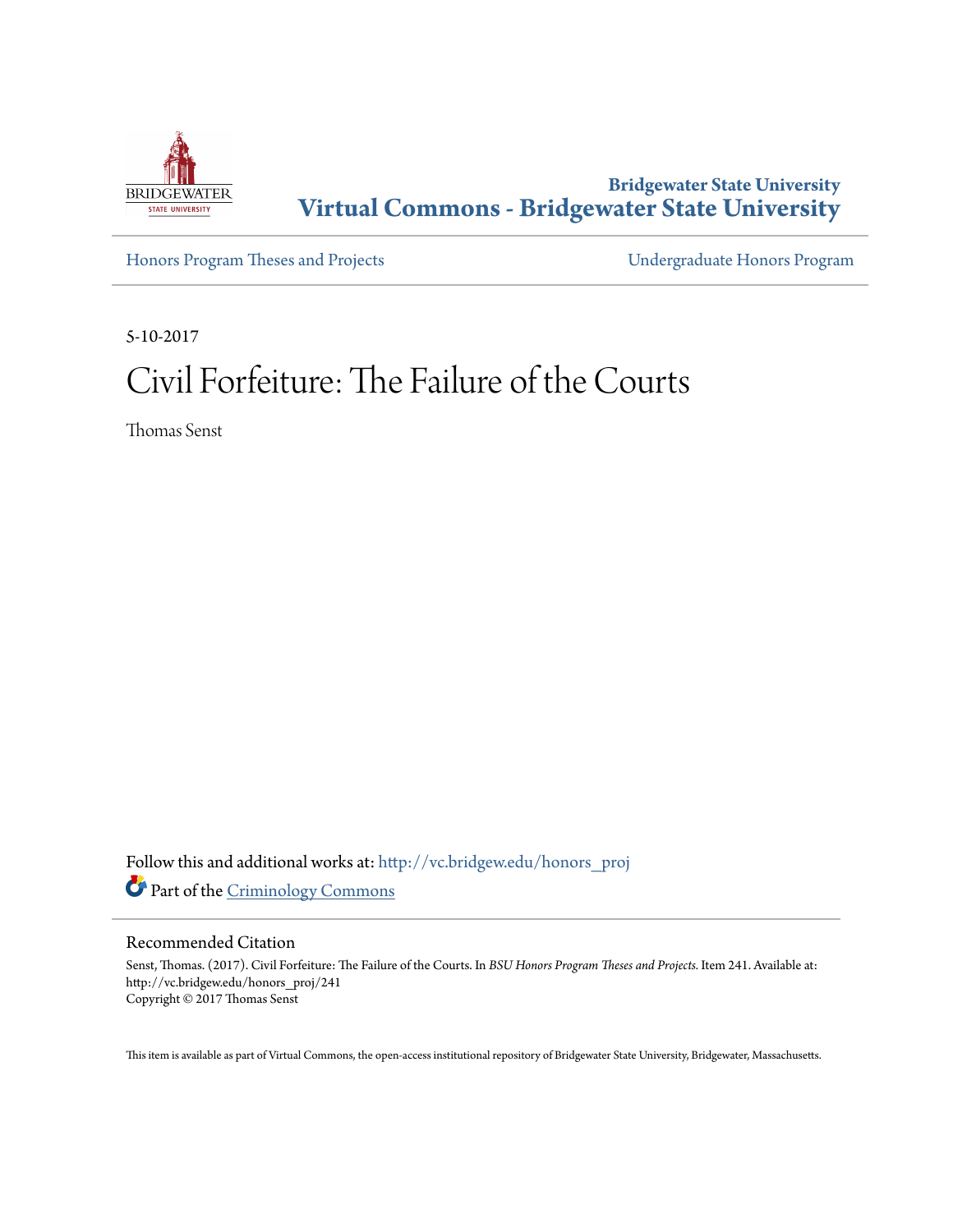# CIVIL FORFEITURE: THE FAILURE OF THE COURTS 1

Civil Forfeiture: The Failure of the Courts

Thomas Senst

Submitted in Partial Completion of the Requirements for Commonwealth Honors in Criminal Justice

Bridgewater State University

May 10, 2017

Dr. Jamie Huff, Thesis Director Dr. Wendy Wright, Committee Member Dr. Ashley Kilmer, Committee Member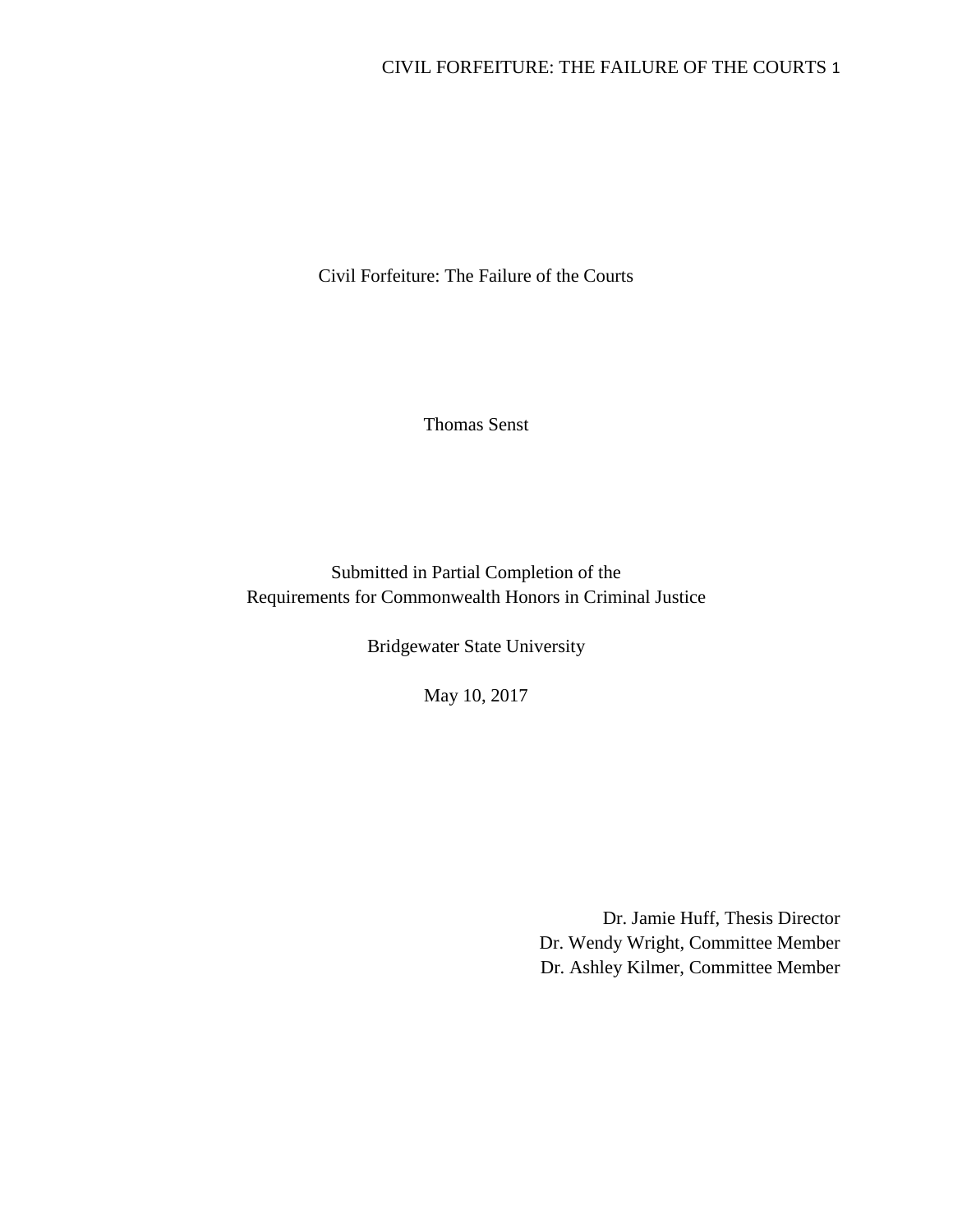# TABLE OF CONTENTS

| <b>CHAPTER 1: INTRODUCTION</b>                                           | 4                       |
|--------------------------------------------------------------------------|-------------------------|
|                                                                          |                         |
| <b>1.1 TYPES OF ASSET FORFEITURE</b>                                     | 5                       |
| <b>1.2 CIVIL FORFEITURE</b>                                              | $\overline{\mathbf{z}}$ |
| <b>1.3 TYPES OF PROPERTY SUBJECT TO ASSET FORFEITURE</b>                 | 8                       |
| <b>1.4 CIVIL FORFEITURE'S IN REM MEANING</b>                             | 9                       |
| <b>1.5 CIVIL FORFEITURE PROCEDURE</b>                                    | 10                      |
| 1.5.1 THE RELATION-BACK DOCTRINE                                         | 10                      |
| <b>1.6 EQUITABLE SHARING</b>                                             | 11                      |
| 1.7 INTRODUCTION TO THE PUNITIVE/REMEDIAL ARGUMENTS OF CIVIL FORFEITURE  | 12                      |
| 1.8 CAFRA                                                                | 13                      |
| <b>1.9 CHAPTER OVERVIEW</b>                                              | 14                      |
| <b>CHAPTER 2: HISTORY OF CIVIL FORFEITURE AND ITS PROCEDURAL/LOGICAL</b> |                         |
| <b>INCONSISTENCIES</b>                                                   | 15                      |
|                                                                          |                         |
| <b>2.1 BRIEF SUMMARY OF EARLY CIVIL FORFEITURE HISTORY</b>               | 15                      |
| 2.2 COMPREHENSIVE DRUG ABUSE PREVENTION AND CONTROL ACT OF 1970          | 15                      |
| <b>2.3 COMPREHENSIVE CRIME CONTROL ACT OF 1984</b>                       | 18                      |
| <b>2.4 LAW ENFORCEMENT AND CIVIL FORFEITURE</b>                          | 18                      |
| <b>2.5 CIVIL FORFEITURE INSPIRED TACTICS</b>                             | 21                      |
| 2.6 BRIEF SUMMARY OF CIVIL FORFEITURE LEGAL COMPLICATIONS                | 22                      |
| 2.6.1 STANDARD OF PROOF                                                  | 22                      |
| 2.6.2 THE FIFTH AMENDMENT                                                | 22                      |
| 2.6.3 THE SIXTH AMENDMENT                                                | 24                      |
| 2.6.4 THE FOURTH AMENDMENT                                               | 27                      |
| <b>2.7 FORFEITURE PROCEDURAL ADVANTAGES</b>                              | 28                      |
| <b>CHAPTER 3: CIVIL FORFEITURE, REMEDIAL OR PUNITIVE?</b>                | 29                      |
| <b>3.1 CIVIL FORFEITURE'S ADVERSARIAL SYSTEM</b>                         | 29                      |
| 3.2 CALERO-TOLEDO V. PEARSON YACHT CO. (1974)                            | 31                      |
| <b>3.3 CONGRESSIONAL VIEW OF CIVIL FORFEITURE</b>                        | 32                      |
| <b>3.4 AUSTIN V. UNITED STATES</b>                                       | 33                      |
| <b>3.5 CIVIL FORFEITURE'S ADVERSARIAL NATURE</b>                         | 36                      |
| <b>3.6 UNITED STATES V. HALPER</b>                                       | 37                      |
| <b>3.7 JUSTICE HOLMES' CONSTITUTIONALITY TEST</b>                        | 39                      |
| <b>CHAPTER 4: FAILED PRECEDENT AND CONSTITUTIONAL MISREADING</b>         | 41                      |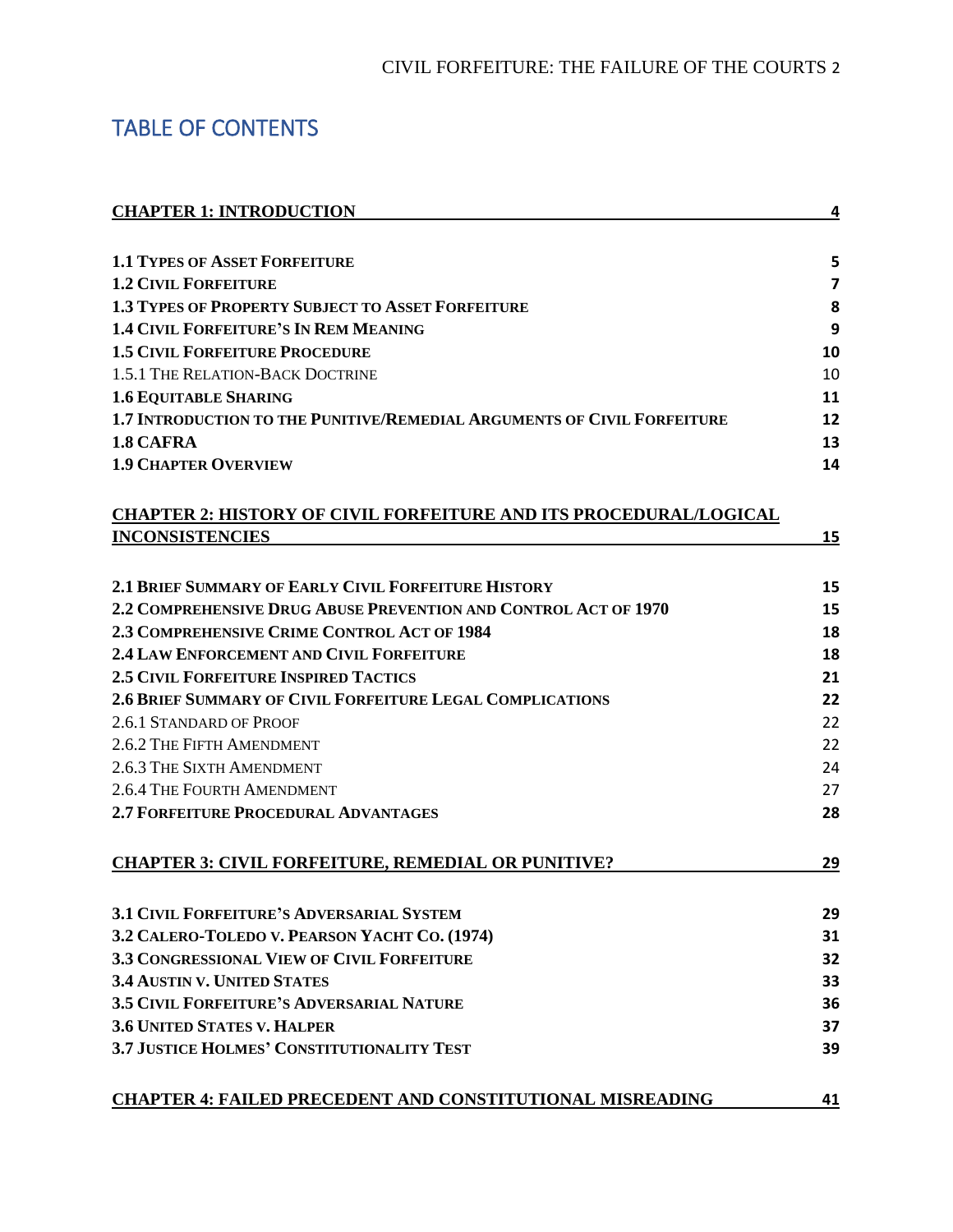# CIVIL FORFEITURE: THE FAILURE OF THE COURTS 3

| <b>4.1 THE SIXTH AMENDMENT AND LEGAL REPRESENTATION IN CIVIL FORFEITURE</b> | 41 |
|-----------------------------------------------------------------------------|----|
| <b>4.2 INTRODUCTION TO THE INNOCENT OWNER DEFENSE</b>                       | 44 |
| <b>4.3 THE FAILURE OF AUSTIN AND WHALER'S COVE DR.</b>                      | 45 |
| <b>4.4 INSTRUMENTALITY TEST</b>                                             | 48 |
| <b>4.5 THE INSTRUMENTALITY TEST IN PRACTICE</b>                             | 49 |
| <b>4.6 UNITED STATES V. GOOD AND THE FIFTH AMENDMENT</b>                    | 52 |
| <b>4.7 BENNIS V. MICHIGAN</b>                                               | 54 |
| <b>CHAPTER 5: CONCLUSION</b>                                                | 58 |
| <b>5.1 BRIEF HISTORY OF CIVIL FORFEITURE</b>                                | 58 |
| <b>5.2 CIVIL FORFEITURE'S LEGAL CONTRADICTIONS</b>                          | 60 |
| <b>5.3 WHY THIS MATTERS</b>                                                 | 62 |
| <b>REFERENCES</b>                                                           | 64 |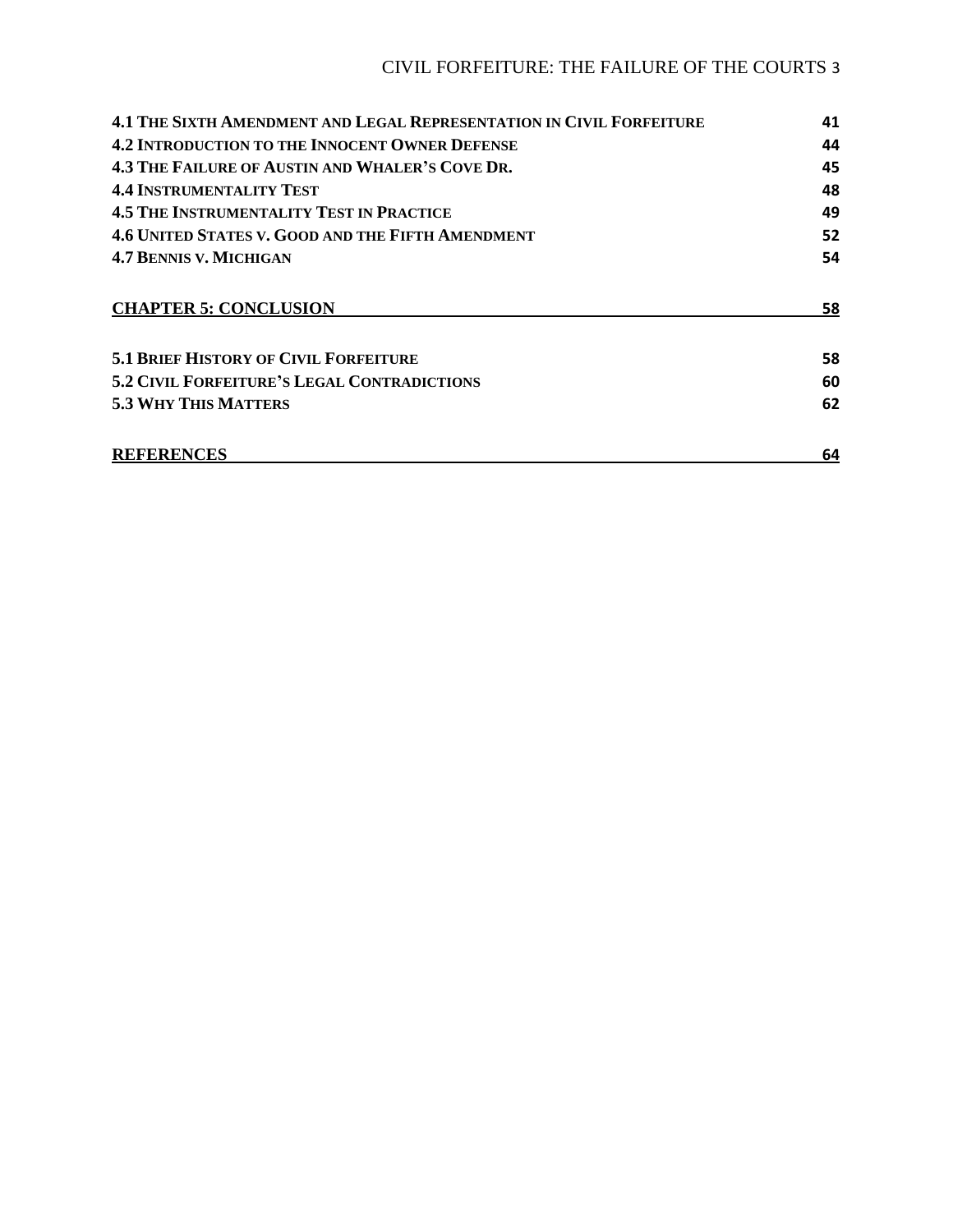# <span id="page-4-0"></span>**Chapter 1: Introduction**

In 1926, the state of Kansas seized a car from plaintiff Van Oster due to its alleged involvement in a bootlegging operation. Despite being acquitted of the crime, Van Oster's car was forfeited to the state of Kansas under the state's new civil asset forfeiture laws (Van Oster v. Kansas, 1926). These laws allowed the state to seize the property of an innocent owner. Per this case and many other civil forfeiture trials, law enforcement is allowed to seize property of innocent owners without being required to prove that the owner of a piece of property is guilty of a crime.

Asset forfeiture is a legal power that has existed in the United States since the country's inception. It permits law enforcement to seize property that has been used in a crime, used to commit a crime or, is the result of a crime, such as proceeds from a drug offense. Under asset forfeiture statutes and legislation, law enforcement is often able to retain proceeds from property seized via asset forfeiture (Worrall J. L., 2001). This has led to concerns about law enforcement profiting from crime and apprehensions of law enforcement becoming less dependent on tax payer money (Worrall & Kovandzic, 2008) (Worrall J. L., 2001). If police officers are able to seize property directly from a crime and profit from that crime, law enforcement profits from crime. Paradoxically, civil forfeiture provides investments for law enforcement in criminal behavior.

Furthermore, civil forfeiture does not provide adequate legal protections to indigent clients. Specifically, it does not provide legal counsel to property owners who cannot afford their own protections. As a result, civil forfeiture is a powerful tool wielded by law enforcement against the poor.

Finally, civil forfeiture precedent, as established through nearly two-hundred years of Supreme Court and district court appellate cases, created an overly complicated justification of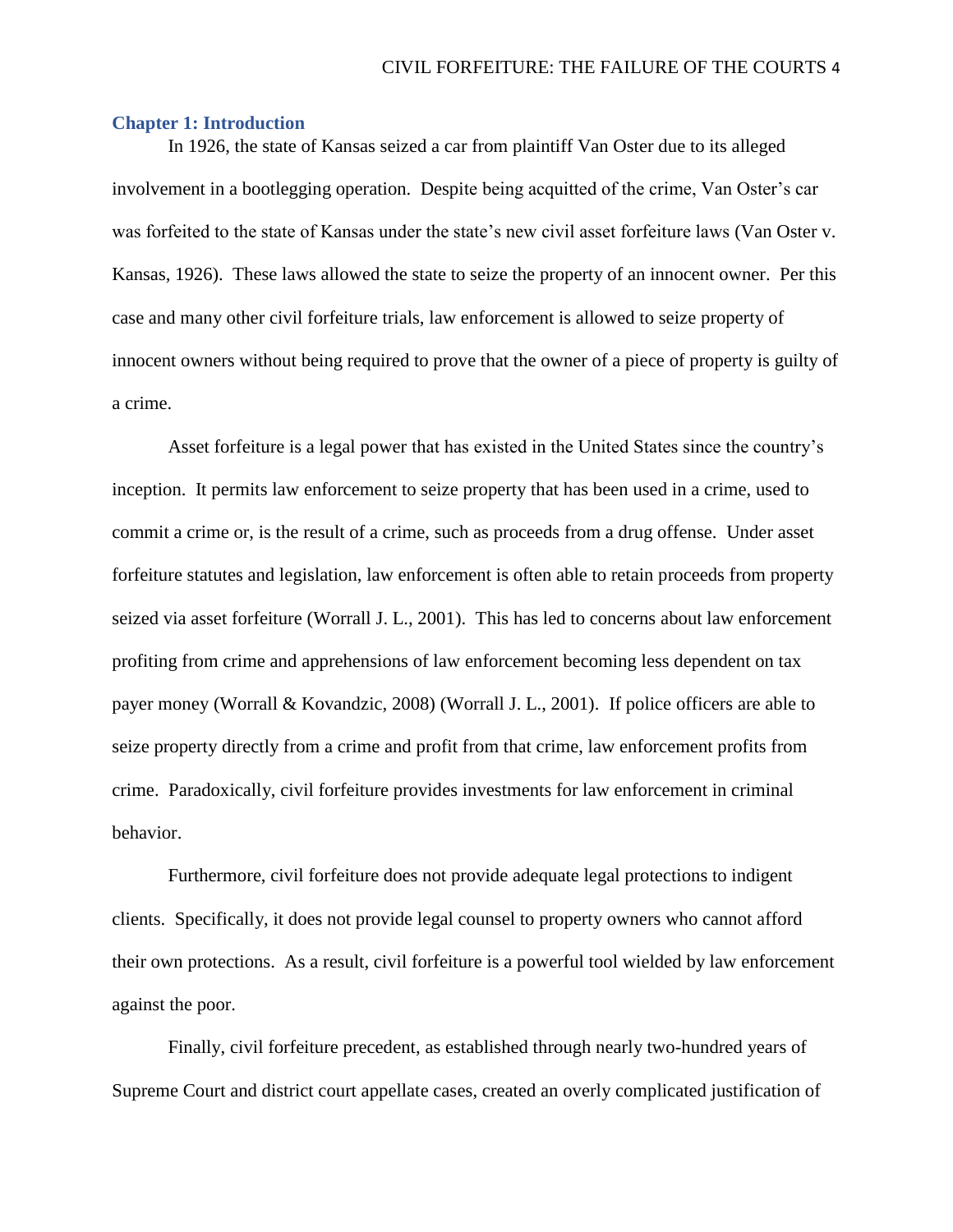civil forfeiture. Time and again, the courts have contradicted each other when providing justifications for civil forfeiture trials. Some courts have deemed civil forfeiture a remedial power which helps law enforcement fight crime and keep the community safe. Other courts have declared civil forfeiture punitive, and a way for law enforcement to punish owners who use their property illegally. The Supreme Court of the United States declared civil forfeiture "quasicriminal" (*Boyd v. United States, 1886*). Essentially, there is no consensus on whether civil forfeiture is a remedial punitive legal action. The implications of such discrepancies represent a large conundrum which has tangible effect on plaintiffs of civil forfeiture trials.

These arguments will be addressed throughout the paper to provide an understanding of civil forfeiture history and its applications contemporarily. It will become clear how potentially corrupt this legal power has become and how perplexing it is that it is still employed. Civil forfeiture is an archaic legal practice which provides too much incentive for corruption and is too inherently contradictory within its own legal definition to be permitted to continue.

# <span id="page-5-0"></span>*1.1 Types of Asset Forfeiture*

There are three variations of asset forfeiture: (1) administrative forfeiture, (2) criminal forfeiture and (3) civil forfeiture:

Administrative forfeiture is the most commonly employed forfeiture and is classified as a non-judicial forfeiture. The type of property seized under administrative forfeiture tends to be property that does not have a recent owner. This can include houses or facilities that been abandoned, and property that is illegal unto itself. Administrative forfeitures can only be conducted by federal agencies that have proper authority. An agency must present an administrative warrant and provide notice of the impending forfeiture to any potential claimants (Cassella, 2013). If no claim is made within a certain timeframe, the property is forfeited to the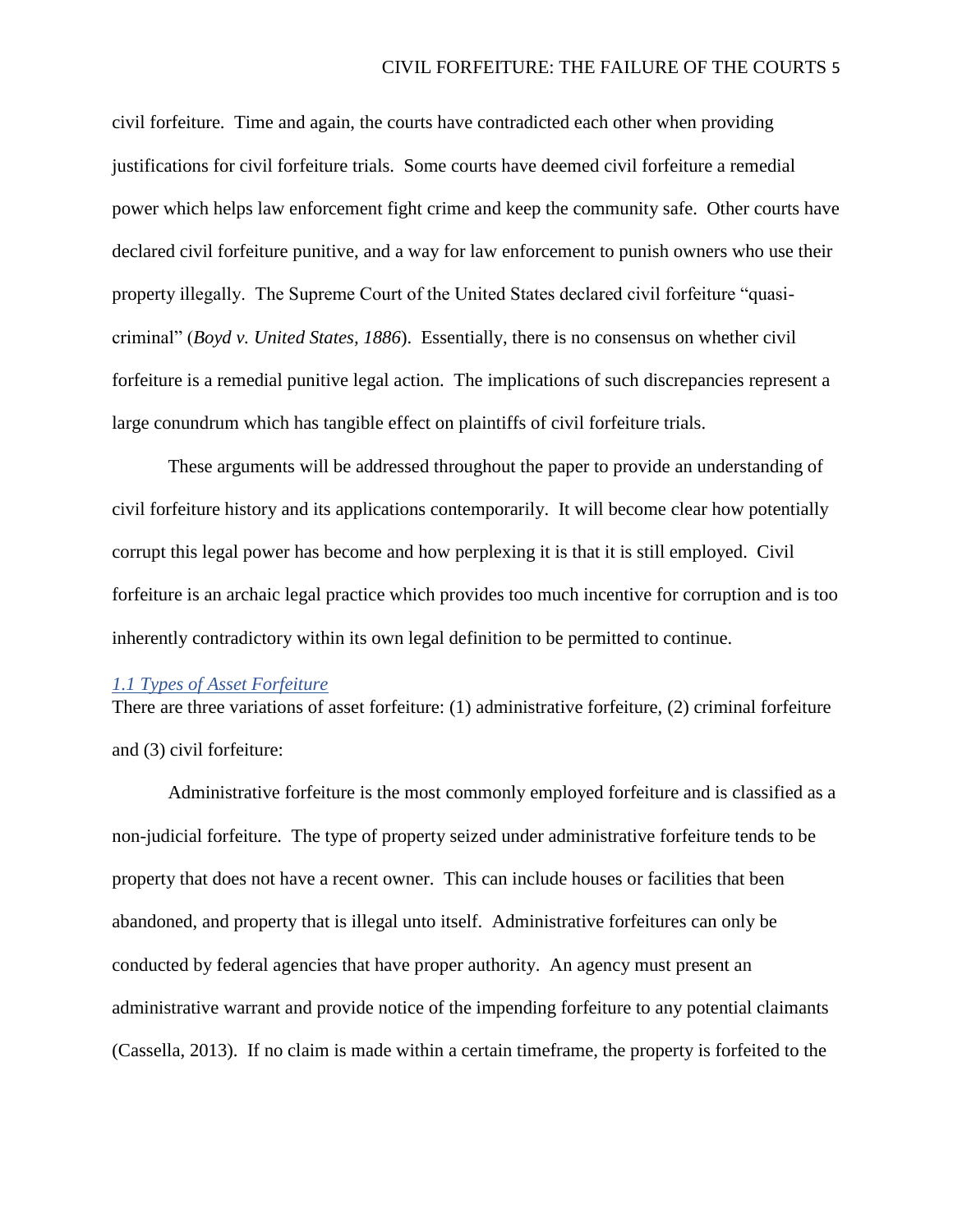government. If a claimant places a claim on the property, the administrative forfeiture must then move to a judicial forfeiture which is either a criminal forfeiture or a civil forfeiture.

Criminal forfeiture permits law enforcement to seize property only after the owner of the property has been convicted of a crime (Leach & Malcolm, 1994). Should the government wish to pursue a criminal forfeiture, any property that the government is interested in seizing must be labeled within the indictment of the offender (Cassella, 2013). After the conviction is rendered, there is a separate trial to ensure that the property is indeed related to the crime. Following this phase, the property is forfeited to the government. It is important to note that for the government to seize property, it must be specifically labeled within the indictment. If the property is not labeled, the property cannot be seized. Criminal forfeiture was used heavily during the 1970s to fight organized crime and was relatively ineffective (Levy, 1996). The goal of the government to employ criminal forfeiture was to cripple organized crime by seizing any illegal proceeds. However, due to procedural disadvantages, law enforcement was only ever able to seize a fraction of its intended forfeiture.

Finally, civil forfeiture allows law enforcement to seize property allegedly involved in a crime without having to charge the owner with a crime (Cassella, 2013). Currently, civil forfeiture is used primarily to weaken the economic foundations of the illicit drug trade and reduce drug-related crime (Worrall J. L., 2001). Civil forfeiture can be traced back to an archaic legal tradition based on a fiction where inanimate objects could commit crime or even be possessed by Satan (Finklestein, 1973). The personification of property during old English Common Law created the legal fiction which allowed government to place property on trial instead of an offender for a crime (Worrall J. L., 2001). Contemporary civil forfeiture no longer proscribes to this archaic legal fiction, yet the result of this legal fiction has classified civil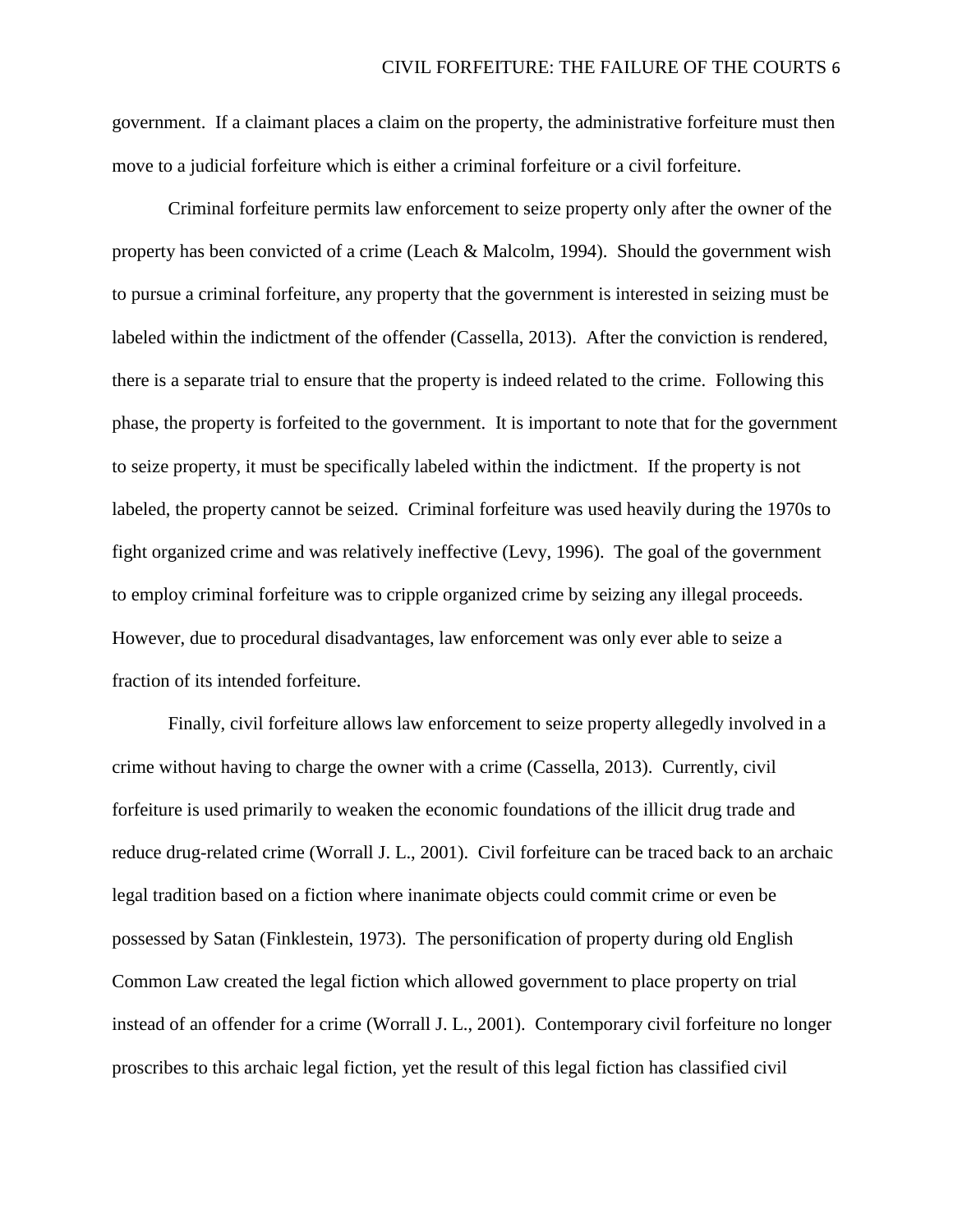forfeiture as an *in rem* proceeding. *In rem* is a Latin term meaning "against a thing" and has branded civil forfeiture as part of civil law, not criminal law.

#### <span id="page-7-0"></span>*1.2 Civil Forfeiture*

What makes civil forfeiture unique is the ability to seize property from an owner without having to prove that the owner was involved in a crime, or even prove beyond a reasonable doubt that a crime took place (Jenson & Gerber, 1996). In fact, in a civil forfeiture case, the guilt or innocence of the owner is largely irrelevant (Cassella, 2013) (Worrall J. L., 2001). This stems from civil forfeiture's *in rem* classification.

Additionally, civil forfeiture's burden of proof makes it unique in the context of the justice system in the United States. Due to its civil nature, the burden of proof is not placed on the government, rather the burden of proof is placed on the owner of the property that is endangered of being forfeited (Bourdreaux & Pritchard, 1996). To seize a property via civil forfeiture, a law enforcement agency must establish probable cause that a piece of property was involved in a crime. Once probable cause has been established, the government can seize the property. At this point, the property is taken to civil court. It is then the owner's burden to prove with a preponderance of evidence that the property was not involved in a crime (Cassella, 2013).

The government can pursue a civil forfeiture in various stages of the justice process. While the government is trying the owner of a crime, the government can also pursue a civil forfeiture of any property involved in that crime, forcing the owner to defend himself criminally and prove his property's innocence's at the same time. Additionally, the government can pursue a criminal forfeiture and civil forfeiture of the same property concurrently (Cassella, 2013). The government may also seize property via civil forfeiture before a criminal trial or after a criminal conviction and the offender's release from prison (Cheh, 1994). Concerningly, after an offender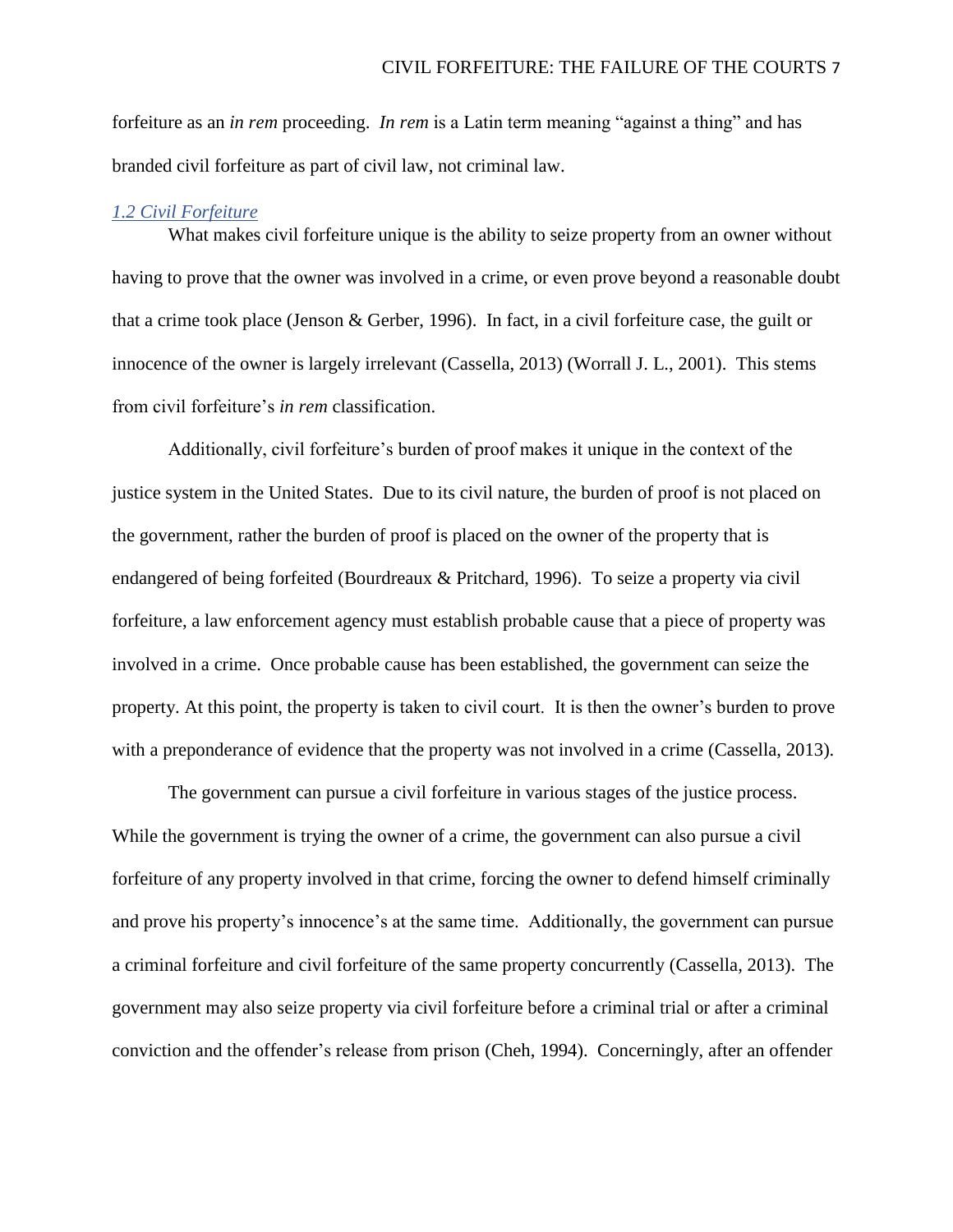is released from prison and has paid her debt to society, she may still be in danger of losing property linked to the original crime.

#### <span id="page-8-0"></span>*1.3 Types of Property Subject to Asset Forfeiture*

There exist two forms of property that are subject to asset forfeiture laws. First is personal property. This form of property is anything that can be easily moved and usually includes smaller objects such as physical money, clothing, and cars. However, it can also include larger objects such as ships as in the case of an old civil forfeiture trial in the early-1800s (The Palmyra v. United States, 1827).

The second form of property subject to asset forfeiture is real property. Real property is anything that cannot be easily moved and is usually tethered to the ground. Examples include houses, buildings, or land itself (Bourdreaux & Pritchard, 1996). Real property was not officially subject to civil forfeiture until the Comprehensive Drug Abuse and Prevention Act of 1970, which expanded some asset forfeiture powers (Moores, 2009). However, judicial precedent allowing the civil forfeiture of real property has existed since the Supreme Court case of *Dobbin's Distillery v. United States, (1877)*. During this case, an entire distillery was seized from the owner because the bookkeeper was involved in fraud without the owner's knowledge (Dobbin's Distillery v. United States, 1877).

Of the two variations of property forfeitable via asset forfeiture laws, there are three subcategories. First is contraband, which is any property that is illegal in of itself (Cheh, 1994). This can include certain weapons and drugs (Cheh, 1994). Contraband is subject to summary forfeiture. Under this type of forfeiture, the property is seized immediately on the spot without a judicial hearing (Worrall J. L., 2001). The second form of property, known as proceeds, are any property that is the result of an illegal action (Cheh, 1994). Examples include profits directly gained from an illegal transaction, or items purchases with tainted money. A house bought with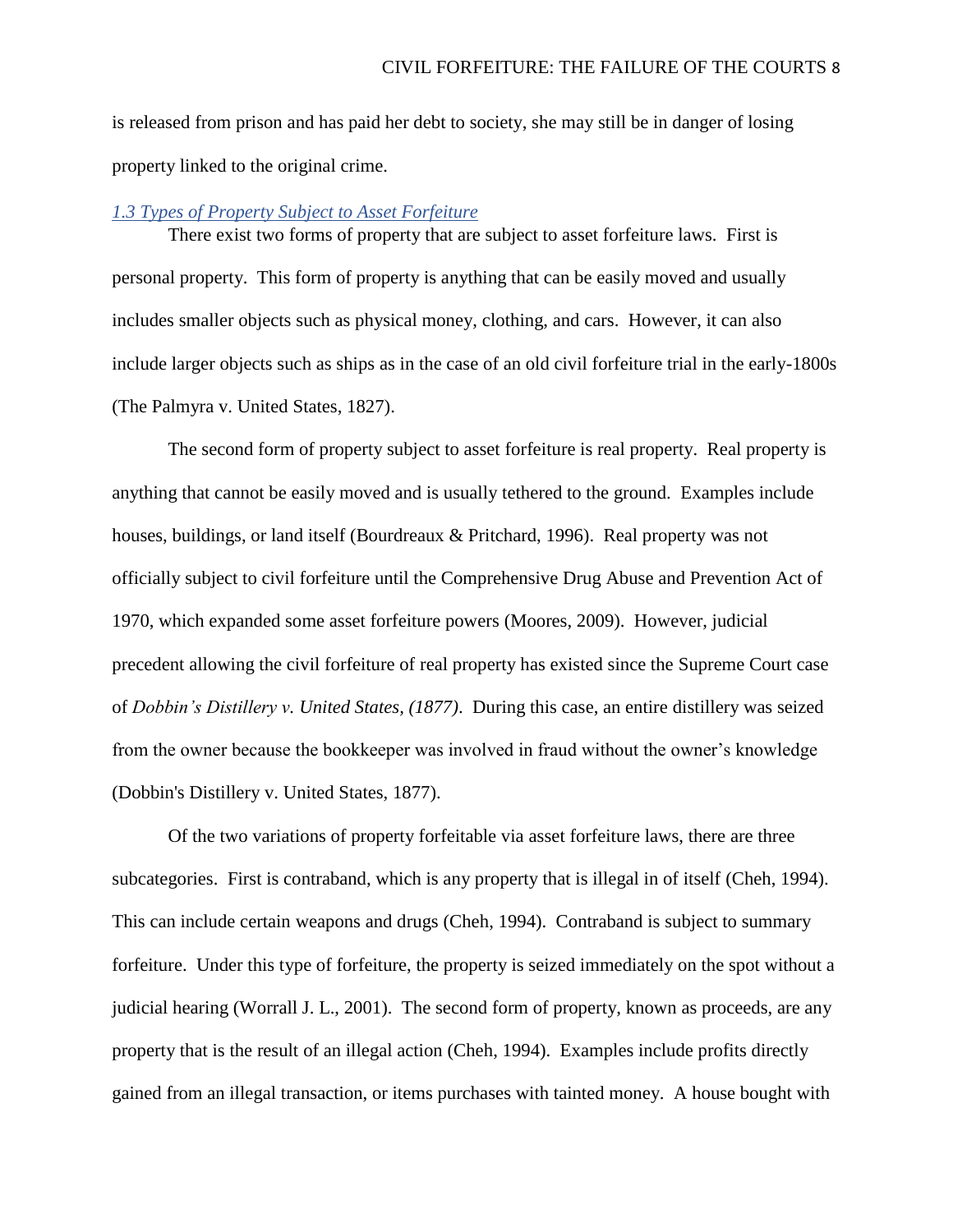money from a drug sale would count as a proceed subject to forfeiture. If a purchaser of a house has a partner ignorant of their spouse's illegal actions, their house can be seized because of its relation to a crime. Finally, the third form of property is instrumental property. Instrumental property includes property used to facilitate or commit a crime (Cheh, 1994). If a drug sale took place in a house, the house would constitute as an instrumentality of the crime. Consequently, should a drug dealer use a friend's car to transport illegal drugs, the car would be subject to asset forfeiture.

As suggested in the previous paragraph, there are times where asset forfeiture can be complicated by multiple party ownership, especially if an owning party is innocent and unknowing of the illegal action. In the cases where there are multiple owners of a property that is forfeited to the government, the courts have adopted a controversial solution. The proposed solution, known as liquidated damages, liquidates the property seized (Cheh, 1994). From there, the court divides the money as deemed fit to the government and the remaining owners. This and other solutions – both proposed and actuated – will be conceptualized and analyzed later in Chapter 4.

# <span id="page-9-0"></span>*1.4 Civil Forfeiture's In Rem Meaning*

Civil forfeiture is an *in rem* proceeding. During this form of proceeding, a piece of property is placed on trial in the place of a person. As a result, many legal protections and rights that are taken for granted in criminal trials are not present in a civil forfeiture trial. Most notably, the *in rem* nature of civil forfeiture forces the owner to prove the innocents of her property (Bourdreaux & Pritchard, 1996). The origins of this comes from the Admiralty laws enacted by Congress in the early 1800s

Subsequently, asset forfeiture permits law enforcement to act independently of the political process. As the police rely on taxpayers, it is ultimately the government which decides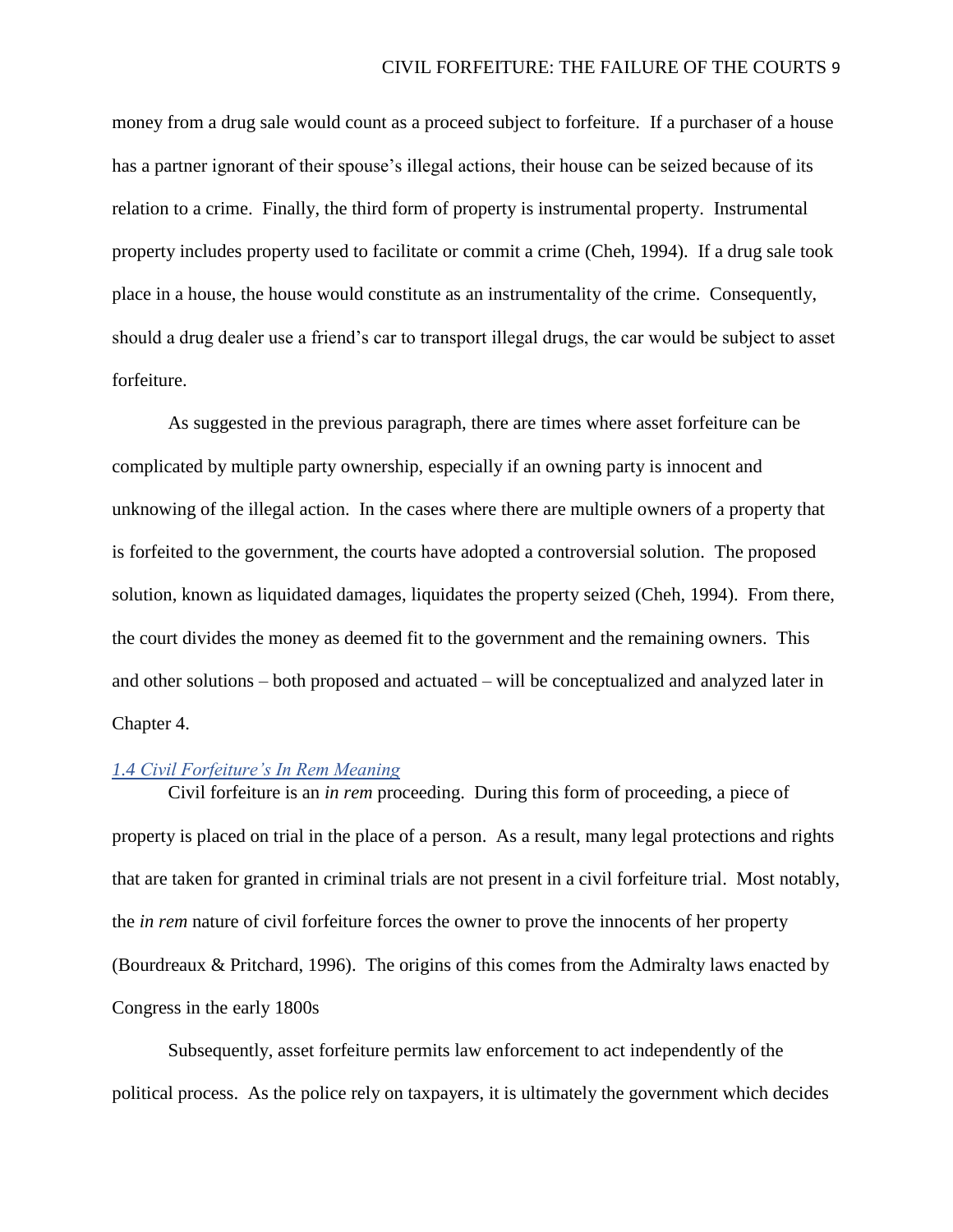how taxes are divided and employed. Although it is the executive branch which is in control of law enforcement, should law enforcement become dependent on funds from other avenues, their focus will shift from upholding law and government mandates to ensuring it has the money to operate. Therefore, law enforcement becomes tethered to crime in such a way where law enforcement has an interest in ensuring that certain crimes exist in order to profit from, or at the least meet budgetary expectations.

# <span id="page-10-0"></span>*1.5 Civil Forfeiture Procedure*

For a law enforcement agency to seize property, it must first establish probable cause. In some civil forfeiture cases, the establishment of probable cause can justify a summary forfeiture of certain property that may have been involved in the crime. In such a case, an owner is deprived of property without being charged with a crime and the property is held by the government until a trial takes place. As stated earlier, it is the duty of the owner to prove their property innocent of the crime. This strange legal practice is due to the relation-back doctrine.

# <span id="page-10-1"></span>*1.5.1 The Relation-Back Doctrine*

Per the doctrine, the government is granted rights to any property once it has been involved in an illegal action (Cassella, 2013). For example, if a car is used to transport illegal drugs, once the drugs are placed in the car, the government has a right to that car.

Again, the issue of multiple party ownership is raised. In a case where an offender uses a car to transport illegal drugs, the relation-back doctrine grants the government legal rights over the car. However, if the offender were to sell the car to someone before it was seized, the government would still have a claim on the car. If the car was then forfeited to the government, the new owner of the car is of deprived their property while being innocent of any wrongdoing.

The relation-back doctrine was weakened by the Supreme Court Case *United States v. Parcel of Land, Building, Appurtenances, and Improvements. Known as 92 Buena Vista Avenue,*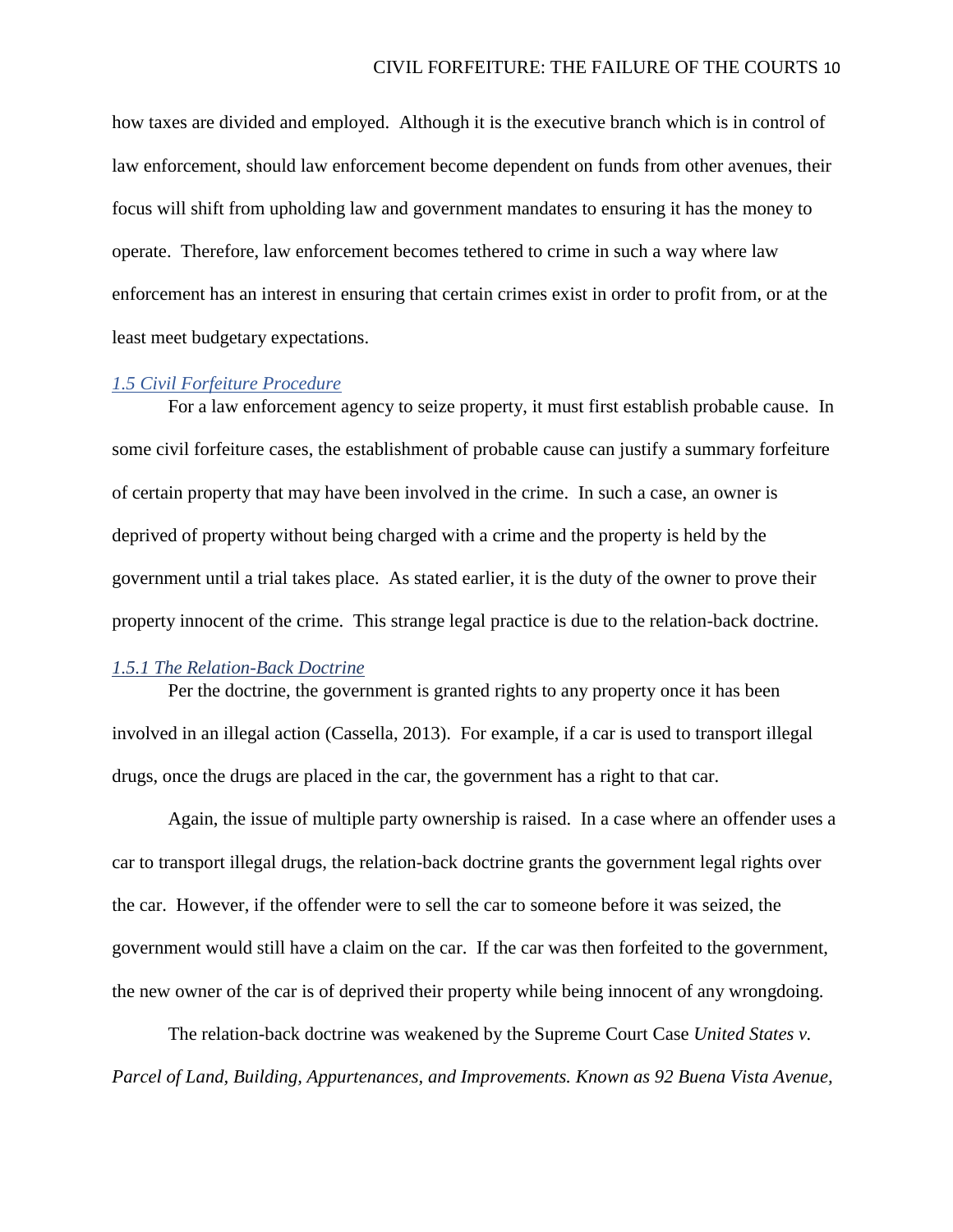*Rumson, New Jersey, et al (1992)*, where the defendant had purchased a parcel of land with money given to her by a friend (*United States v 92 Buena Vista, 1992*). The defendant was ignorant that the money she was using to purchase the land was traceable to a drug transaction. However, under the relation-back doctrine, the government had a right to the money once it was involved to purchase or sell drugs. Therefore, the government had a right to anything that was purchased with the money.

Fortunately for the defendant, the Supreme Court decided that the innocent owner defense in *Buena Vista* was a sufficient defense. The Supreme Court ruled that the owner was unaware of the illegal drug money and therefore could retain the land purchased with the money (*United States v 92 Buena Vista, 1992*). The innocent owner defense has always been a highlycontested issue in civil forfeiture law. In the early 1800s the innocent owner defense provided minimal protections, but since the 1970s there has been a growing support for the defense. Unfortunately, there is no uniform innocent owner defense to this day. The definition of the innocent owner defense changes depending on which federal circuit hears the case. The history and application of this defense will be discussed further in Chapter 4.

#### <span id="page-11-0"></span>*1.6 Equitable Sharing*

Since the 1970s, the use of asset forfeiture has steadily increased. Currently, forfeiture proceeds reach hundreds of millions of dollars each year (Worrall J. L., 2001). As stated earlier, many police agencies can retain proceeds from asset forfeitures. To curb possible police corruption and entanglement in crime, some states have enacted strict laws to ensure that forfeiture proceeds go into funds to better the community, such as education and construction. However, local and state police departments can circumvent these laws by employing a tactic called equitable sharing (Moores, 2009).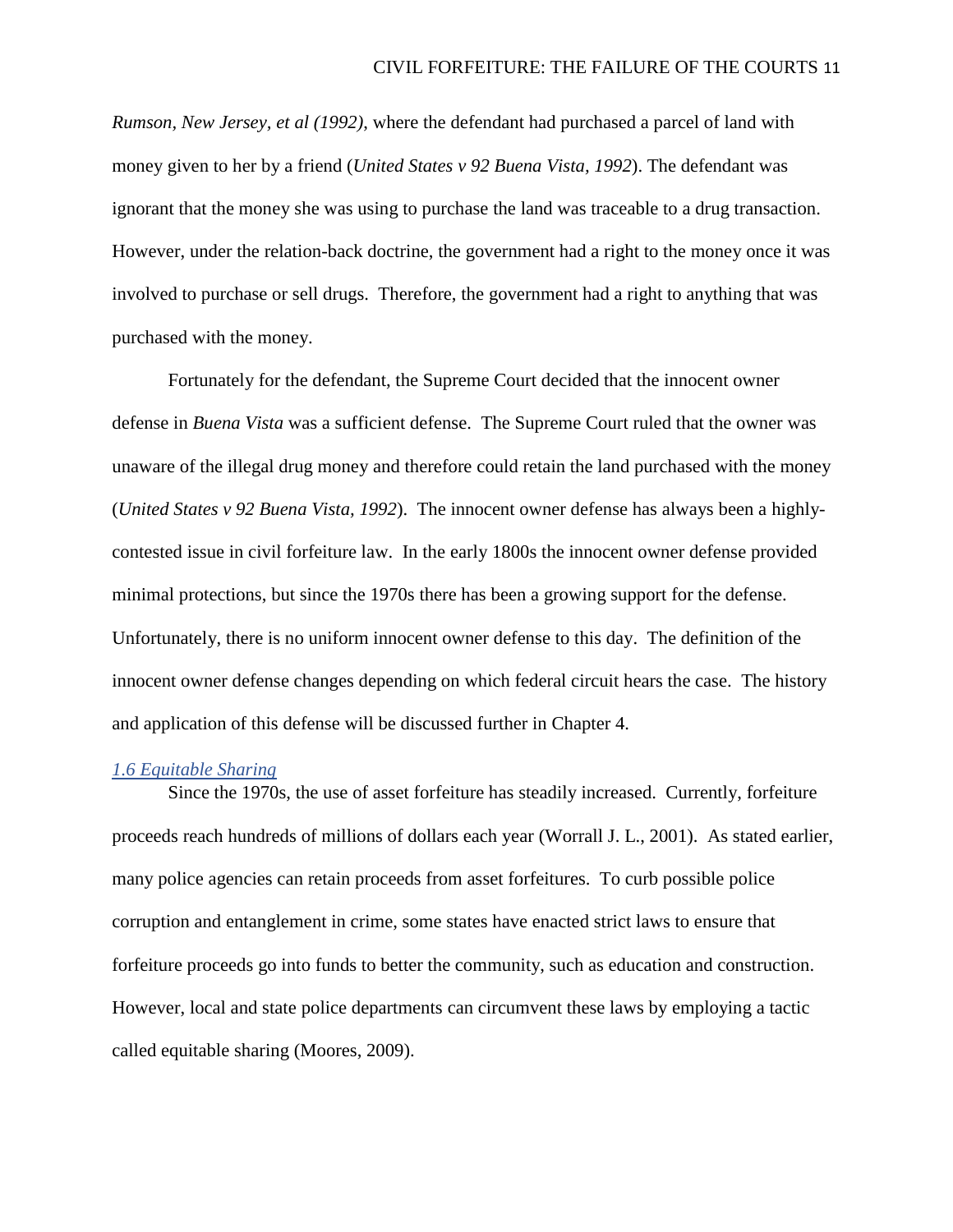Through equitable sharing, police agencies can share proceeds from asset forfeiture cases. When proceeds are gathered in relation to a forfeiture, they are transferred into the Department of Justice's (DOJ's) asset forfeiture fund. These resources can then be transferred to other departments as the DOJ sees fit. To circumvent the laws, state and local agencies must partake in an adoptive forfeiture. During an adoptive forfeiture, a local agency surrenders an asset forfeiture case to the federal government. Upon the successful forfeiture of property, 80% of the proceeds are relinquished to the local or state agency which had original jurisdiction. The remaining 20% is retained by the federal government and placed in the DOJ's asset forfeiture fund (Worrall J. L., 2001). Equitable sharing provides local and state agencies with millions of dollars in forfeited proceeds each year (Worrall & Kovandzic, 2008). Most concerning about the possible abuse of asset forfeiture and equitable sharing is the notion that as police agencies become more dependent on asset forfeiture funds, they are less so dependent – and therefore responsible – to the public (Worrall & Kovandzic, 2008).

# <span id="page-12-0"></span>*1.7 Introduction to the Punitive/Remedial Arguments of Civil Forfeiture*

Perhaps the most controversial aspect of civil forfeiture law is its classification as a civil action. In multiple Supreme Court cases, such as *The Palmyra v. United States (1827)*, *Dobbin's Distillery v. United States (1866)*, *Boyd v. United States (1886)*, *Van Oster v. Kansas (1926)*, *Good v. United States (1993)*, *Austin v. Texas (1993)*, the Supreme Court of the United States (SCOTUS) has constantly argued civil forfeiture as remedial and punitive at the same time. This argument has been central in shaping civil forfeiture legislation and precedent and is the root cause to many of the inherent flaws within civil forfeiture. Civil forfeiture's punitive and remedial nature will be conceptualized in Chapter 3.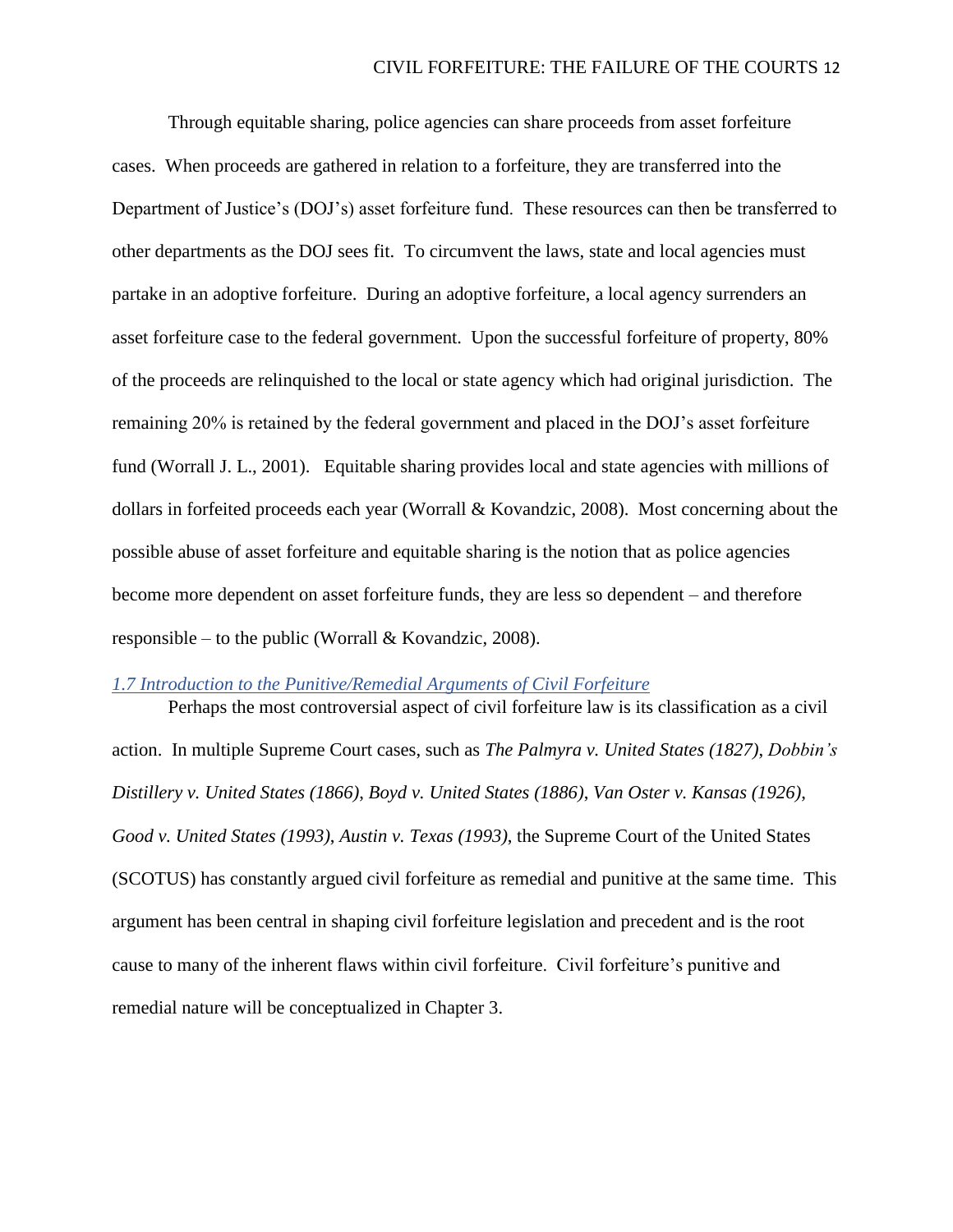# <span id="page-13-0"></span>*1.8 CAFRA*

Civil forfeiture has presented many legal, ethical and constitutional questions.

Reforming and improving civil forfeiture laws presented logistical issues up until the Civil Asset Forfeiture Reform Act (CAFRA) of 2000. Before CAFRA, there was no uniform civil forfeiture legislation. Civil forfeiture laws derived from many different pieces of legislation that had civil forfeiture clauses (Cassella, 2013). For example, previous to the National Prohibition Act (NPA) of 1919, there were no civil forfeiture statutes that allowed for the seizure of property involved in bootlegging. When the act was passed, there was included such a clause, and it was overturned when the act was overturned.

CAFRA was the first attempt by Congress to establish a uniform civil forfeiture act. The act overruled most other federal legislations that included civil forfeiture clauses. It attempted to solve many of the problems inherent in civil forfeiture as well, such as establishing a universal innocent owner defense. It also attempted to provide protections to indigent clients who could not hire a lawyer for their case. Because civil forfeiture takes place in civil court, the Sixth Amendment's right to counsel is not protected or guaranteed (Rulli, 2011). CAFRA also attempted to alleviate the problem of proportionality and civil forfeiture. Often, property seized in a civil forfeiture trial can be of greater worth than the offense itself.

To litigate a civil forfeiture case with any hope of success, the cost of the case to the owner often is at least ten thousand dollars (Stillman, 2013). Thus, if a piece of property is seized and is worth less than said sum, it is often not worth for the owner to litigate the case. Additionally, civil forfeiture trials can have clear negative consequences for indigent clients who may not be able to accumulate the money required to litigate the case, no matter the monetary worth of the property.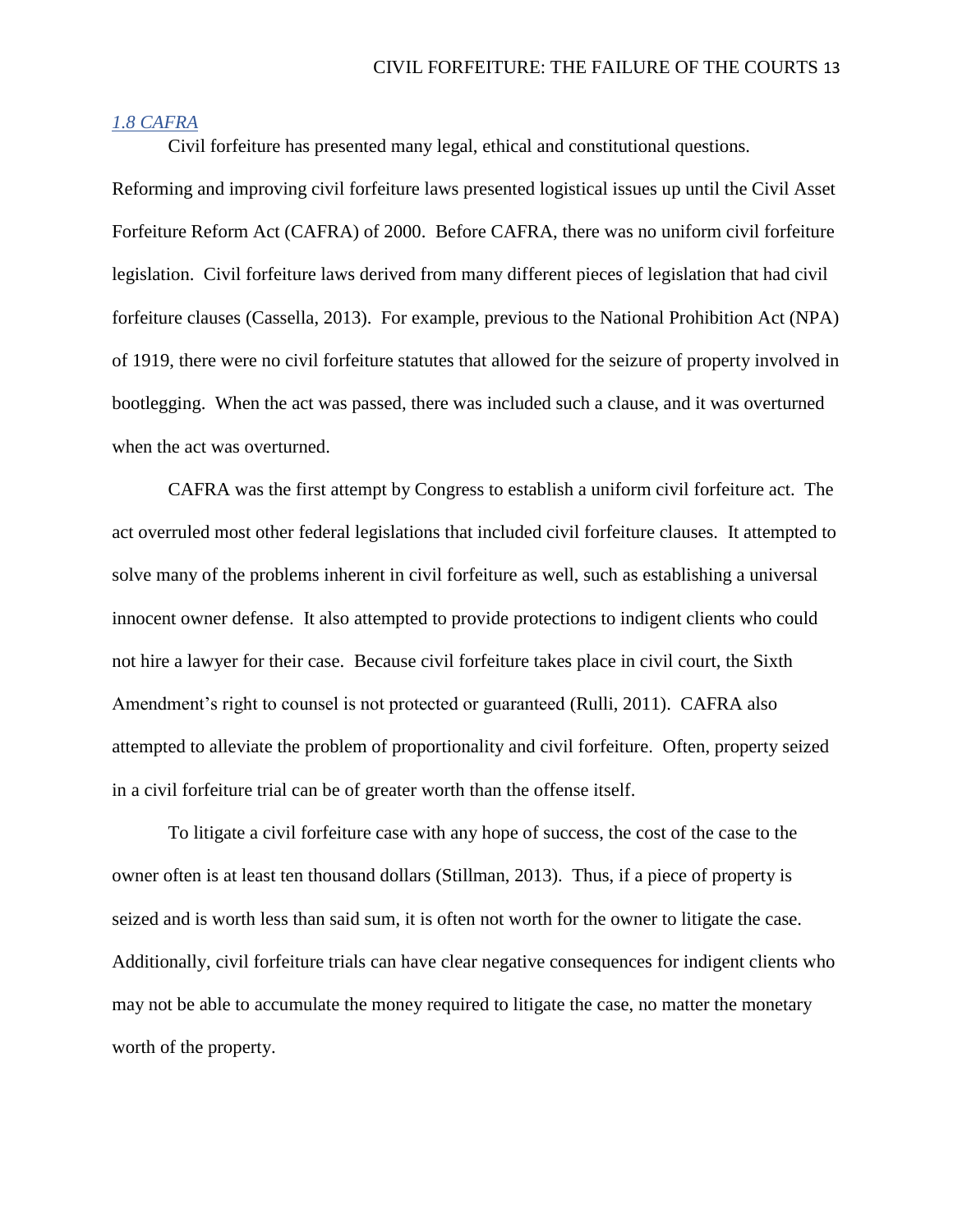# <span id="page-14-0"></span>*1.9 Chapter Overview*

The purpose of this project is to conceptualize and examine many of the flaws and procedures of civil forfeiture law. The thesis will start with a brief historical analysis of civil forfeiture laws since the Drug Abuse Prevention and Control Act of 1970. This chapter will present a common understanding of civil forfeiture law to better illustrate how civil forfeiture has grown since the 1980s War on Drugs.

Following a history of civil forfeiture, Chapter 3 will discuss civil forfeiture's place in the legal system. Although civil forfeiture relies on a criminal action, cases are held in civil court. On multiple occasions, the Supreme Court of the United States has attempted to grapple with this issue. In the past, the Supreme Court has ruled civil forfeiture to be both punitive and remedial at the same time. This ruling is problematic because it became difficult to narrow down and define which amendments of the constitution apply in a civil forfeiture trial. If civil forfeiture is purely remedial, then many of the amendments do not necessarily apply to civil forfeiture because it takes place in civil court. If civil forfeiture is wholly punitive, then it does not belong in civil court and all amendments and constitutional protections must apply to it. However, because it is "quasi-criminal" it exists in a legal limbo between remedial and punitive, civil and criminal. Civil forfeiture law has become overly complicated and convoluted because of this.

Chapter 4 will conceptualize contemporary civil forfeiture precedent established by the Supreme Court of the United States and various federal circuit court rulings. These cases will illustrate the internal conflicts present in civil forfeiture law. Finally, Chapter 5 will summarize and conclude the paper and mention final thoughts.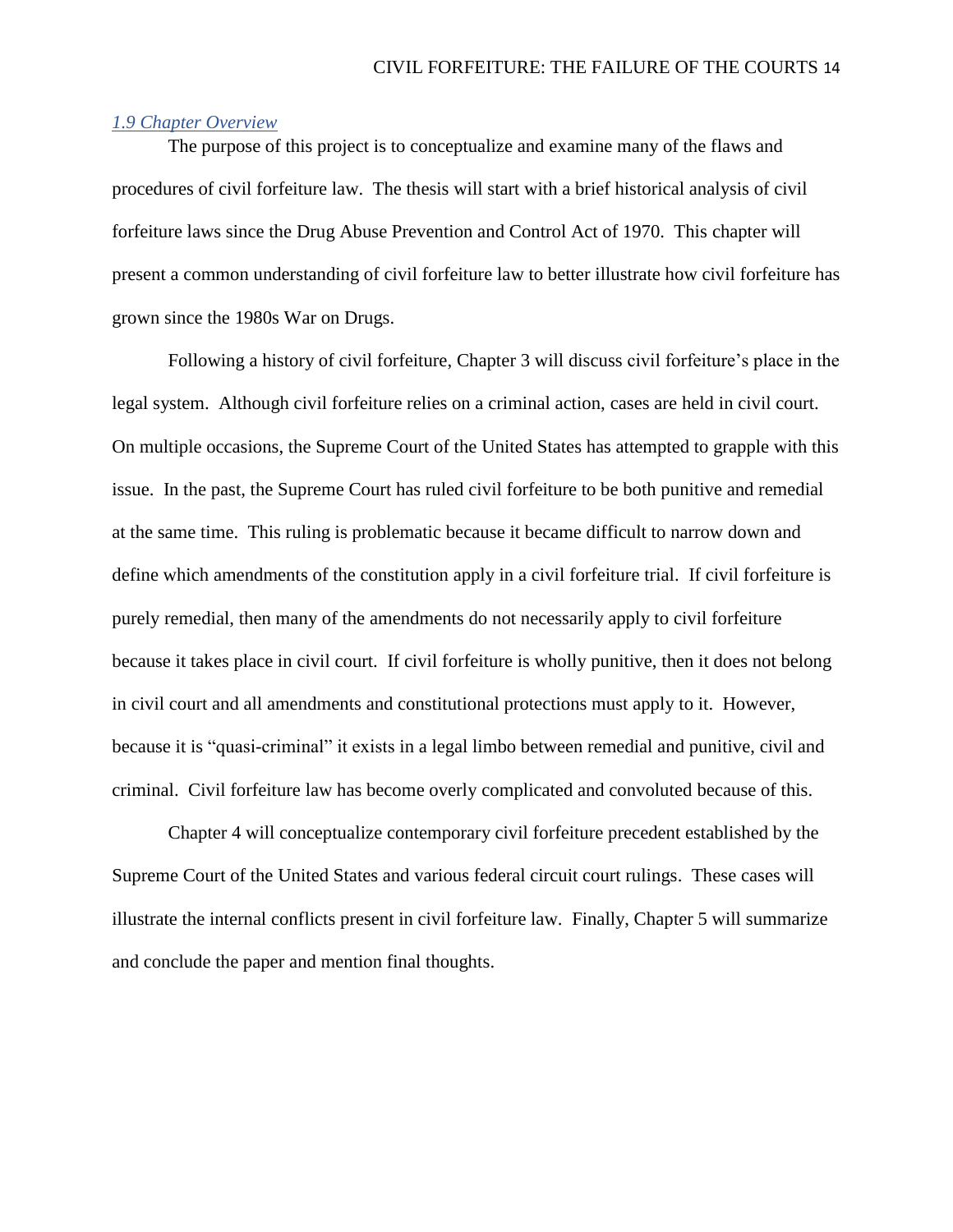# <span id="page-15-0"></span>**Chapter 2: History of Civil Forfeiture and its Procedural/Logical Inconsistencies**

Since civil forfeiture's inception, there have been constant flaws and issues that have arisen within its practice, ethics and constitutionality. This chapter will begin with a brief history of civil forfeiture since 1970 until 2000 and the enactment of Civil Asset Forfeiture Reform Act (CAFRA). This history will help conceptualize many of the complications within civil forfeiture law.

# <span id="page-15-1"></span>*2.1 Brief Summary of Early Civil Forfeiture History*

The original purpose of civil forfeiture was to secure maritime interests during times of war (Leach & Malcolm, 1994). Civil forfeiture statues derive from the Naval Acts (Bourdreaux & Pritchard, 1996) in the early 1800s. By employing civil forfeiture, the United States government could fight piracy more effectively (Finklestein, 1973). During the 1800s, it was very difficult to track down a pirate in the open water, however, if the government managed to come across stolen goods, they could enact civil forfeiture and seize the stolen property lawfully. Additionally, civil forfeiture was used to seize any vessels that were in violation of the United States' sovereignty.

In the 1920s, the United States used civil forfeiture to enforce the new laws within the National Prohibition Act of 1919. This was one of the first times in American history where the government used civil forfeiture to seize property related to drugs. After the National Prohibition Act was overturned by the Twenty-First Amendment, all of the civil forfeiture laws within the National Prohibition Act were also overturned.

# <span id="page-15-2"></span>*2.2 Comprehensive Drug Abuse Prevention and Control Act of 1970*

Civil forfeiture saw a large increase in power and usage during the 1970s as it was purposed to fight the rise of organized crime, specifically crime which revolved around illegal drugs (Johnson, 2002). During this time, civil forfeiture was largely unreformed. For example, civil forfeiture did not require the government to notify owners of impending seizures (Johnson,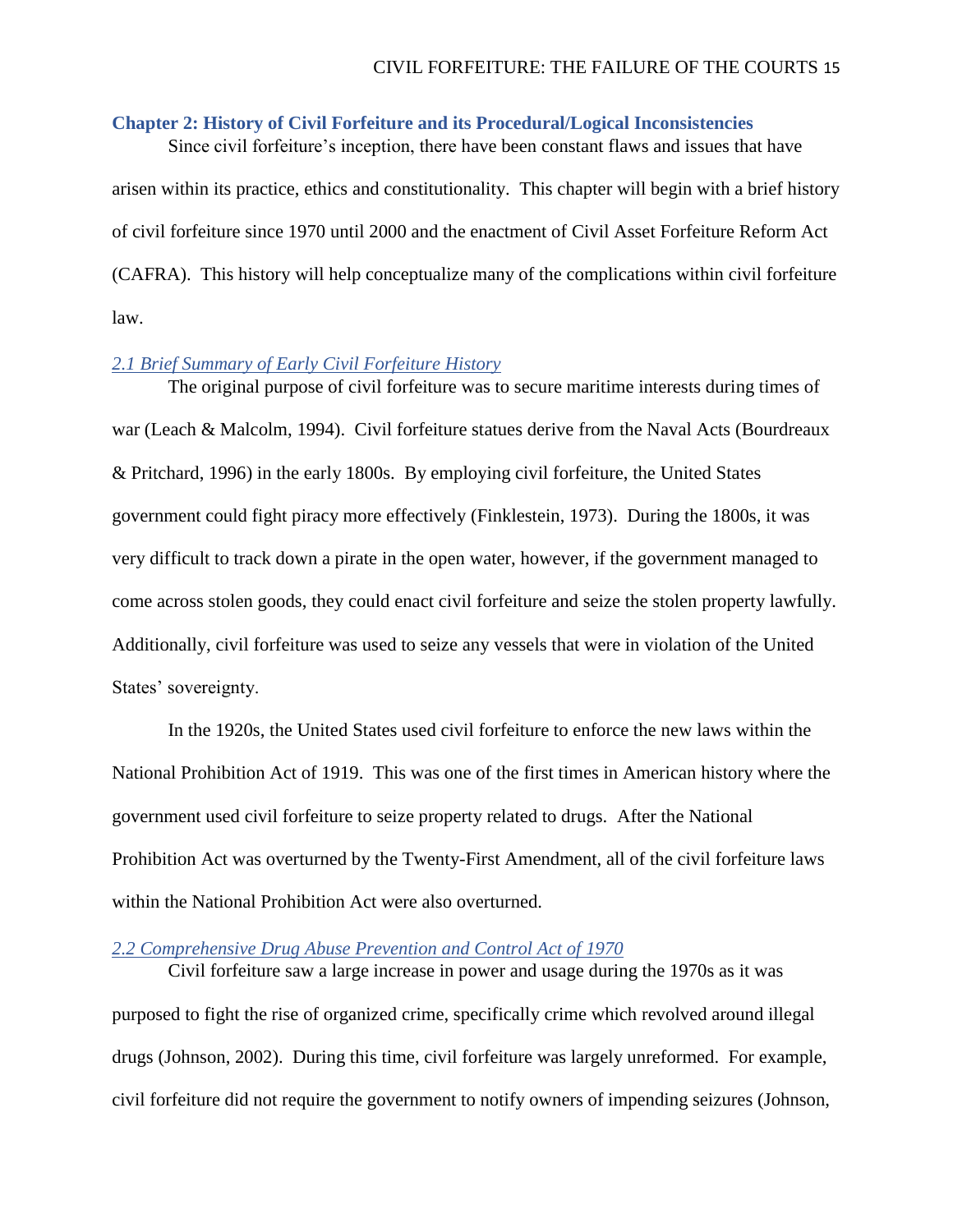2002). Should a house be involved or connected to a drug crime, whether drugs were sold directly in the home, or potential sellers were using the house as a place to discuss business, the house could be seized without government notification to the owners of the house. If there were any innocent third parties who lived in the house, such as a spouse or child, they could be rendered homeless without notice.

To fight crime in the 1970s, Congress enacted the Comprehensive Drug Abuse Prevention and Control Act of 1970. This law allowed for the seizure of any real<sup>1</sup> or personal<sup>2</sup> property involved in illegal drug transactions or activities (Moores, 2009). This was the first time that legislators created law where real property was subject to forfeiture. Before this act was passed, precedent had been established by the Supreme Court of the United States which allowed for the seizure of real property during the case, *United States v. Dobbin's Distillery (1877)*. However, there had never been an act of Congress permitting the seizure of real property until 1970. Previously real property was seized through administrative forfeitures or criminal forfeitures due to their extra procedural protections.

The Comprehensive Drug Abuse Prevention and Control Act expanded civil forfeiture in an additional way. The act allowed for the seizure of any money or items involved or intended to be used in a drug offense (Jenson & Gerber, 1996). This has led to two problems within civil forfeiture law. First, seizing something based on intention can be controversial in law because an intention can never be fully proven true until the action has taken place. Essentially, the government is seizing money based on a crime that has not transpired. Additionally, civil forfeiture grants law enforcement the ability to seize property based on probable cause (Johnson,

 $\overline{a}$ 

 $1$  Real Property – any property that cannot be easily moved. Usually real property included buildings, houses, or something attached to land. Real property can also include land itself.

 $2$  Personal Property – any property that can be easily moved. Usually is reserved for smaller pieces of property but can include cars and in the case of *United States v The Palmyra (1827)* included a ship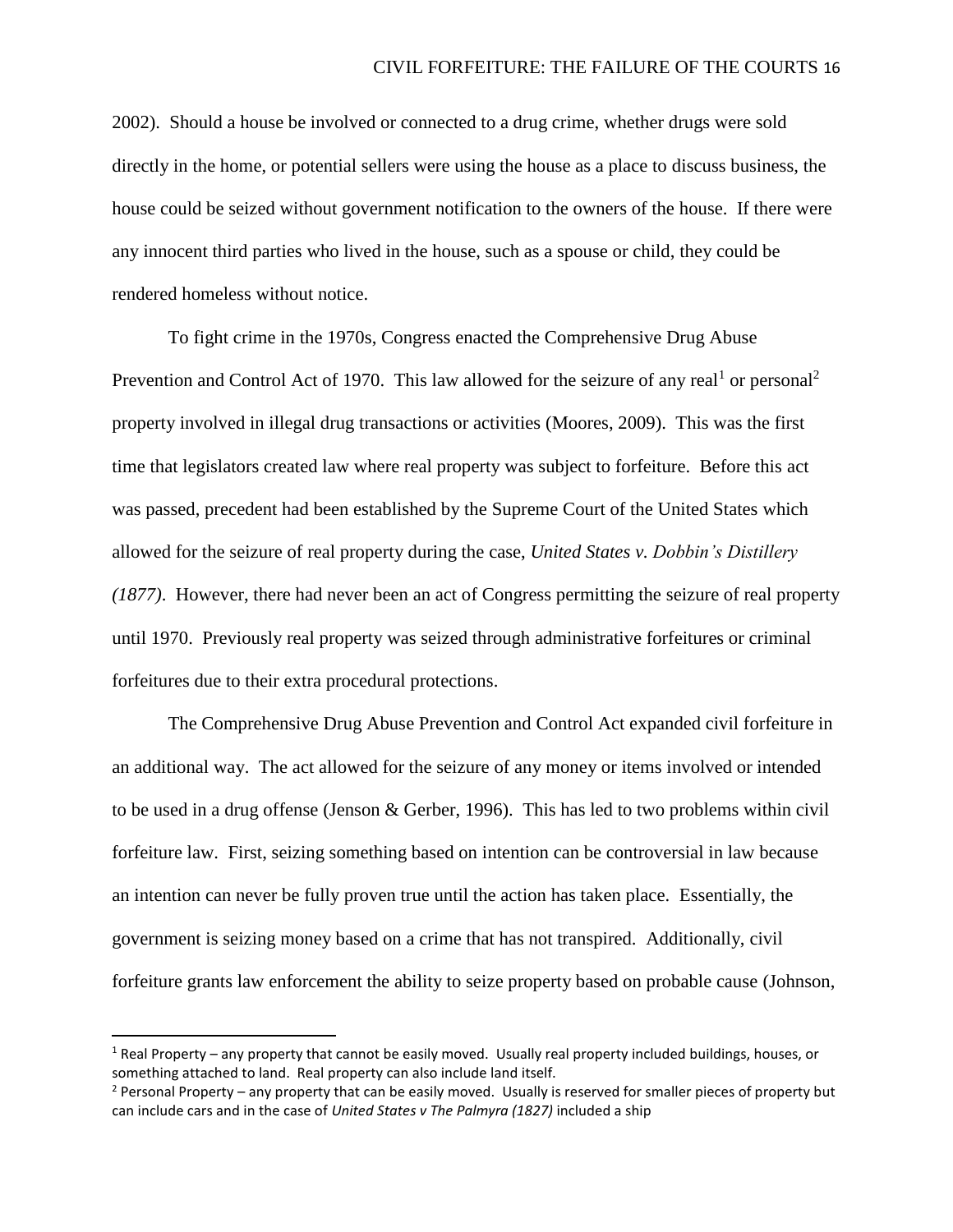2002). Owners can be deprived of property based on a perceived intention, rather than a criminal act.

Secondly, should a drug dealer use illegally obtained money to purchase another piece of property, such as a car, the car then becomes subject to civil forfeiture because it is a proceed of a drug offense. Should an innocent third party be reliant on that property, such as a spouse, the innocent party could be subject to governmental seizure. This is especially problematic when tainted money and legitimate money are used to purchase a single piece of property. Even more so problematic is if the legitimate money was provided by an innocent third party.

Courts have had difficulty differentiating property that is innocent from guilty property in asset forfeiture cases (Johnson, 2002). To provide an example, should a drug dealer place the money he has earned in a bank account which he keeps legitimate money in as well, it is nearly impossible to separate the legally obtained money from the illegal. To seize the entire account would be to deprive a person of legitimate property that was never used for wrongful purposes. However, to ignore the money would ensure that a drug dealer profited from crime. Property gained illegally but conveyed to another owner in a legal fashion leads to unfair applications of civil forfeiture law.

Despite the flaws inherent in the Comprehensive Drug Abuse Prevention and Control Act, it was passed with practical intentions to deter criminal activity. Namely, the act was purposed to remove financial incentives of organized crime (Jenson & Gerber, 1996). Per the act, offenders are meant to be deterred from earning money through criminal means if they understands that their proceeds will be forfeited to the government. However, this intention is fundamentally flawed for it relies on offenders understanding what is subject to forfeiture and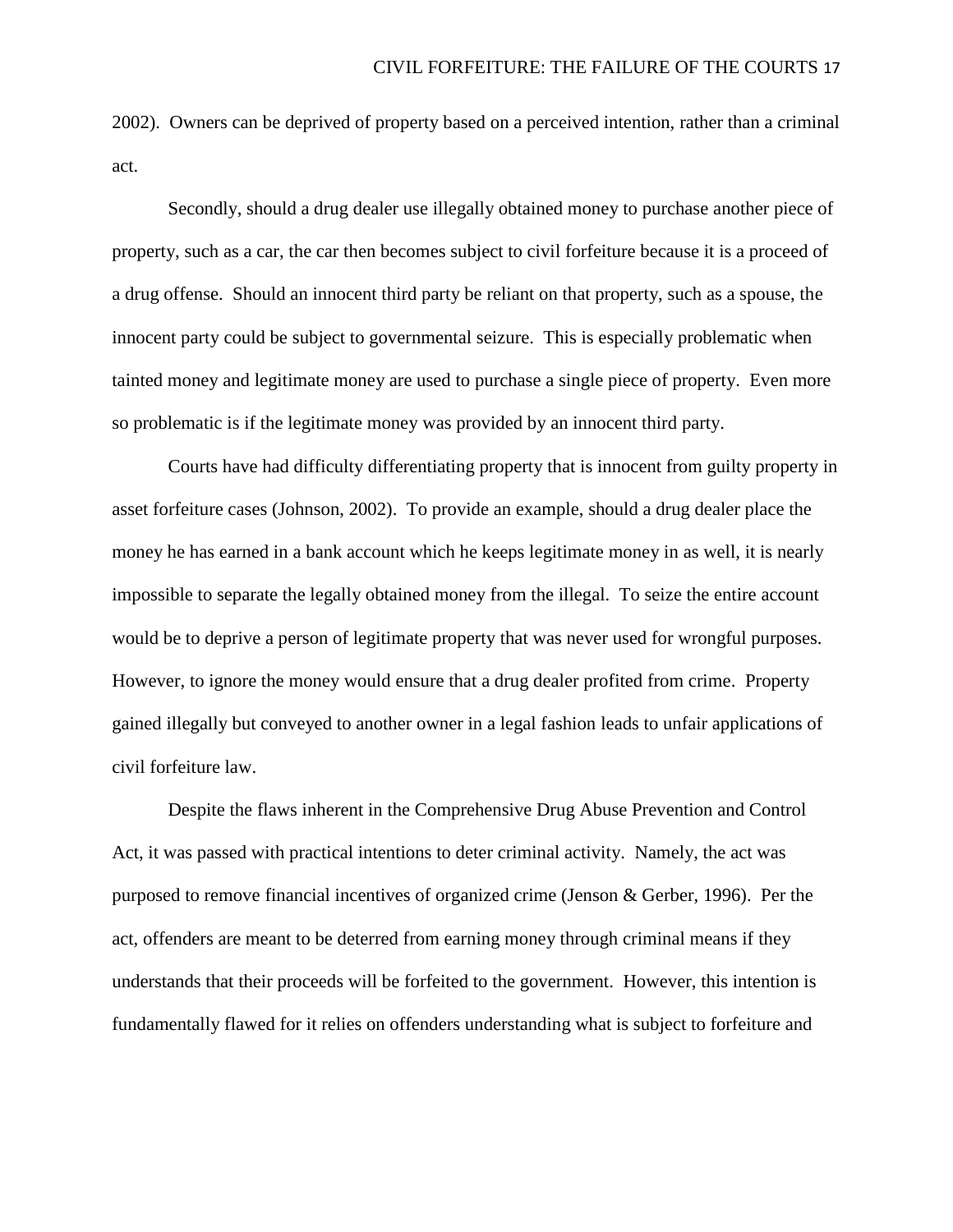under what circumstances. Unless an offender has a firm understanding of civil forfeiture law, the deterrent effect is moot.

Coupled with the RICO acts that were also passed around this time, civil forfeiture saw a large increase in authority and power. As stated under the RICO act, all drug offenses count as a violation of federal law, therefore any drug offense can trigger a civil forfeiture under federal statutes (Jenson & Gerber, 1996).

# <span id="page-18-0"></span>*2.3 Comprehensive Crime Control Act of 1984*

Following the 1970s came the War on Drugs, ushered in by President Reagan. In 1984, the Comprehensive Crime Control Act was passed (CCCA). This act formulated many new crimes centered around drug offenses. It is notoriously known for establishing mandatory minimum sentences regarding drug offenses. However, CCCA also further enhanced civil forfeiture powers. It enabled the seizure of any real property that had been used or was intended to be used to violate the statute (Jenson & Gerber, 1996). Although the Comprehensive Drug Abuse Prevention and Control Act had already established the seizure of real property, the CCCA was much more comprehensive in its criminal codes and therefore expanded civil forfeiture to apply to more crimes (Rulli, 2011).

Since the CCCA, assets seized via civil forfeiture have increased annually. In 1985, just a year following CCCA's inception, \$27.2 million dollars of assets were seized. In 1994, \$649.7 million dollars of assets were seized (Jenson & Gerber, 1996). The CCCA also is accredited for creating equitable sharing (Moores, 2009).

# <span id="page-18-1"></span>*2.4 Law Enforcement and Civil Forfeiture*

In 1985, the Department of Justice (DOJ) created the asset forfeiture fund to make it easier to distribute funds. These funds are primarily distributed through equitable sharing. The CCCA had streamlined civil forfeiture and made it much easier for law enforcement agencies to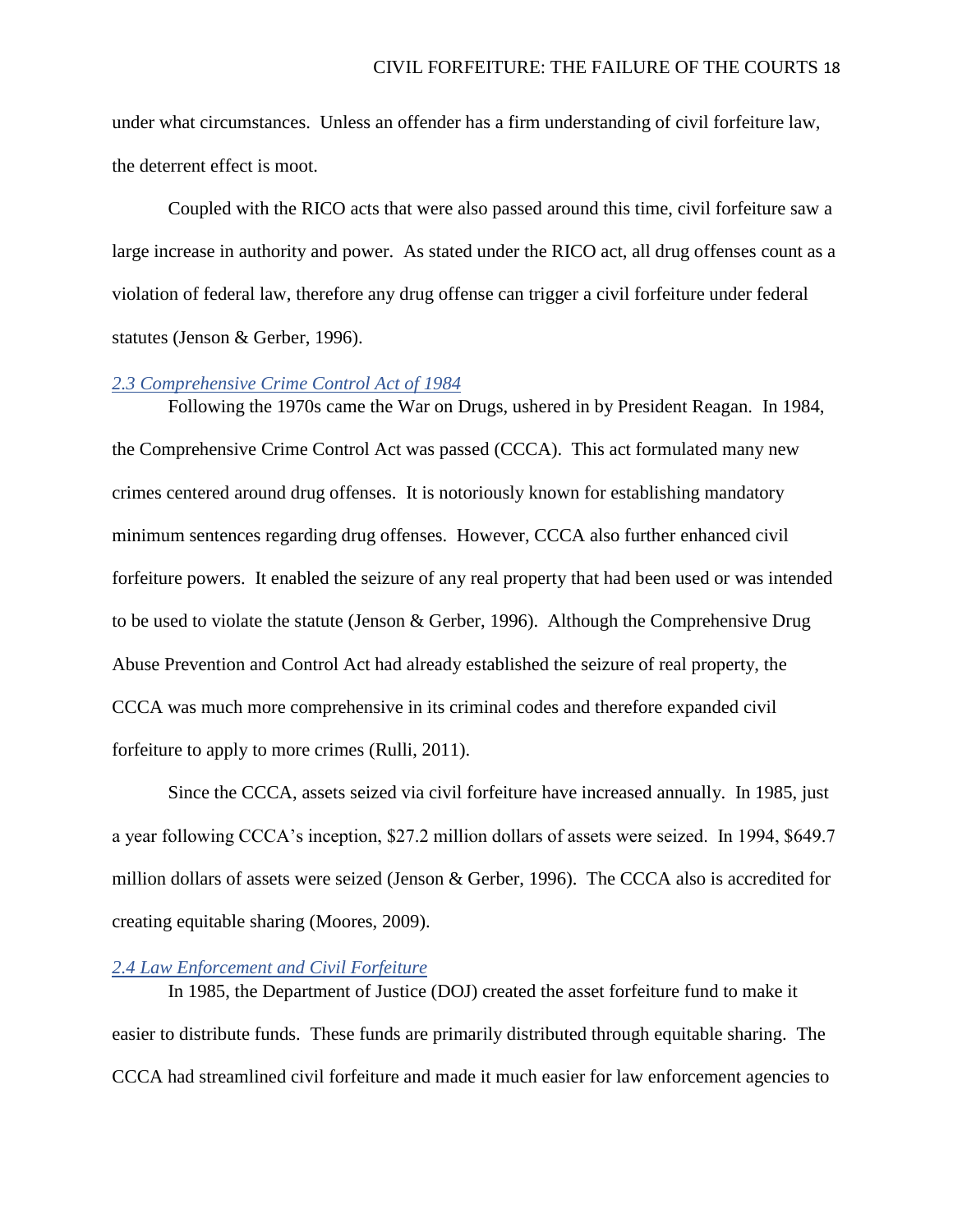# CIVIL FORFEITURE: THE FAILURE OF THE COURTS 19

benefit from seized assets. By 1990, 4,800 local law enforcement agencies were engaged in equitable sharing (Jenson & Gerber, 1996). By 1989, the DOJ could fund itself without Congressional oversight via the asset forfeiture fund. At the same time, Attorney, General Richard Thornburgh stated that \$229 million dollars from the asset forfeiture fund would be used to build more than 3,000 federal prisons across the country (Leach & Malcolm, 1994).

Recently, police departments have become reliant on asset forfeiture proceeds to compensate for budgetary shortfalls. Specifically, according to Worrall (2001), the larger a police agency is, the more likely they are to depend on asset forfeiture funds. In Worrall's research, of a sample of 383 large police agencies, 45.95% of these agencies either agreed or strongly agreed that civil forfeiture was a necessary budgetary supplement. Additionally, in a separate study of 572 different police agencies across the country, 60% were found to be dependent on asset forfeiture funds to operate (Worrall & Kovandzic, 2008).

Most concerning about the dependency of law enforcement on civil forfeiture funds is the lessening of reliance on tax-payer money. First supplementing budgetary shortfalls with civil forfeiture creates a dependency of law enforcement on crime. In essence, if law enforcement profits from criminal activity, and some agencies view this profit as necessary to exist, law enforcement then has a pecuniary interest in preserving criminal activity in which it is able to seize assets. Instead of preventing the distributions of illegal goods, law enforcement is incentivized to seize money after it was used to buy an illegal substance. Therefore, law enforcement may pursue the assets of an illegal action instead of attempting to prevent the crime itself.

Furthermore, law enforcement does not have to prove a person guilty of a crime to seize the owner's property. Law enforcement is only required to prove with probable cause that the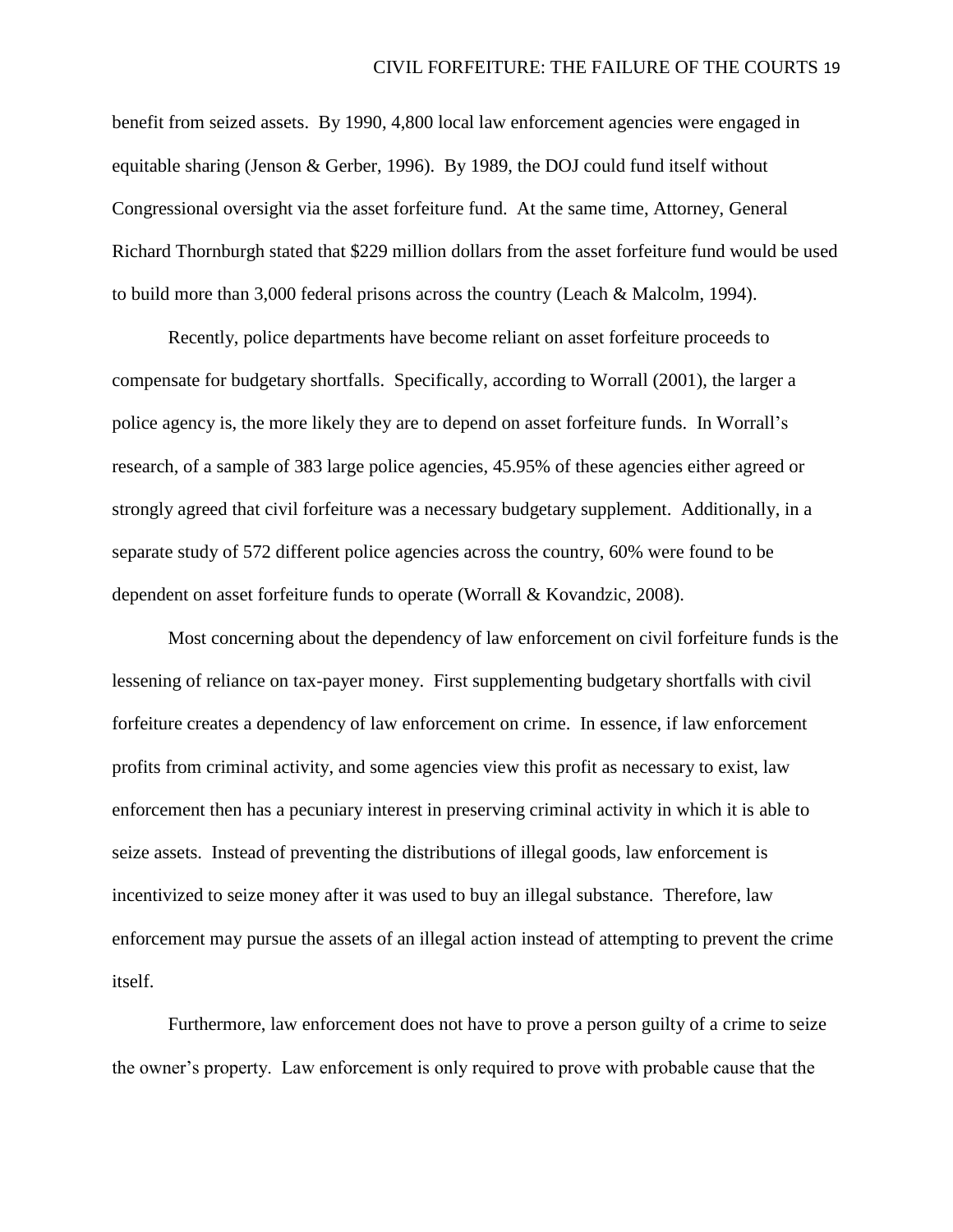property was involved in a crime. Following CAFRA, law enforcement must, at trial, prove with a preponderance of evidence that the property was involved in a crime to forfeit the assets, but this standard of proof is not difficult to obtain if the owner of the property is unable to afford necessary legal counsel.

In Texas during 2006-2007, a state trooper prioritized traffic stops based on possible civil forfeiture bounties. Specifically, the trooper would target cars that appeared old, beat up, or otherwise in bad condition as to indicate an indigent driver. Additionally, the trooper would try to focus on cars that were out of state and owners who spoke broken or no English to target for forfeiture (Stillman, 2013). The trooper's purpose was to seize as much assets for the department as possible with as little legal recourse. As many of the owners were not in a position to litigate the forfeitures, the trooper was able to connect the vehicle with a traffic crime and seize the vehicle and or property inside (Stillman, 2013). Within only six months, the civil forfeiture program which the state trooper department opened up had amassed \$1.3 million (Stillman, 2013). This represents a clear example of police not only profiting from crime, but of police purposely targeting poor and potentially innocent owners.

If law enforcement truly is becoming more dependent on civil forfeiture proceeds to fund itself, then law enforcement could become independent of taxpayers. Law enforcement must rely on taxes and governmental aid to pay for most of its expenses. This reliance on taxpayer money forces agencies to adhere to the will of the people. However, if law enforcement can fund itself through asset forfeiture, the dependency on the public dwindles.

Not only are agencies more likely to become autonomous of the political system, but some agencies have already begun to focus on asset forfeiture in extreme ways. In Fresno California, superiors have told their detectives that their performance will be judged based on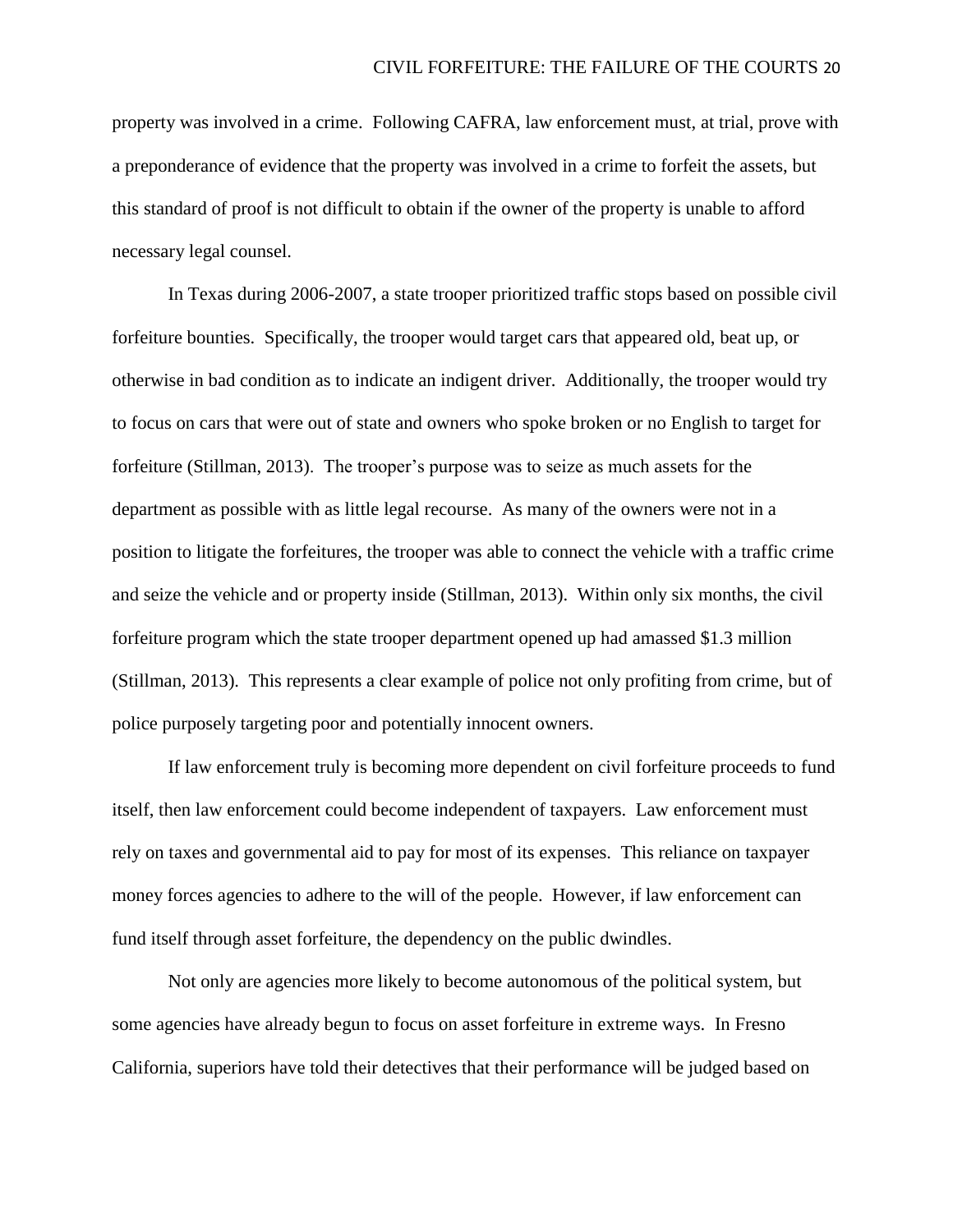how many assets they seized (Moores, 2009). Officers being judged based on assets seized represents a direct conflict of interest between the police and criminals. For law enforcement to seize property, the property must be related to a crime. Civil forfeiture makes officers dependent on crime to make money. Or at the worst, civil forfeiture places officers in a position where they are forced to seize property from innocent owners in order to make up for budgetary shortfalls.

Law enforcement agencies are not the only ones who profit from the power to seize property. Attorneys can also profit from asset forfeiture law. In 2014, Texas police officers seized \$3.5 million dollars in forfeited assets which was used to pay for the salaries of sixteen employees (Sibilla, 2014). Additionally, in Oklahoma, an ADA used \$5,000 from an asset forfeiture fund to pay off student loans (Wing, 2015). Before Utah passed legislation forcing all asset forfeiture funds to be placed into an education fund in 2000, a district attorney prioritized cases based on potential forfeiture earnings (Moores, 2009). It is important to note, following the legislation, the same DA stopped prioritizing cases based on possible forfeitable assets.

# <span id="page-21-0"></span>*2.5 Civil Forfeiture Inspired Tactics*

There are two relatively new terms referring to the dependency law enforcement has obtained on asset forfeiture. First is a bounty-hunter system. In this system, police focus their efforts on the most lucrative forfeiture possibilities rather than more serious crimes" (Moores, 2009). Instead of fighting crime, law enforcement becomes a pseudo-bounty-hunting agency which does not actively fight crime, rather profits from crime. Additionally, in some departments "leaders encourage officers to pursue targets based on the potential profit they can provide the department, rather than the threat posed to the community" (Moores, 2009).

Recently, some agencies have adopted the reverse sting operation. Law enforcement will attempt to sell drugs to a potential buyer, at which point the officer will seize the money that was to be used to purchase drugs (Moores, 2009). Instead of seizing drugs, the officer seizes money.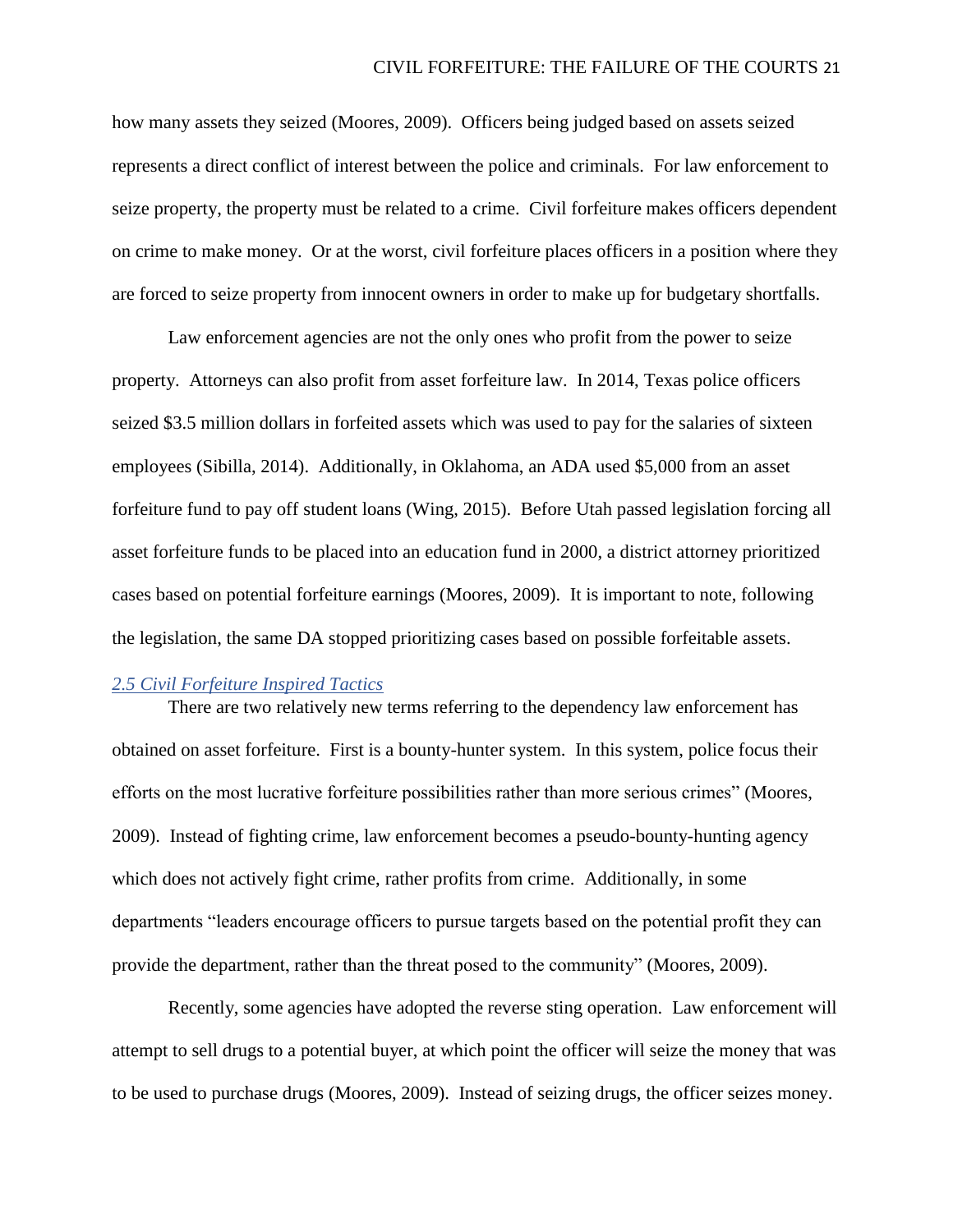Illicit drugs, from other buyers, remain on the streets. Furthermore, according to Moores, some officers attempted to sell the drugs at very low prices. If the officers are attempting to sell the drugs at lower prices, those who are most likely to be caught by these stings are the poor. Again, the potential harm civil forfeiture has on indigent clients grows.

# <span id="page-22-0"></span>*2.6 Brief Summary of Civil Forfeiture Legal Complications*

This section of the paper will divert to discuss the legal complications of civil forfeiture. The heart of all the issues regarding civil forfeiture, including possible police corruption and indigent client abuse, stems from these complications.

# <span id="page-22-1"></span>*2.6.1 Standard of Proof*

As stated in Chapter 1, in an *in rem* proceeding, property is placed on trial instead of a person. Property is not afforded the equal rights as a defendant. Therefore, a presumption of innocence is not granted to the property, like it would be to a defendant. This concept becomes confusing when considering whether civil forfeiture is remedial or punitive. If civil forfeiture is remedial, then to seize property with a presumption of guilt has little repercussions. However, if civil forfeiture is considered punitive, and the reciprocate of the punishment is the owner of the property, then civil forfeiture allows the government to punish owners based on a presumption of guilt. Whether civil forfeiture is considered remedial or punitive, an owner is deprived of property in civil forfeiture trial.

# <span id="page-22-2"></span>*2.6.2 The Fifth Amendment*

A presumption of innocence is not the only legal sacrifice of *in rem* proceedings. Certain constitutional protections and rights are not guaranteed as would be in a criminal case. For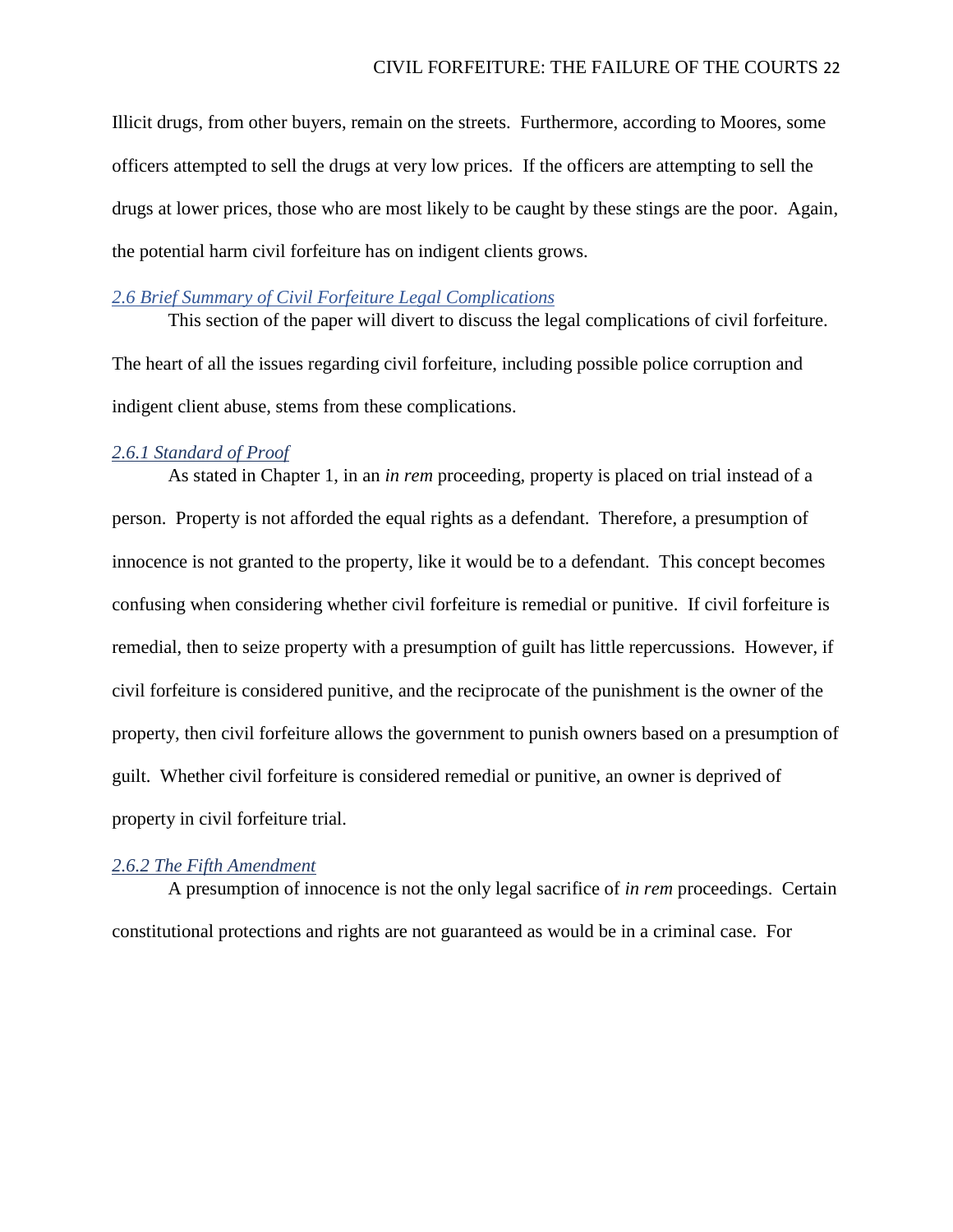example, the Fifth Amendment's right of due process<sup>3</sup>, and protections against double jeopardy<sup>4</sup> and self-incrimination<sup>5</sup> are not protected in a civil forfeiture case (Leach & Malcolm, 1994). In a typical civil forfeiture trial, property is seized following a determination of probable cause by a law enforcement agency with proper authority. Law enforcement can seize the property before a trial to ensure that it is not destroyed or lost. This preliminary seizure violates due process. Additionally, the other rights and protections not guaranteed also violate proper due process, as will be shown.

Civil forfeiture's procedures have been questioned as to whether they violate the double jeopardy clause of the Fifth Amendment. During a civil forfeiture case, the government can pursue a criminal trial against the owner, and pursue a criminal forfeiture of the same property concurrently (Cassella, 2013). Additionally, should the government fail in pursuing a criminal forfeiture of a piece of property, the agency can follow up with a civil forfeiture. A defendant of a criminal trial may be forced to litigate their own innocence while being forced to defend their property. Should the owner decide not to litigate for their property, the lack of a presumption of innocence will in essence forfeit the property to the government.

Perhaps most concerning is the varying levels of proof for a criminal conviction and forfeiture compared to a civil forfeiture. To seize property in a criminal forfeiture, the property must be seized with the legal standard of beyond a reasonable doubt, yet to seize property in a civil forfeiture trial, the government must only show a preponderance of evidence that the property is guilty. Should the government fail to prove beyond a reasonable doubt that a

 $\overline{a}$ 

<sup>&</sup>lt;sup>3</sup> Fifth Amendment's Right of Due Process – Affords each person the right to a fair trial following proper procedures per the trial

<sup>4</sup> Fifth Amendment's Protection Against Double Jeopardy – Prevents the government from charging a person with the same crime more than once and prevents the government from punishing a person twice for the same crime <sup>5</sup> Fifth Amendment's Protections Against Self Incrimination – Allows defendants to refrain from providing evidence which would incriminate themselves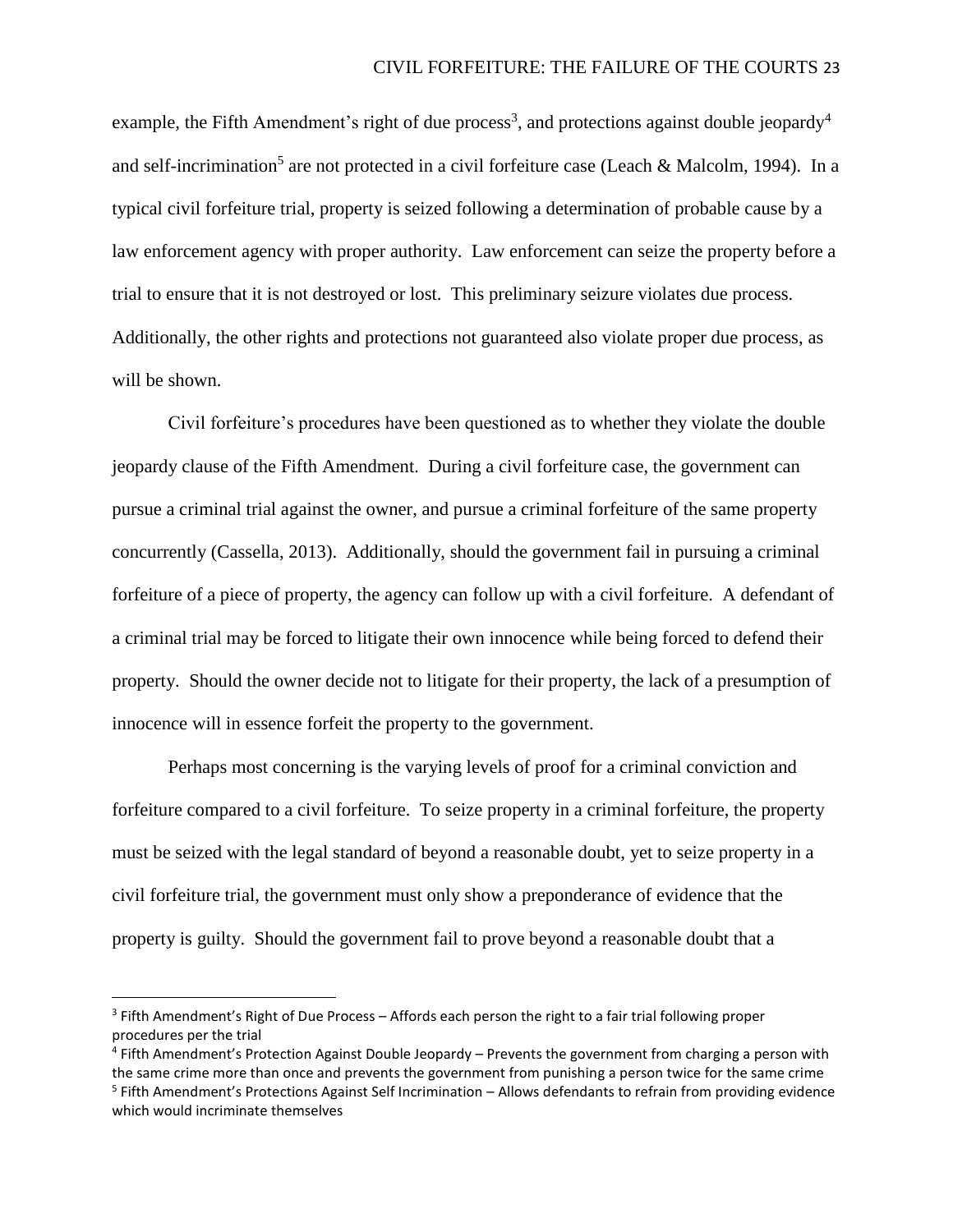property was involved in a crime, the government can lower the standard and seize the property nevertheless.

The exact difference between beyond a reasonable doubt and a preponderance of evidence is paramount. To prove something beyond a reasonable doubt is to declare that something did or did not happen as close to absolute certainty as possible. However, a preponderance of evidence is akin to declaring that something most likely happened but may not have. It is far easier for the government to suggest that a crime may have happened and that the property may be connected to that crime than it is for the owner of the property to prove their property's innocence (Johnson, 2002).

The Fifth Amendment is also designed to protect defendants from incriminating themselves. However, this protection is not protected in a civil forfeiture trial (Leach & Malcolm, 1994). Should a defendant try to defend himself in a civil forfeiture trial, anything said can be used against him in a concurrent or later criminal trial.

# <span id="page-24-0"></span>*2.6.3 The Sixth Amendment*

 $\overline{\phantom{a}}$ 

Consequently, there is no right to legal counsel<sup>6</sup> as protected under the Sixth Amendment in a civil forfeiture trial (Rulli, 2011). The Sixth Amendment applies only to criminal trials and not to civil trials. The Constitution is designed to restrict government powers to prevent abuses. In a criminal trial, the government is always the legal actor and therefore all constitutional amendments apply. However, civil court is designed to be a place where private entities settle disputes and so constitutional amendments do not necessarily apply. As civil forfeiture takes place in civil court, the Sixth Amendment falls victim to civil forfeiture's exceptions

<sup>6</sup> Sixth Amendment's Right to Counsel – Ensures that anyone who should face a crime will be represented by a public defender should they not be able to afford an attorney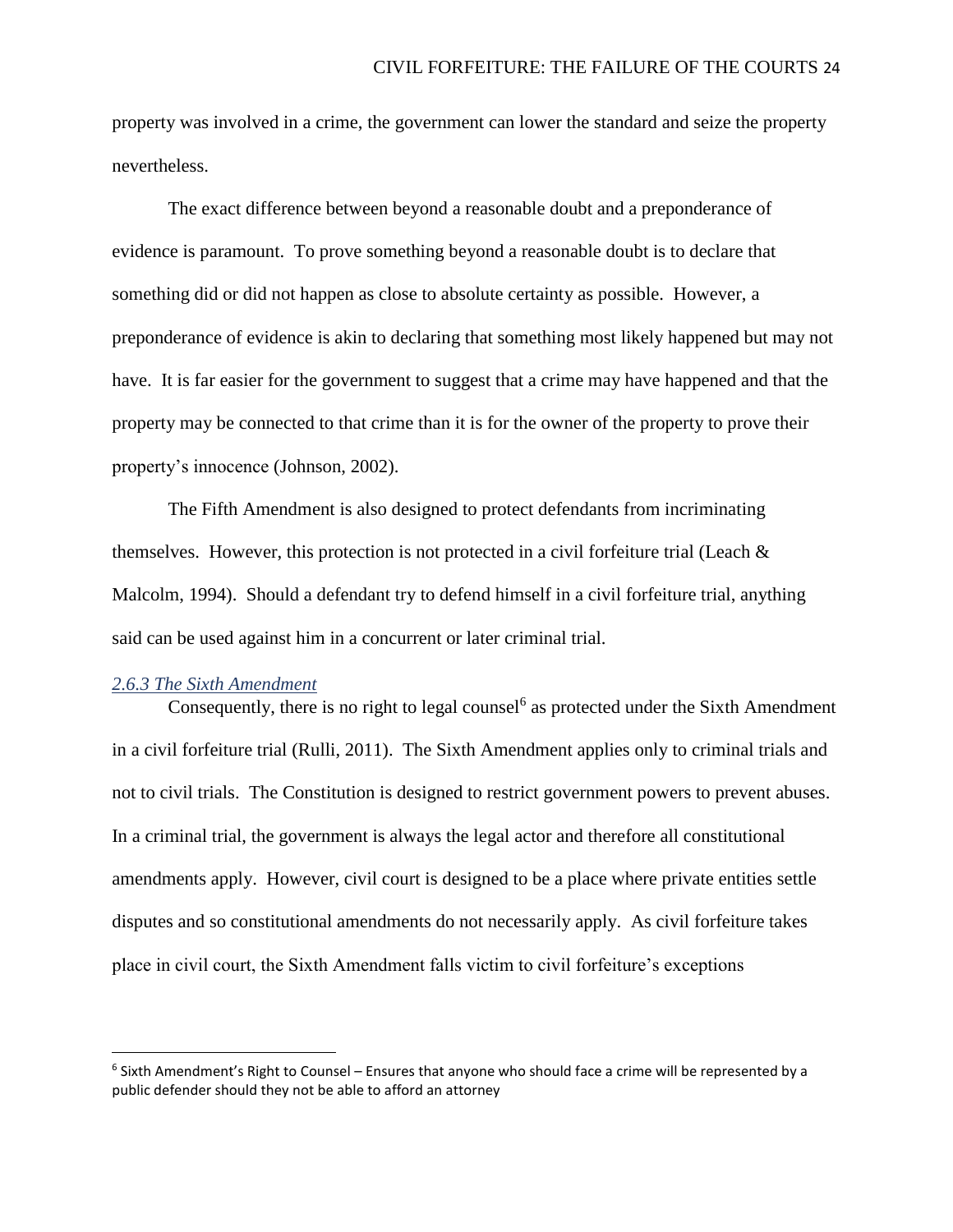*Gideon v Wainwright* (1963)<sup>7</sup> ensured that the Sixth Amendment's right to counsel was provided for indigent clients in cases where the defendant was in danger of losing their physical liberty. However, the Sixth Amendment is not protected in civil cases because of the justification delivered in the case *Lassiter v. Department of Social Services (1981)*. During this case, a mother had been found guilty of second degree murder and her child was given to the Department of Social Services (DSS). DSS then attempted to remove the mother's parental rights. At trial, the mother, who was indigent, was not provided legal counsel. Following the trial, the mother lost her parental rights and appealed under the Sixth Amendment.

The Supreme Court of North Carolina heard the case and upheld the decision of the lower courts, stating that the mother was not guaranteed a right to legal counsel in this specific case. Justice Stewart presented the opinion of the court stating that "an indigent's right to counsel... has been recognized to exist only where the litigant may lose his physical liberty<sup>8</sup> if he loses the litigation" (Lassiter v. Department of Social Services, 1981). Justice Stewart essentially argued that parental rights do not mean the same as physical liberty. This same logic explains why civil courts, and therefore civil forfeiture cases, do not guarantee a right to counsel. The potential loss for the plaintiff is not seen as a large enough issue to warrant a right to counsel. This is especially true when civil forfeiture is regarded as remedial. If civil forfeiture is remedial, then, as far as the courts are concerned, the owner is not in danger of losing any form of liberty.

Perhaps more heinous, Justice Stewart also stated "the State…has a…pecuniary interest in avoiding the expense of appointed counsel and the cost of the lengthened proceedings his

 $\overline{a}$ 

<sup>7</sup> (Gideon v Wainwright, 1963)

<sup>8</sup> Physical Liberty – In this case, physical liberty refers to a person's freedom. The government removes a person's physical liberty when it arrests them, sentences them to prison or jail, or does anything which prevents a person from physically doing what she wishes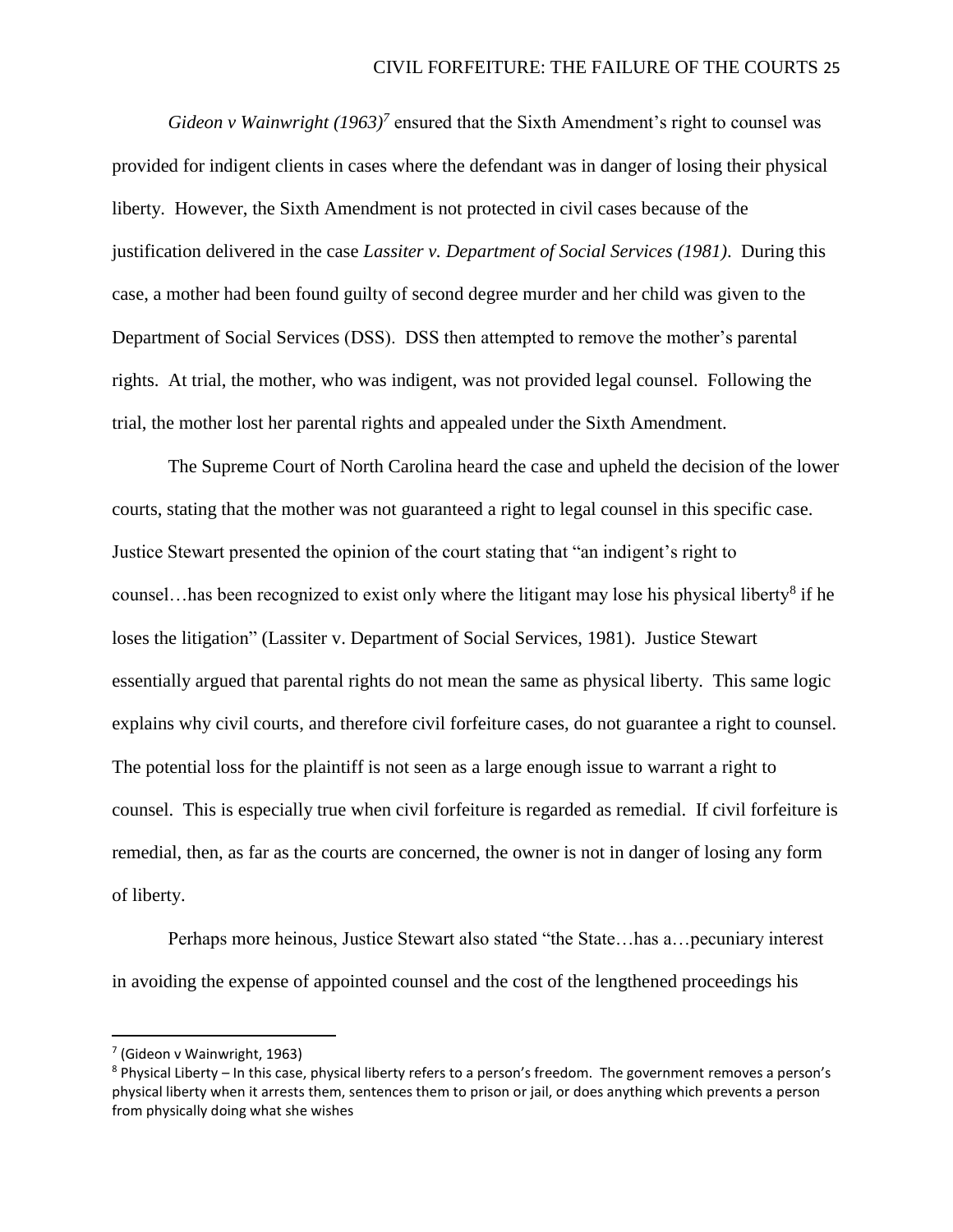presence may cause…and…[the State] has a possible stronger interest in informal procedures" (*Lassiter v. Department of Social Services, 1981*). Justice Stewart's justification for denying a right to counsel stems from the State's interest in retaining money. The court's interest in informal procedures is to prevent an overburdened system. However, the results of these interests is the violation of people's liberties – whether physical or property liberties.

The lack of legal representation appears to be out of place when coupled with the government's ability to pursue criminal and civil forfeitures at the same time. The defendant who is litigating for their freedom, must defend their property without legal counsel or guide, unless they can afford private counsel. However, to afford counsel for a criminal trial and civil trial at the same time would be costly.

Fighting the government in a civil forfeiture trial can be very expensive for the owner. Typically, for an owner to litigate a civil forfeiture case with any real chance of winning will cost around \$10,000 (Stillman, 2013). In many cases, the property which in in danger of being seized is not of the same value as it would be to litigate a proper defense. More concerning, property is sometimes targeted based on its value to prevent owners from litigating against the seizure. In Texas, the state trooper mentioned before was purposely targeting people he profiled to be indigent when seizing property (Stillman, 2013). Property owners who are unable to afford proper legal counsel often would not bother to attempt to contest the seizure of their property (Rulli, 2011).

Because it is so expensive to litigate civil forfeiture cases, only 20% of owners will attempt to defend their property at trial (Moores, 2009). This number can be attributed to a few possible reasons. Civil forfeiture trials are too expensive for the average person to litigate. Additionally, the property being seized could be less monetarily than it costs to litigate. Or, the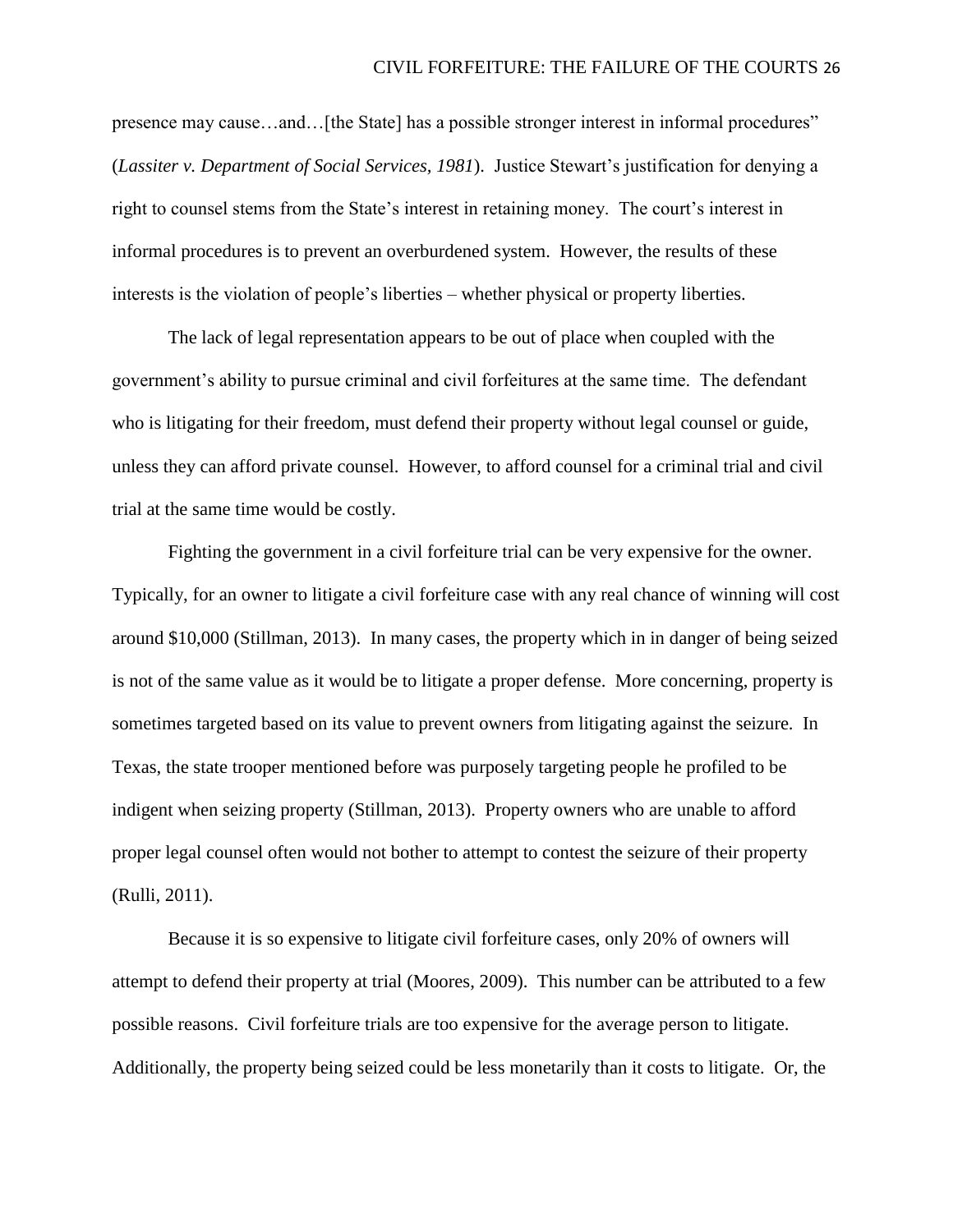clear majority of times law enforcement seizes property, it is indeed in relation to a crime and the owner is too afraid to litigate for their property at the risk of endangering their liberty. However, given the information provided so far in this thesis, law enforcement's motives for seizing property is highly skeptical.

This statistic becomes more interesting when paired with a complimentary statistic, that in 80% of civil forfeiture cases, the owner is not charged with a crime (Moores, 2009). These two statistics seem to be opposites of each other, suggesting that when law enforcement does charge an owner with a crime, the owner is more likely to attempt to defend their property. There are a few possible reasons for this. First, the owner may understand that they are charged with a crime anyway so it is in their interest to attempt to defend their property. Or, perhaps law enforcement uses civil forfeiture as a tool to evade more formal legal proceedings. If 80% of owners are not charged with a crime, and only 20% of owners attempt to litigate, officers could be using civil forfeiture coercively. Attempting to convince owners not to litigate for their property and in return, no charges will be brought against the owner. Agents could be using civil forfeiture as a means for its own ends.

#### <span id="page-27-0"></span>*2.6.4 The Fourth Amendment*

l

Finally, civil forfeiture also appears to violate the Fourth Amendment. Specifically, it violates the exclusionary rule<sup>9</sup> (Worrall J. L., 2001). In a civil forfeiture trial, law enforcement can seize a piece of property and establish probable cause afterward (Worrall J. L., 2001). Not only is law enforcement held to a lower standard of proof in a civil forfeiture trial, law enforcement can seize property and then determine the meaning of the seizure later.

<sup>&</sup>lt;sup>9</sup> Fourth Amendment's Exclusionary Rule – prevents law enforcement from using evidence gained after establishing probable cause to establish probable cause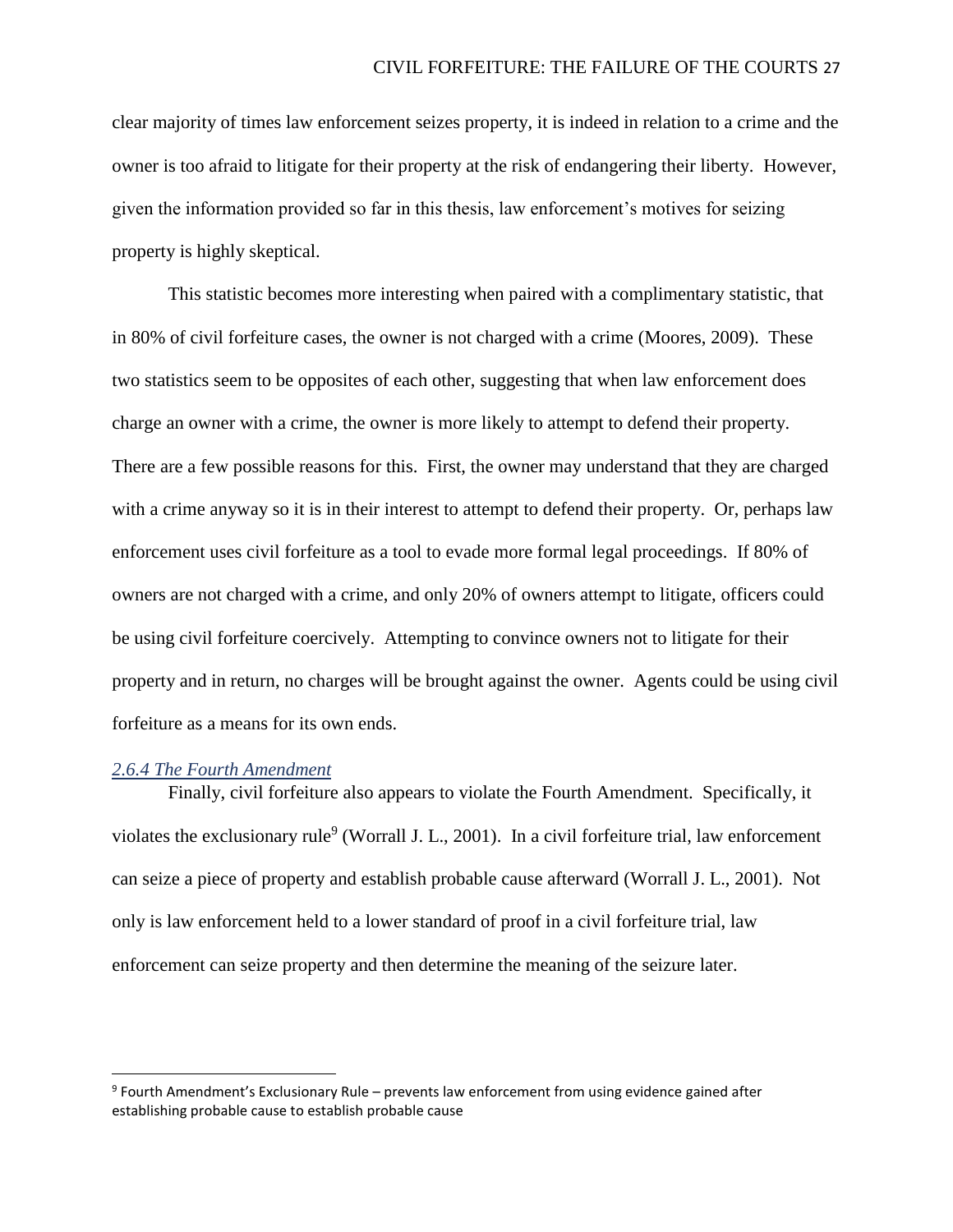The exclusionary rule is designed to prevent law enforcement from using illegally obtained evidence or otherwise non-usable evidence. In a criminal trial, law enforcement is barred from using evidence post arrest to establish probable cause per the exclusionary rule. Civil forfeiture directly contradicts this legal practice.

Furthermore, law enforcement can use hearsay and circumstantial evidence to establish probable cause. Typically, to establish probable cause, the seizing party will present evidence to a judge who will determine if probable cause has been established (Jenson & Gerber, 1996). The seizing party also does not need to establish a clear nexus between the property and the crime, rather the agency need only show a reasonable belief that the property is connected to the crime.

#### <span id="page-28-0"></span>*2.7 Forfeiture Procedural Advantages*

In addition to not conforming to constitutional constraints in a civil forfeiture trial, the government also enjoys procedural benefits compared to a criminal trial. First, should a forfeiture start as an administrative forfeiture, the owner of the property has a short window to place a claim on the property, If the claimant does nothing before it is too late, the property is forfeited to the government. Moreover, the only way for the owner to reobtain their property is through appeal based on procedure. Any other form of appeal of an administrative forfeiture is often not heard by the courts (Cassella, 2013).

To seize property via civil forfeiture, a law enforcement agency must establish a nexus between the property and the crime. However, this nexus is not required to be integral to the crime itself. For example, a house can be seized if it was involved in the negotiating of a drug offense (Jenson & Gerber, 1996). Until *Austin v. Texas*, there was no proportionality test established for civil forfeiture. So long as a piece of property could be linked to a crime, it could be seized. Precedent established in *Austin v. Texas* is conceptualized in Chapter 3.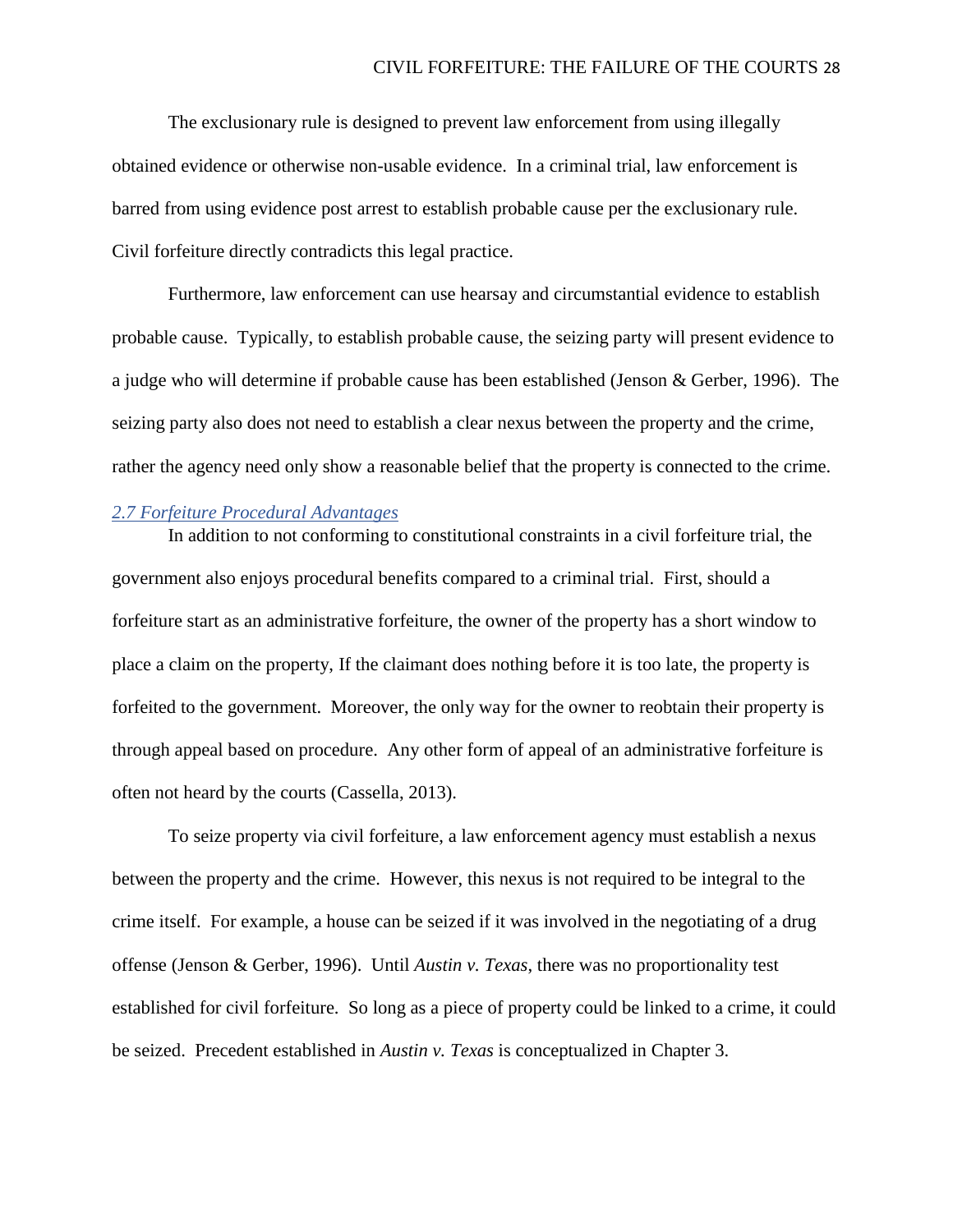# CIVIL FORFEITURE: THE FAILURE OF THE COURTS 29

# <span id="page-29-0"></span>**Chapter 3: Civil Forfeiture, Remedial or Punitive?**

*"Courts of justice will not redress a wrong done by the defendant when he who seeks redress comes into court with unclean hands"* 

- Justice Louise Brandeis (Brandeis Papers Reel 36 Frame 00590)

Civil forfeiture has existed within a legal purgatory since its inception in the early history of the United States. Though civil forfeiture cases occur in civil court, judicial federal circuits and the Supreme Court have been at odds as to whether civil forfeiture constitutes a remedial or punitive litigation. The distinction is paramount. How civil forfeiture is legally classified will determine which procedures and protections apply during a civil forfeiture case. Should civil forfeiture be classified as purely remedial, it becomes difficult to attach constitutional and other legal protections to it. Should civil forfeiture be classified as purely punitive, its powers and applications will be greatly diminished. Should civil forfeiture remain in the legal limbo where it is neither purely remedial or punitive, the procedures and protections attached to civil forfeiture are doomed to remain ambiguous. This chapter will determine civil forfeiture to be punitive and that any other understanding of civil forfeiture is not only unfair but unconstitutional.

# <span id="page-29-1"></span>*3.1 Civil Forfeiture's Adversarial System*

The intent of civil forfeiture is to seize property only when there is a substantial nexus between a crime and a piece of property (Jenson & Gerber, 1996). Civil forfeiture's inherent tether to criminal activity is integral to its punitive nature. Civil trials were designed to be between two individuals or private parties. Although the government does get involved in civil trials, it is not necessary for the government to be a litigator in civil court. However, in all criminal cases, it is always the government who is the litigator for it is up to the government's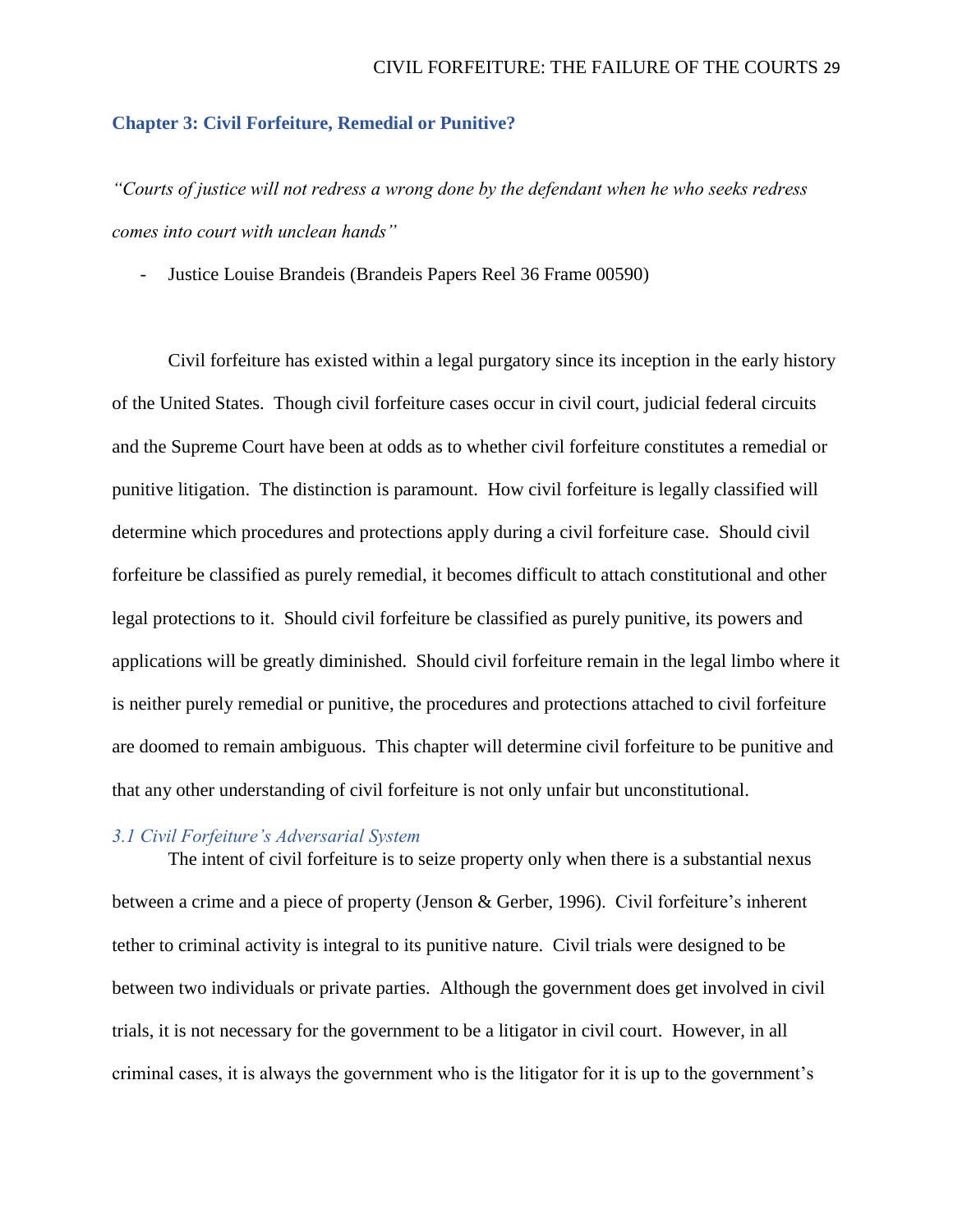discretion as to which crimes are enforced, which crimes are prosecuted and to what extent. This is best exemplified through the titles of criminal cases. Depending on the jurisdiction of the case, criminal cases always read *The State v Defendant*.

Civil forfeiture cases are similar to criminal trials in this way. In a civil forfeiture trial, the government is always the legal actor. Similar to criminal cases, civil forfeiture cases read *The State v Defendant*. The difference is that the defendant in a civil forfeiture trial is an object, not a person. Moreover, private actors cannot seize property of other private actors through asset forfeiture laws. Civil forfeiture appears to provide an avenue for which the government can apply its will over private individuals without having to litigate in a criminal case. Although is does not prove civil forfeiture is solely punitive, the similarity between civil forfeiture trials and criminal trials is evident suggesting a punitive nature.

Civil forfeiture would not be the only punitive function civil courts provide. Fines have been regarded to be punitive and yet are often litigated in civil court. Additionally, fines are issued in relation for committing a crime. However, fines tend to be substantive of criminal convictions and officers typically usher fines in relation to municipal violations. Civil forfeiture on the other hand is entwined mainly with felonies, such as drug law violations or white collar crimes.

Furthermore, civil forfeiture is viewed as a preventative tool law enforcement can employ to incapacitate future crime (Leach & Malcolm, 1994). As stated earlier, law enforcement employed criminal forfeiture in the 1970s to fight organized crime (Levy, 1996). The purpose of criminal forfeiture was to limit the capabilities of organized crime, not necessarily to deter organized crime. In his book *A Liscense to Steel*, Levy mentions that in 1970, organized crime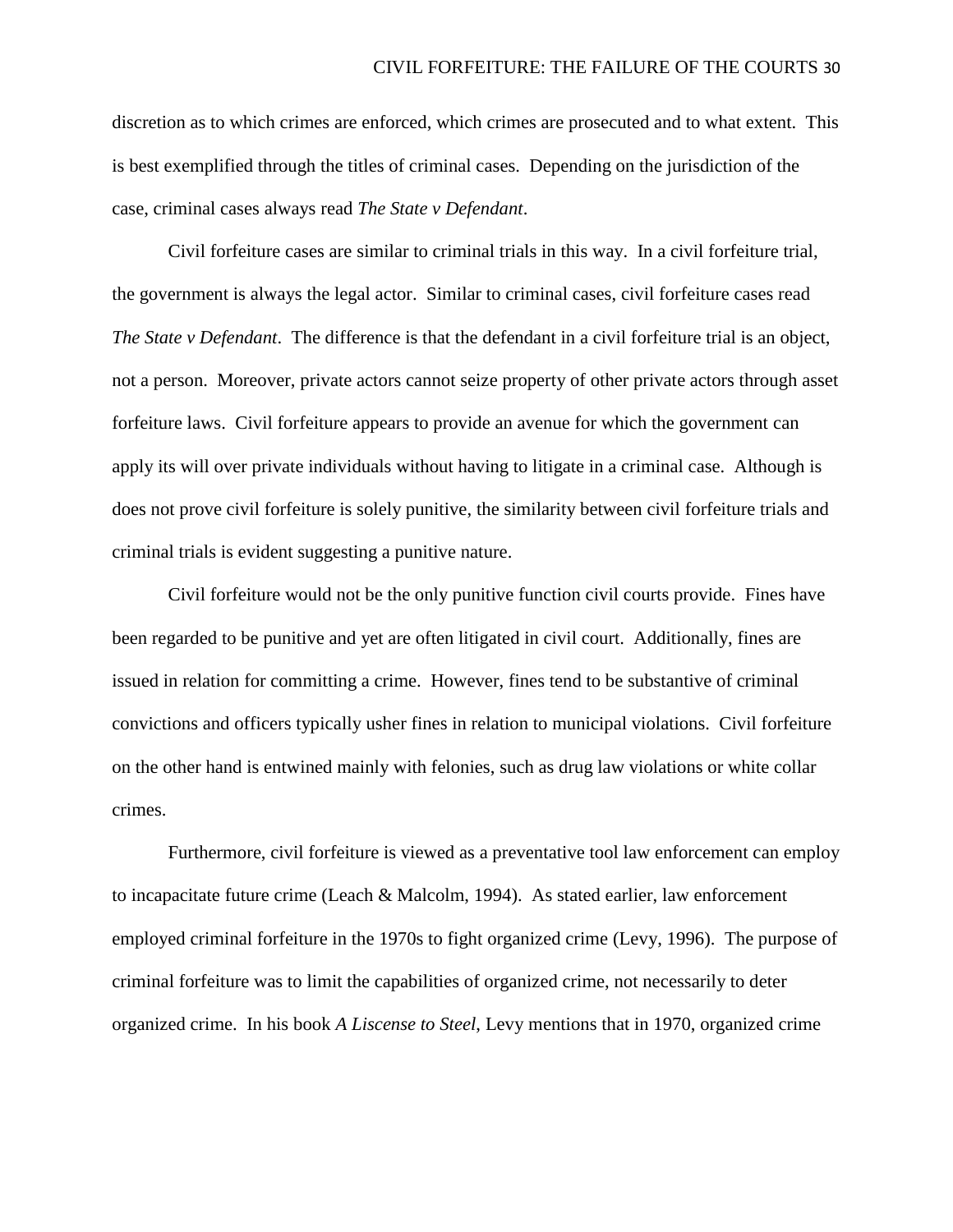had so much money that if a person were to build the Empire State building using nothing but hundred-dollar-bills lying flat, some organized crime institutions would still have more money.

#### <span id="page-31-0"></span>*3.2 Calero-Toledo v. Pearson Yacht Co. (1974)*

In 1974, the Supreme Court of the United States seemed to uphold the punitive nature of civil forfeiture law in the case, *Calero-Toledo v. Pearson Yacht Company (1974)*. In this case, the owner of a yacht had leased the yacht to residents of Puerto Rico. The yacht was seized because the yacht housed marijuana. The owner of the yacht was unaware of the illegal usage of his yacht. Calero-Toledo appealed the forfeiture of his yacht because he had not been given a proper pre-trial seizure notice which violated his right to due process.

The Supreme Court denied his appeal on several grounds. First, the Supreme Court stated that the right to a pre-trial seizure notice is not guaranteed if the property can be easily moved, destroyed or concealed by the time of the trial (Calero-Toledo v. Pearson Yacht Leasing Company, 1974). Additionally, the Court stated forfeitures are not rendered unconstitutional if the owner of the property involved is innocent. This is attributed to the *in-rem* nature of civil forfeiture. The rights and innocents of the owner are not taken into consideration because it is the property which is on trial, not the owner.

Most importantly, the Court stated that Puerto Rican asset forfeiture statutes were designed to further the punitive and deterrent purposes of Puerto Rican law (*Calero-Toledo v. Pearson Yacht Leasing Company, 1974*). Civil forfeiture in this case was purposed to compliment the punitive nature of a specific law. The primary focus of the forfeiture, at least according to the Court, was not to remedy the drug violation which the yacht was involved in. Instead, the focus was to punish the violators of the law.

It is important to note who is being punished in this case. The lessees of the yacht are not the subject of the punitive action. Neither is the yacht company a direct recipient of the legal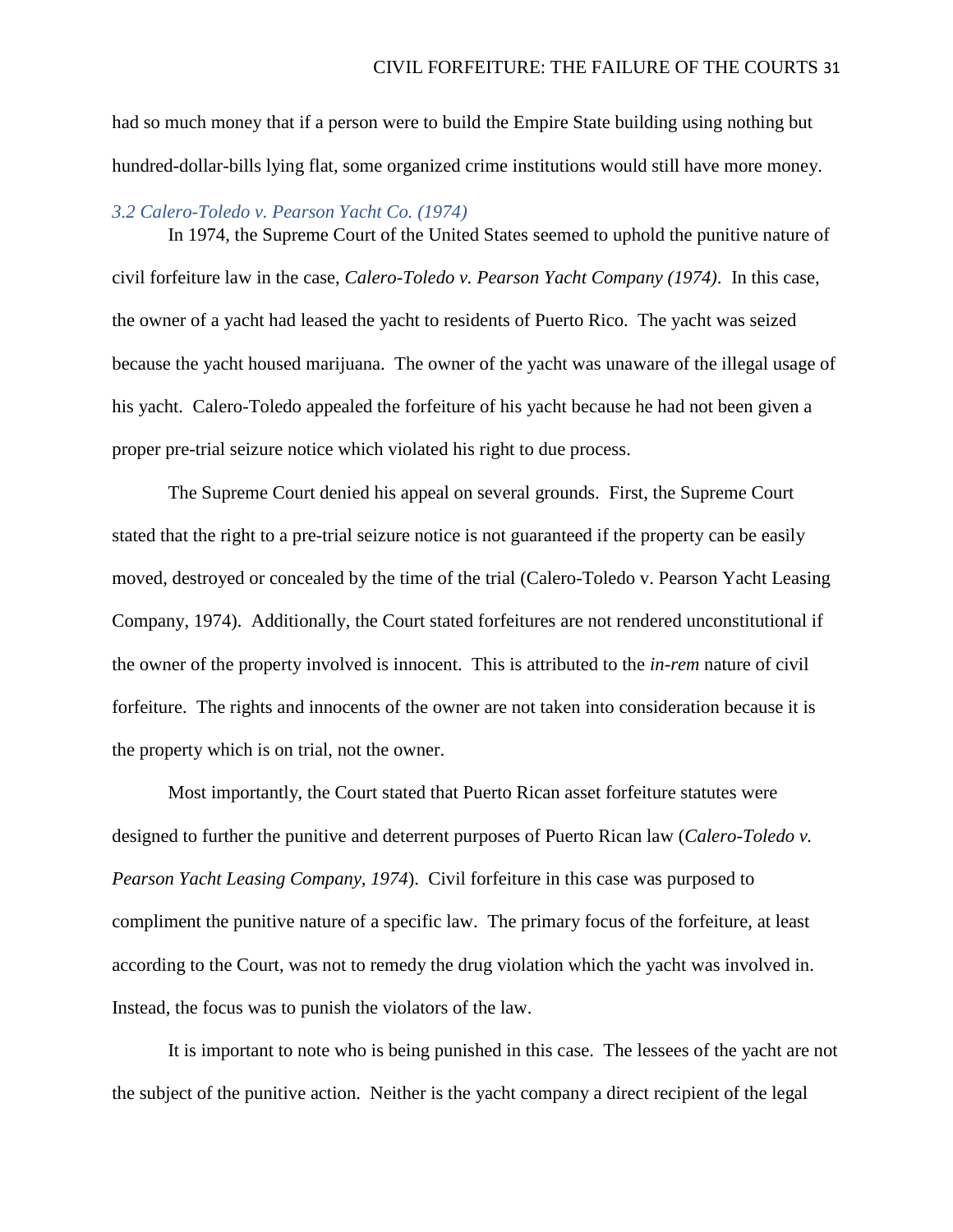action. Instead, it is the owner of the yacht who loses his property. This case represents an example of how civil forfeiture can deprive innocent owners of their property. The owner of the yacht did nothing illegal yet was the one who bore the brunt of the illegal action.

#### <span id="page-32-0"></span>*3.3 Congressional View of Civil Forfeiture*

 $\overline{a}$ 

Civil forfeiture, and asset forfeiture in general, can be used as a supplemental tool to imprisonment. In 1992, a congressional panel stated that few people in Congress or law enforcement believe that imprisonment is enough of a punishment for participating in the drug trade and that civil forfeiture was a necessary procedure to punish and deter drug crimes (Jenson & Gerber, 1996). Importantly, Congress used of the word "punishment". The purpose of civil forfeiture is to punish owners who use their property illegally. It is to deprive any potential criminals of the items they used to commit a crime or gained because of a crime.

Additionally, Congress mentioned civil forfeiture is meant to have a deterrence affect. Deterrence is a concept that is routinely connected with the criminal justice system. Preventative policing often relies on deterrence in some form to prevent a crime from happening. Typically, deterrence is in reference to the Rational Choice Theory<sup>10</sup>. If a criminal understands he may lose all his property should he use it to commit a crime, or if a criminal understands he will lose any proceeds of a crime, the would-be criminal is less likely to commit the crime in the first place. Civil forfeiture is punitive in this sense because it is relying on negative reinforcement to prevent a potential criminal from committing a crime. Civil forfeiture as a deterrence is reliant on a criminal action. Upon such action, civil forfeiture introduces a negative action, which is the seizure of property. This action is to be so negative that it is to make an example of the criminal

 $10$  Rational Choice Theory – A criminal justice theory that explains all people are rational creatures and people only commit crimes when it benefits them. This theory is often compared to a hedonistic calculous where criminals try to maximize pleasure and minimize pain and therefore criminals only commit a crime when the benefits outweigh the costs. It assumes that criminals have a functioning understanding of the law they plan to violate.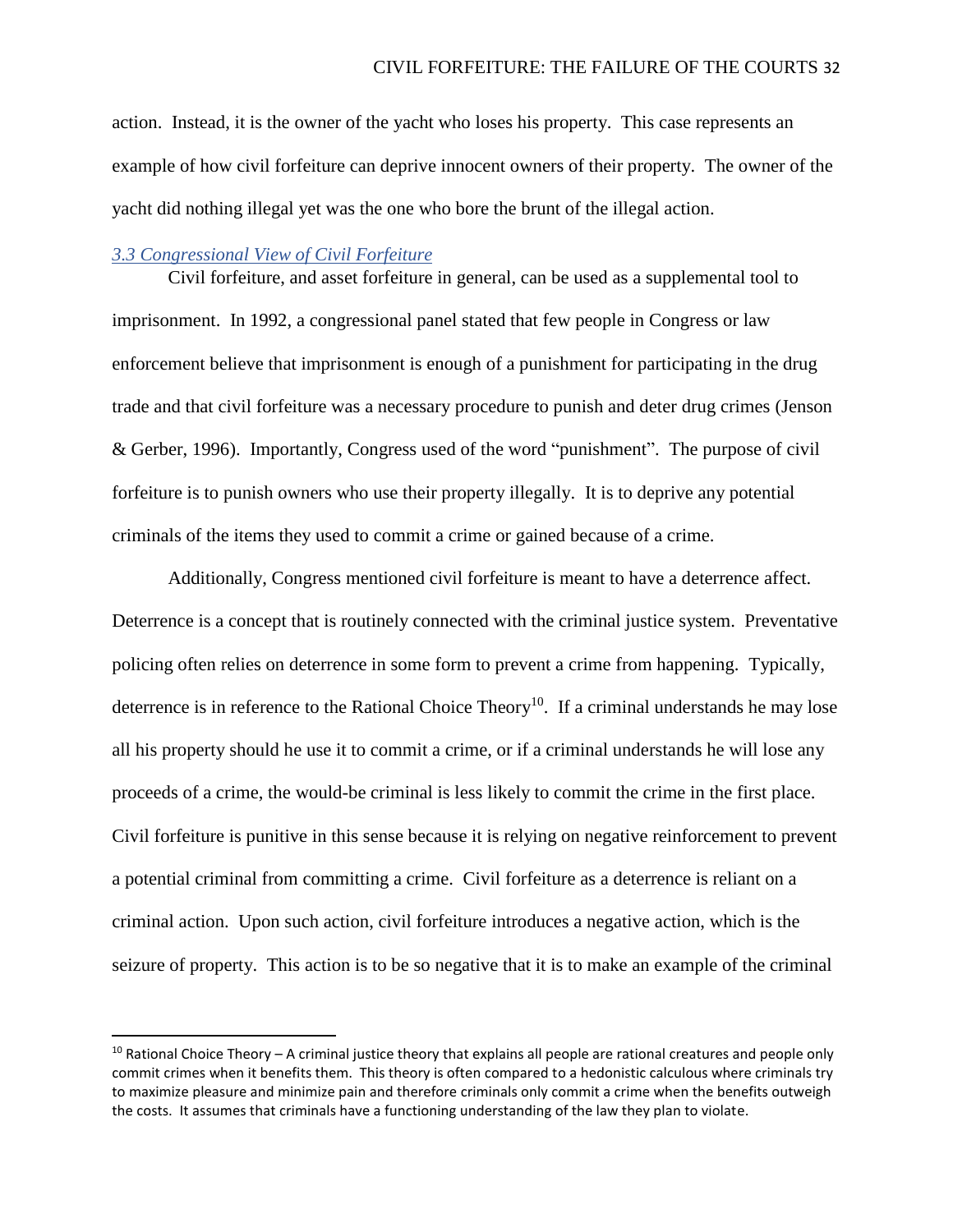to prevent others from committing the same crime. Civil forfeiture is not designed to remedy any specific crime, but to provide a punitive action in which others understand that committing another such action would be devastating.

In 1996, then Attorney General, Janet Reno had also declared civil forfeiture to be a punitive action law enforcement has the power to make. Specifically, civil forfeiture is designed to punish and deter criminal activity (Jenson & Gerber, 1996). Again, the same language appears. Civil forfeiture is designed to punish and deter, not remedy and alleviate.

#### <span id="page-33-0"></span>*3.4 Austin v. United States*

In 1993, the Supreme Court of the United States heard the case *Austin v. United States*. Austin had been convicted of selling cocaine for which he used his auto-body shop as a location to sell the drugs. Upon conviction, law enforcement seized both the auto-body shop and his mobile home which Austin used to house the illicit drugs. Austin appealed the forfeiture of both his shop and home based on the Eight Amendment's excessive fines clause. The Court had to decide whether the Eighth Amendment applied to civil forfeiture. For the Eighth Amendment to apply, civil forfeiture had to be deemed, at least in part, to be a punishment. Ultimately, the Supreme Court decided with Austin, that the seizure of both his home and shop violated the excessive fines clause of the Eighth Amendment (Austin v. United States, 1993).

The Court stated that civil forfeiture is considered punitive for three reasons. First, civil forfeiture focuses on the culpability of the owner (*Austin v. United States, 1993*). Although the guilt or innocence of an owner is not considered during a civil forfeiture trial, civil forfeiture is designed to punish owners who use their property illegally (Cassella, 2013). Civil forfeiture also punishes owners who lend their property to another party who in turn uses it illegally. This can be exemplified by *Calero-Toledo*, where the owner of the yacht leased his property to a third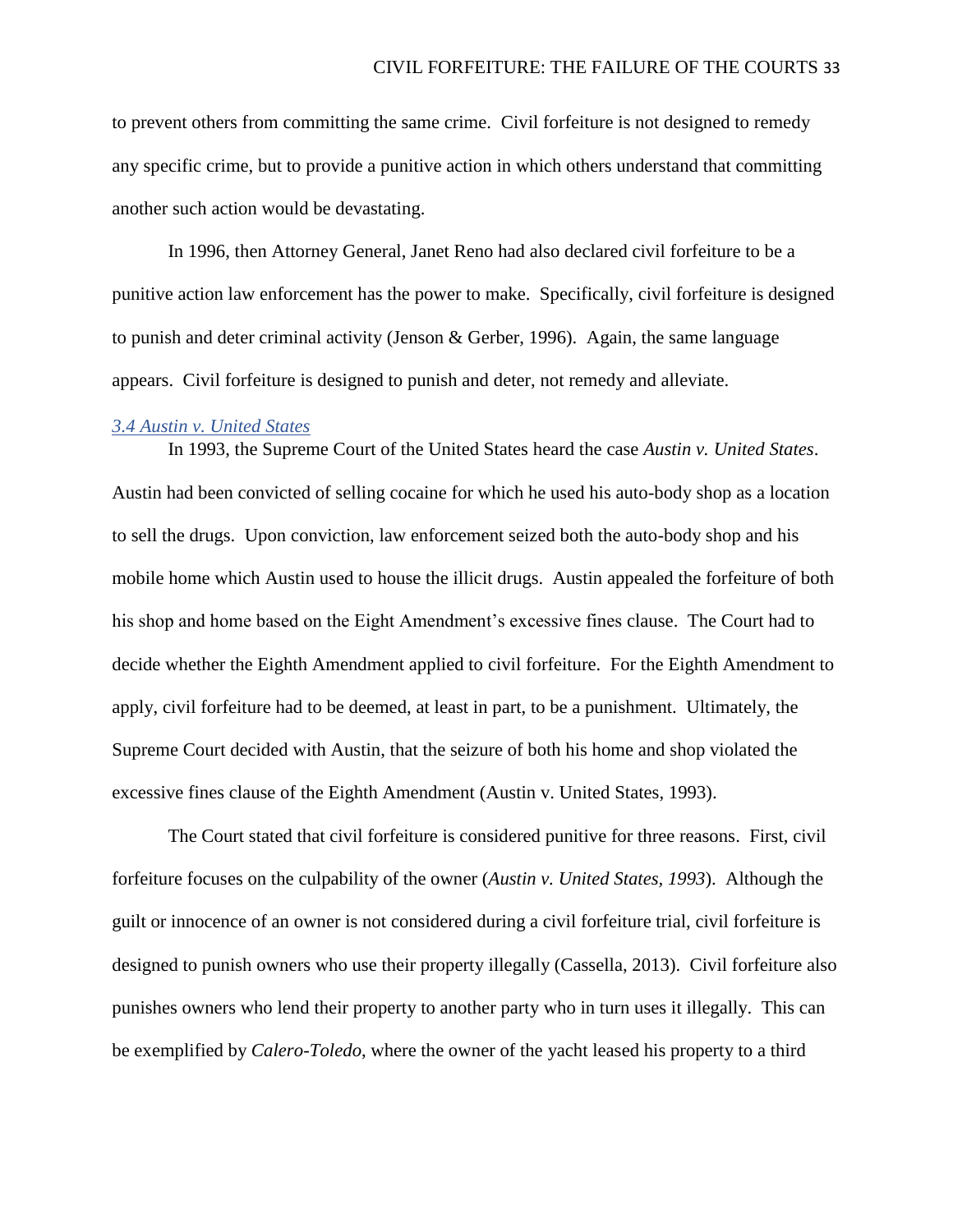party. The owner was ultimately punished for the actions of the people on the yacht when he was deprived of his property.

Secondly, the Court concluded that civil forfeiture is punitive because it is tied directly into a crime (*Austin v. United States, 1993*). For property to be seized via civil forfeiture, the property must have a direct link to a crime. Because of this relationship, it is difficult to view civil forfeiture as anything other than an additional criminal punishment. Simply put, if no crime occurs, the government has no right to seize property. Therefore, civil forfeiture must be – at least in part – a criminal sanction and punishment.

Lastly, the Court recognized Congress' intentions with civil forfeiture. As stated earlier. Congress enacted civil forfeiture laws as a method to deter and punish property owners who use their property illegally.

After declaring civil forfeiture punitive, the Supreme Court built its argument as to why the Eighth Amendment should apply to civil forfeiture. According to a previous decision, *Browning v. Ferris<sup>11</sup>*, the Supreme Court had declared that the Eighth Amendment was designed to prevent the government from abusing its power to punish. Coupled with Justice Blackmun's claim "the government's conduct in a civil proceeding is limited by the Eighth Amendment…must fail unless the challenged governmental action, despite its label, would have been recognized as a criminal punishment…" (*Austin v. United States, 1993*), it is clear the Court agreed civil forfeiture to be punitive and went as far as to declare civil forfeiture a criminal punishment.

However, *Austin* failed to accomplish two important things. First, the case failed to establish to what extent the Eighth Amendment applies to civil forfeiture. Specifically, the Court

 $\overline{\phantom{a}}$ 

<sup>11</sup> (Browning-Ferris Industries v Kelco Disposal, 1989)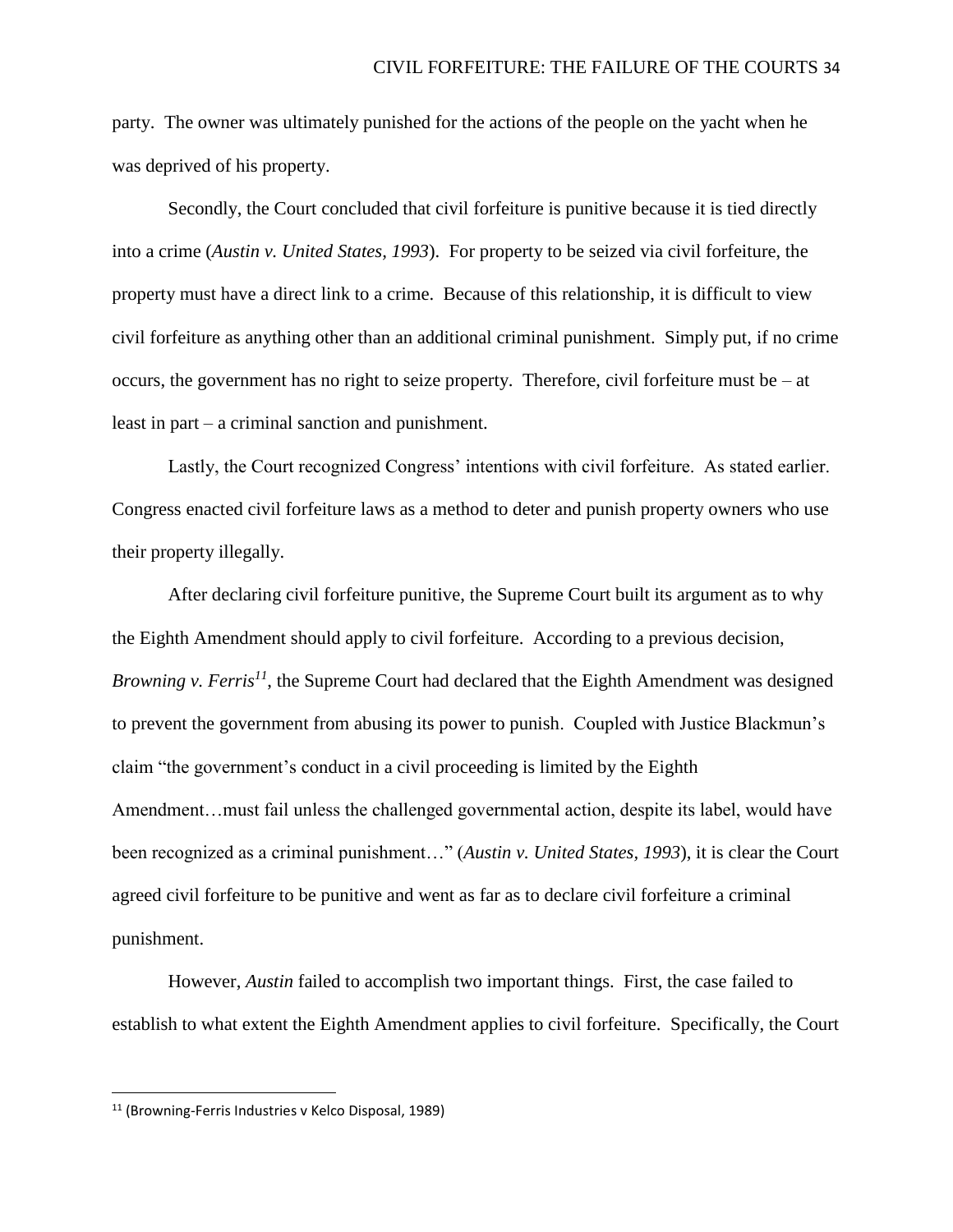did not present a proportionality test to be used when determining the excessiveness of a forfeiture. Because the Supreme Court failed to establish an objective proportionality test, there are currently six different federal circuits that have varying standards of the proportionality test. In some circuits, it is enough to satisfy the proportionality test by simply establishing a nexus between a piece of property and a crime (Johnson, 2002).

Second, the Supreme Court not only failed to apply other amendments to civil forfeiture, such as the Fifth and Sixth Amendments, but went out of their way to argue why these amendments do not apply to civil forfeiture. The Court appears to conflict with its own argument. First, the Court established that the Eighth Amendment is not restricted to criminal trials, unlike the Fifth and Sixth Amendments. Because the Eighth Amendment is not strictly limited to criminal trials, it can be applied to civil forfeiture. However, the Fifth and Sixth Amendments are restricted to criminal trials and therefore cannot be applied to civil forfeiture.

This contradicts what the Court said earlier when it established its arguments justifying the Eighth Amendment's constitutional application to civil forfeiture. The Court declared the Eighth Amendment was designed to check the government's power to punish. Additionally, the Court stated the Eighth Amendment applies to legal powers that have a criminal punitive outcome, even if the label is civil. In this case, the Court recognized civil forfeiture as not only punitive, but in part, criminal. If civil forfeiture is punitive and criminal, then the other constitutional amendments must also apply to civil forfeiture. Yet the Court rejected this notion because the Fifth and Sixth Amendments are purely restricted to criminal trials and civil forfeiture is still civil law.

The Supreme Court declared the Eighth Amendment constitutionally applied to civil forfeiture in *Austin* because the Eighth Amendment is designed to restrict punitive actions by the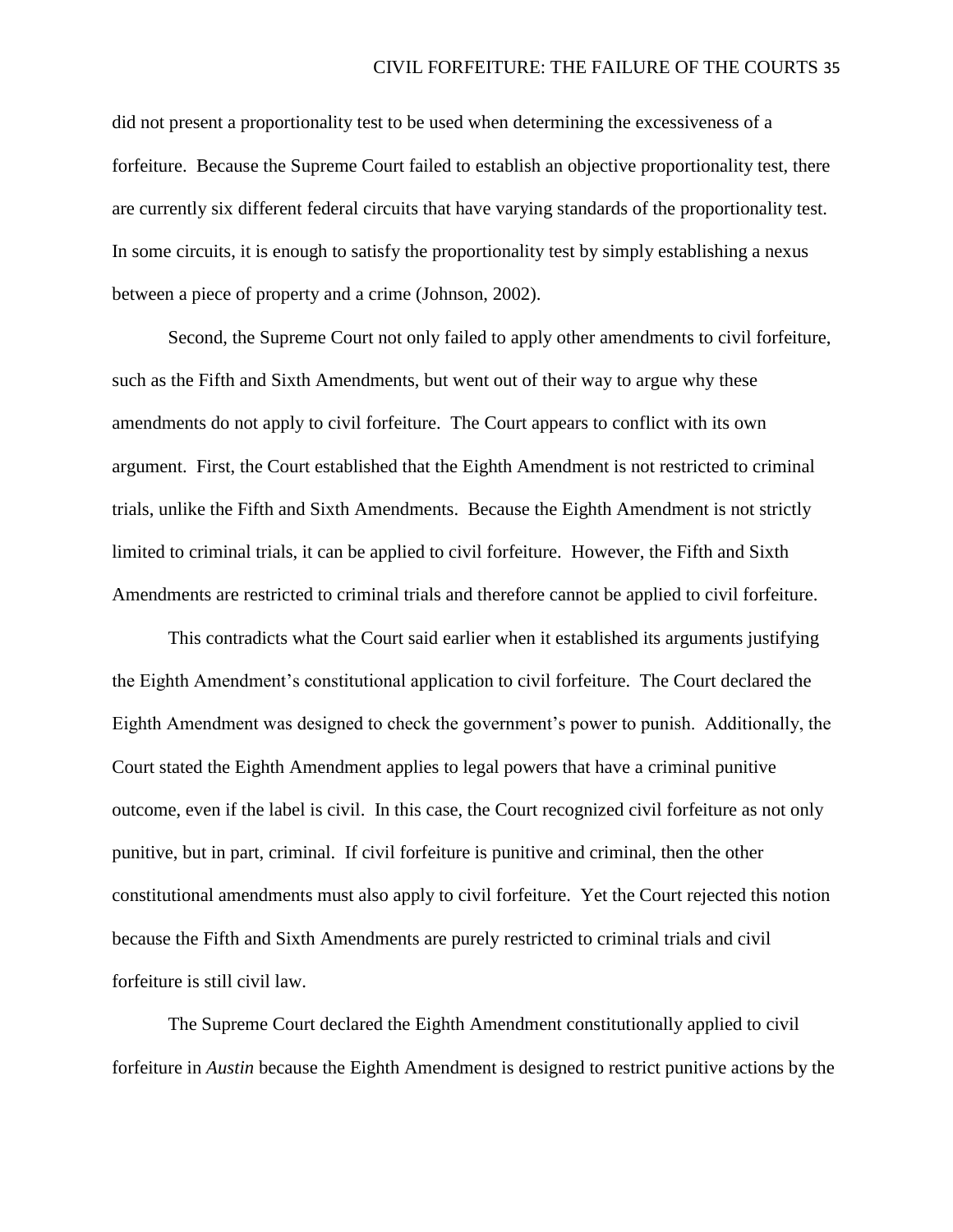government and to check the government's ability to enforce criminal sanctions. Despite this ruling, the Court refused to claim civil forfeiture to be criminal or purely punitive and therefore decided that they were not constitutionally obligated to apply other amendments to civil forfeiture. Additionally, the Court failed to establish a proportionality test as to when the Eight Amendment should restrict civil forfeiture powers.

# <span id="page-36-0"></span>*3.5 Civil Forfeiture's Adversarial Nature*

It is difficult to fully discount the remedial aspect of civil forfeiture, specifically because of how the funds can be used. Not all states allow for forfeiture proceeds to be placed in law enforcement funds. Sometimes, the proceeds are placed in victim compensation funds and recently in Utah, the proceeds are placed in an education funds. However, civil forfeiture is an adversarial court process where property is placed on trial against the state. In such cases, just as in criminal court, the adversarial nature of the trial suggests that civil forfeiture is punitive.

During a criminal trial, a defendant is placed in an adversarial courtroom. When a defendant is convicted, the defendant is punished by the state through various means. The justice system considers this action punitive because it is viewed from the perspective of the defendant. A criminal case is not viewed from the perspective of the victim nor the state, otherwise it could also be considered partially remedial. For example, if a burglar is sentenced to prison, the state has remedied an injustice casted upon another citizen. However, since the justice system cares only for the perspective of the defendant, the governmental action of imprisonment is considered punitive.

Civil court is slightly different because the government is not always the litigator and the Constitution is designed to restrict government power, not private power. However, in civil forfeiture, the legal actor is always the government. Private parties are unable to seize each other's property. Using civil court as a stage in which to seize property is a way for the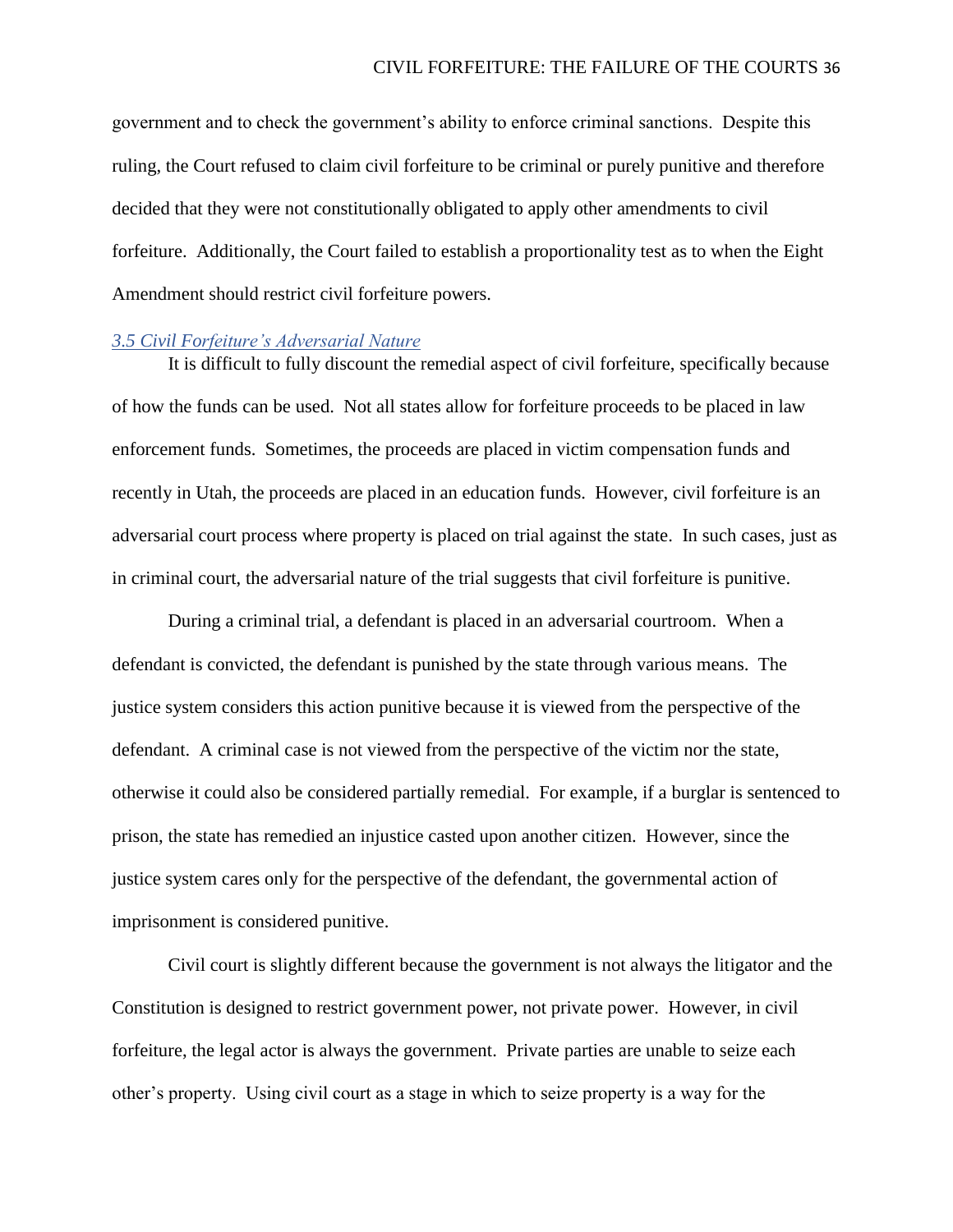government to bypass traditional legal understandings of government power allowing the government to seize property without being restricted by proper legal protections. If civil forfeiture is viewed from the perspective of the owner – for it is the owner who is in danger of losing property – then civil forfeiture is punitive.

In a civil forfeiture case, the adopted perspective is that of the government's. The purpose of civil forfeiture is to help law enforcement fight crime by possessing proceeds from crime. From this perspective, the legal actions taken by the government are remedial in the sense that they are designed to help fight crime. As a result, the government is able to bypass many legal protections. In reality, civil forfeiture must be viewed from the perspective of the owner who is being punished through the deprivation of his property. From this perspective, it is clear that civil forfeiture is punitive.

The perspective of the owner must be taken over the perspective of the government. The government is always the legal actor in a civil forfeiture trial. That is, the government decides when to pursue or not pursue a forfeiture. From the beginning, the owner is at a disadvantage. Additionally, the government is seeking to punish the owner and therefore the owner must have proper protections in order to prevent abuses. Finally, whether the property is seized or not by the end of the trial, the trial itself represents an intrusion of a citizen's life by the government, one in which the owner may be forced to pay for many legal expenses and lose out on work. The owner is the party most harmed by civil forfeiture, whether the property is seized or not.

# <span id="page-37-0"></span>*3.6 United States v. Halper*

In *United States v. Halper*, the Supreme Court of the United States tried to distinguish how perspective comes into play in a civil forfeiture trial. First, the Court recognized the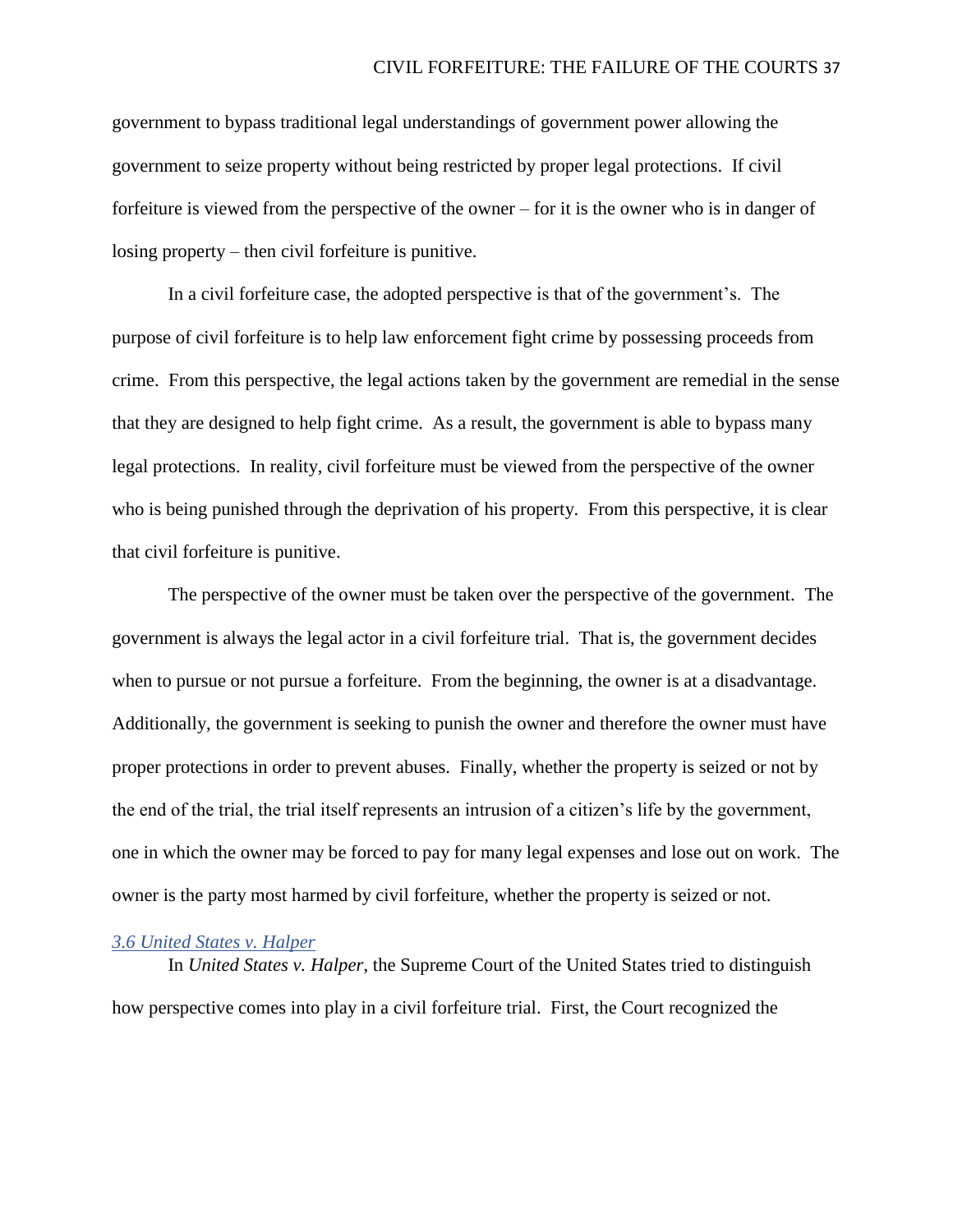difference between instrumental<sup>12</sup> property and facilitating property<sup>13</sup>. For example, the Court ruled that forfeitures are considered remedial if the "instrument of harm is itself culpable" (United States v. Halper, 1989). This is an example of instrumental property, for the property was itself the object which committed the crime. However, civil forfeiture cannot retain its remedial purpose and must substitute it with punishment if the forfeiture is used to deter a crime or if it is used for retribution of a crime (*United States v. Halper, 1989)*.

Note the perspective in the different definitions the Court provided. Civil forfeiture is remedial if taken from the perspective of the property. If the property is itself culpable, then the forfeiture is remedial to pay for the expenses of the crime of which the property committed. However, this perspective begs the question, how can an inanimate, thoughtless, un-living object be culpable of anything? Contrarily, civil forfeiture is punitive when perceived from the perspective of the owner. Civil forfeiture is a punishment if it used to deter. Deterrence is inherently of the perspective of the owner for deterrence is either used to prevent a person from committing an act or others from committing an act. Therefore, from the perspective of the owner, civil forfeiture is always a punishment.

Interestingly, the Court also stated civil forfeiture is also punitive if it is used for retribution of a crime. This appears to be an inherent contradiction between the purpose of civil forfeiture and its remedial nature. Civil forfeiture is remedial because the funds and proceeds of a crime are channeled back to fight crime or compensate for a crime. This is the same as retribution. Asset forfeiture provides retribution for a crime by its very nature.

Astoundingly, the Court leaves the determination of perspective to the government. If the government can show the forfeiture serves legitimate goals, then the forfeiture retains its

l

 $12$  Instrumental Property – Property used to commit the crime itself

 $13$  Facilitating Property – Property used to house the crime but may not have taken direct action in the crime itself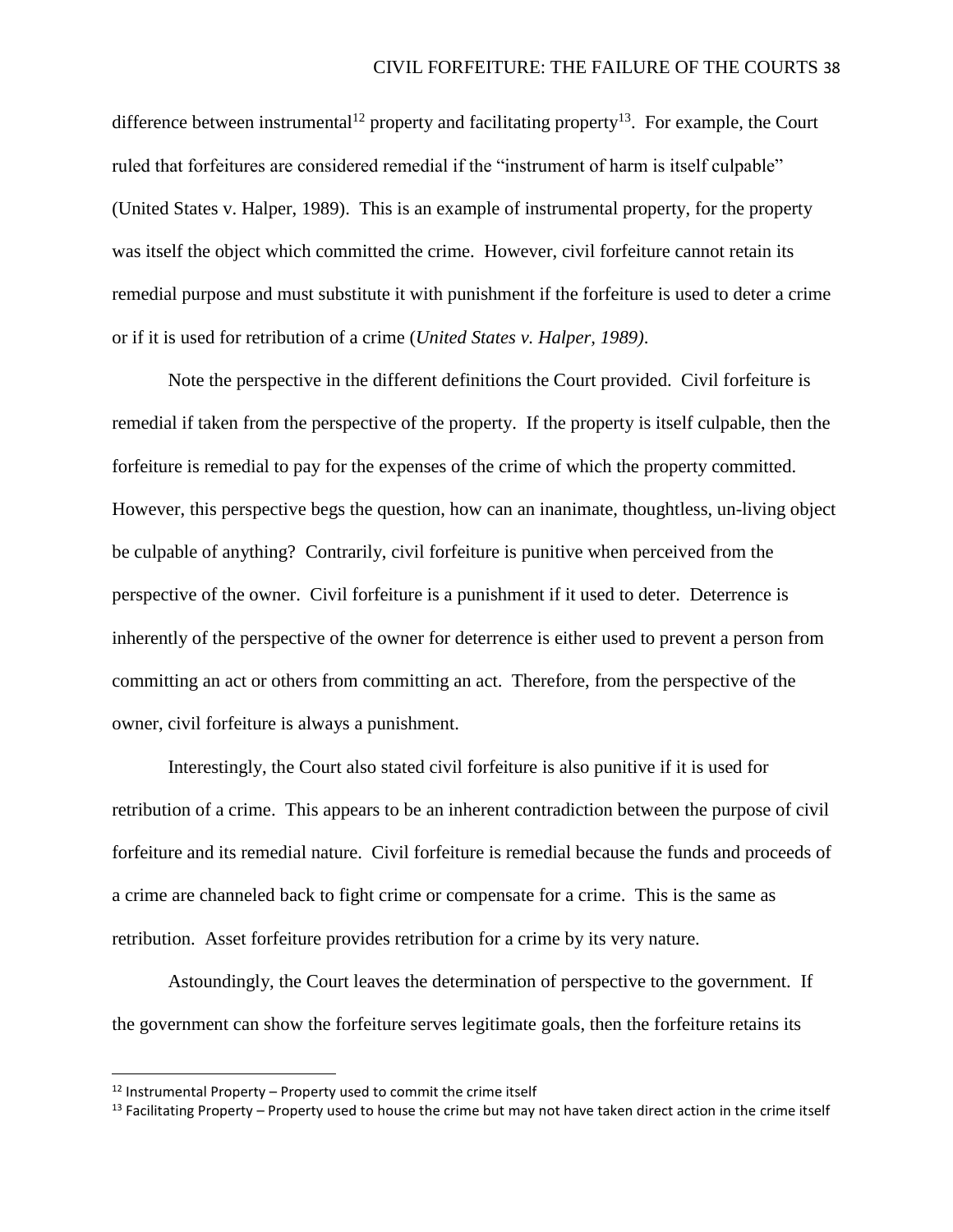remedial shield (*United States v. Halper, 1989*). Instead of admitting the contradictions which appear naturally in civil forfeiture, the Court layered another level on top of the existing concerns. Although it is up to the government to illustrate the legitimate goals of the forfeiture, the owner does not have a chance to illustrate the punitive nature of the seizure. The government is the affirmative actor in determining the punitive or remedial tone of a civil forfeiture trial. The government is also the singular party which benefits from a civil forfeiture trial.

# <span id="page-39-0"></span>*3.7 Justice Holmes' Constitutionality Test*

Whether civil forfeiture is purely punitive or semi-punitive, there is an important statement by Justice Holmes which he provided when he served on the Supreme Court. Justice Oliver Holmes stated "statutes…are unconstitutional…[if] they punish the plaintiff with heavy fines and penalties...without defining the crime...of which he is guilty and without providing any criminal procedure or right guaranteed him by the Constitution of the United States…" (Homes Paper Section 4 Sequence 17). Essentially, statutes are unconstitutional if (1) it punishes the plaintiff without declaring the plaintiff guilty of a crime, (2) it does not provide proper *criminal* procedure, and (3) it does not provide proper constitutional rights and protections. Civil forfeiture does everything Holmes declared unconstitutional.

First, for the government to seize property via civil forfeiture, it is not legally obligated to prove the owner of the seized property to be guilty of any crime. As stated before, civil forfeiture is an *in rem* proceeding so the property is placed on trial, not the owner. Therefore, the government does not have to charge the owner, let alone prove the owner guilty. Additionally, as mentioned, in 80% of civil forfeiture trials, the owner is not charged with a crime (Worrall  $\&$ Kovandzic, 2008).

Second, civil forfeiture does not provide proper criminal procedure. In fact, civil forfeiture does not provide any criminal procedure. Civil forfeiture occurs in civil court. The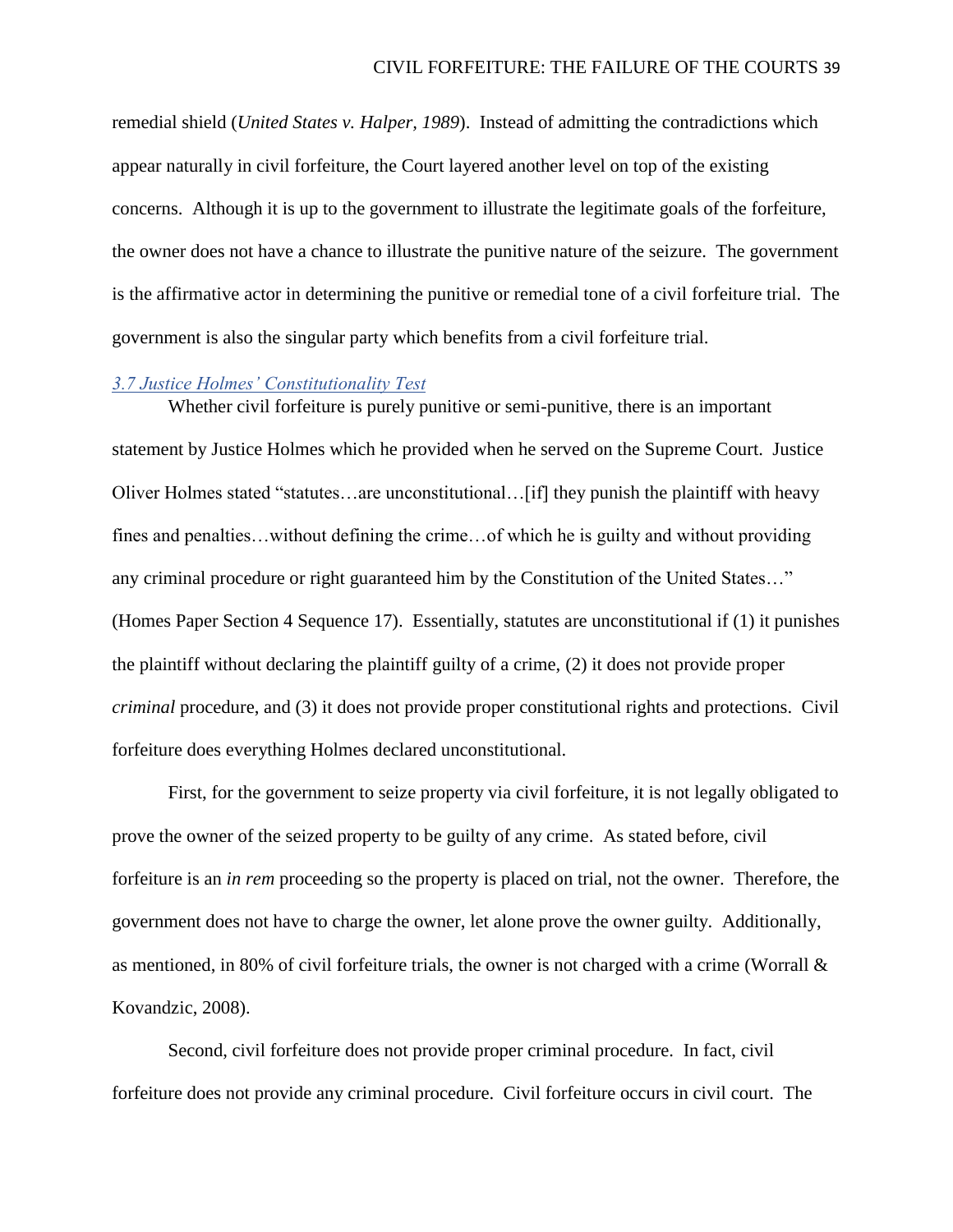government can pursue a consecutive criminal trial against the owner of the property but the outcome of that trial has no bearing on the civil forfeiture case. The guilt or innocence of the owner does not act as a mitigating or aggravating factor in a civil forfeiture trial.

Third, civil forfeiture does not provide proper constitutional protections. The only amendment that has had success on mitigating the power of civil forfeiture is the Eighth Amendment, as exemplified by *Austin's* precedent. Therefore, if civil forfeiture is only partly punitive, it is unconstitutional according to the precedent established by Holmes..

Per Holmes' constitutionality test, civil forfeiture punishes owners unconstitutionally. Additionally, in any civil forfeiture trail, it is the government which is the legal actor. The government is compensated for a wrong – a crime – through forfeited assets. Civil forfeiture is not only punitive, but unconstitutional and acts as a device in which the government can seek compensation for a crime while avoiding many legal protections afforded to defendants in a criminal trial.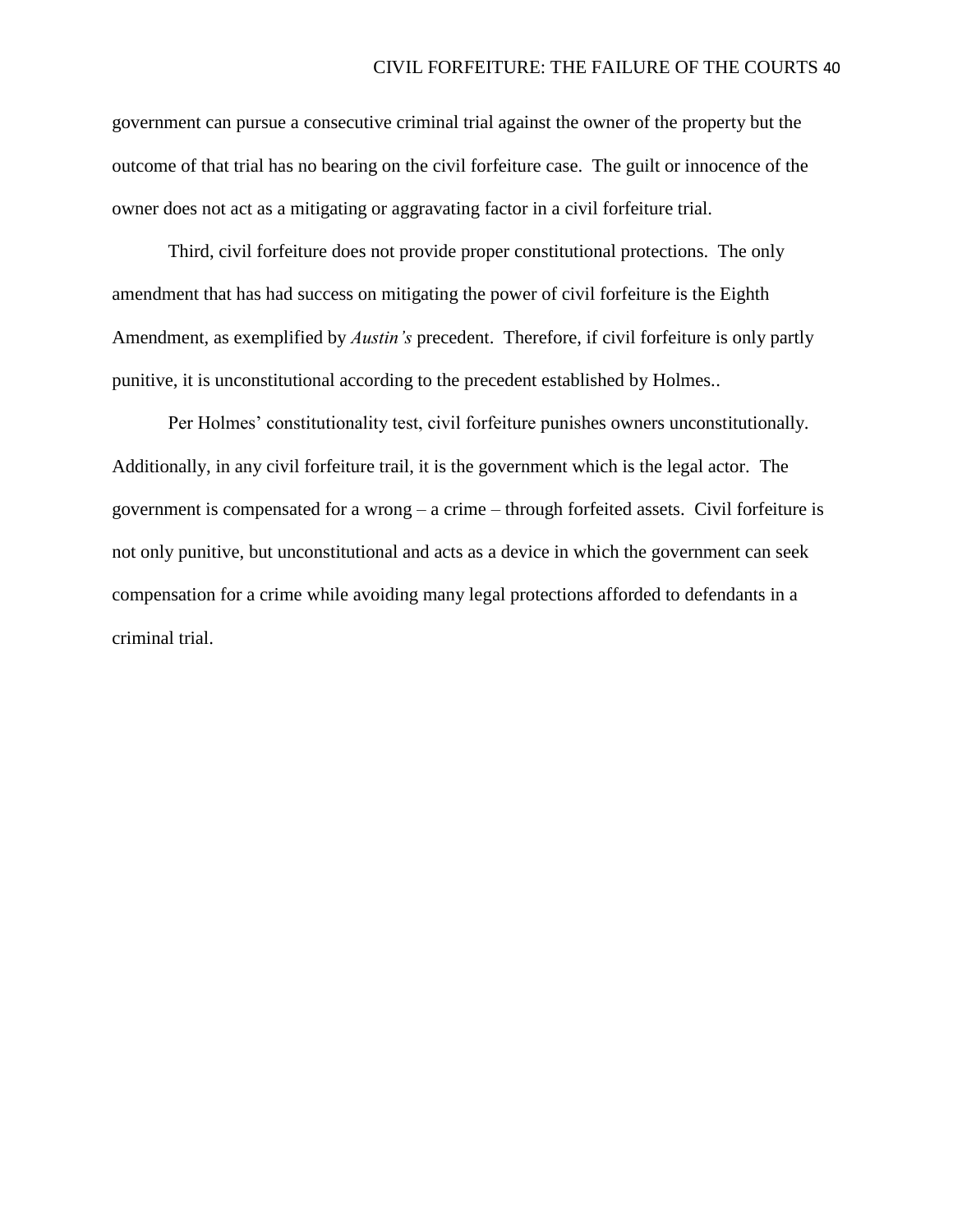#### <span id="page-41-0"></span>**Chapter 4: Failed Precedent and Constitutional Misreading**

The punitive and remedial nature of civil forfeiture is not the only thing the courts have had difficulty defining in civil forfeiture law. The courts have consistently provided contradictory precedent regarding the constitutionality of civil forfeiture. This chapter will analyze various court cases and the precedent established in order to highlight the discrepancies inherent in contemporary civil forfeiture law.

# <span id="page-41-1"></span>*4.1 The Sixth Amendment and Legal Representation in Civil Forfeiture*

During the 1960s, there was a large push to enact protections for indigent clients in civil forfeiture trials. Specifically, the Office of Economic Opportunity (OEO) readied federal funds to be available for legal services for the poor, and federal lawyers began to win legal victories in local and district courts in the name of a civil *Gideon*<sup>14</sup> (Rulli, 2011). However, the OEO was later dismantled by President Nixon and *Lassiter* prevented a civil *Gideon* from taking place.

Despite the *Lassiter* ruling, the case, coupled with *Austin*, provides an interesting argument as to why there should be legal representation in civil forfeiture trials, if not a complete civil *Gideon*. *Austin* was not the first time the Supreme Court ruled civil forfeiture to be punitive. In 1886, the Supreme Court ruled civil forfeiture to be quasi-criminal (Boyd v. United States, 1886). Although this precedent was established long before *Austin*, it still holds significance. The quasi-criminal ruling created a strange legal limbo in which civil forfeiture currently exists. There are two possible legal courts, either criminal or civil. There is no such thing as a quasicriminal justice system. Therefore, it is difficult to discern what "quasi-criminal" means.

However, the term, quasi-criminal, suggests that the legal action is quasi-punitive. This is only strengthened through the *Austin* precedent. If an owner is in danger of losing their property in a civil forfeiture trial, and if that legal action is considered partly punitive, owners

 $\overline{\phantom{a}}$ 

 $14$  Civil Gideon – the push to incorporate similar legal protections of indigent clients in criminal court to civil court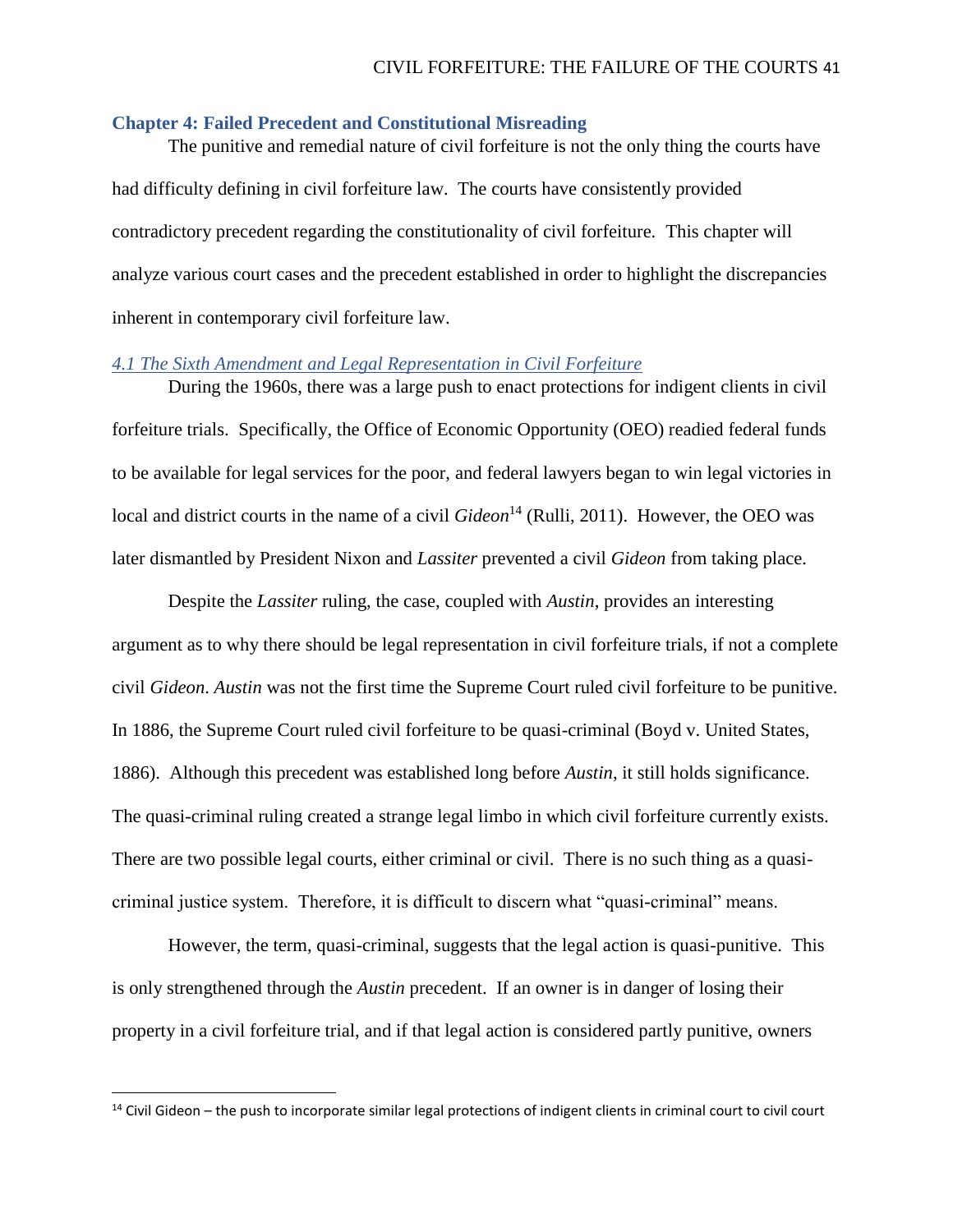should have the right of legal counsel. Otherwise the legal action is unconstitutional. According to the *Lassiter* precedent however, a person is only granted legal counsel should they be in danger of losing physical liberty.

Physical liberty can be difficult to define. According to John Locke, liberty is synonymous with property. In fact, John Locke argued that there are natural laws which state people have a right to "life, liberty and property" (Locke, 1884). Property is anything that a person mixes his labor with (Locke, 1884). A person can mix their labor with an object by working to produce an object or spending money on the object so long as the money comes from some form of labor. Therefore, anytime the government deprives an owner of their property, the government is essentially removing or defying a citizen's physical liberty. If such is true, per *Lassiter*'s precedent, counsel must be appointed when someone is in danger of losing their physical property. Locke's interpretation of property and liberty is paramount as the Declaration of Independence is based heavily on Locke-ian principles.

Despite Locke's best attempt, the practicality of legal representation in civil forfeiture presents another problem. During the 1980s under President Reagan and President Clinton there were drastic federal funding cuts (Rulli, 2011). Due to these large funding cuts, providing legal counsel for indigent clients, even in criminal cases, became difficult. Currently, public defenders already face the challenges of an overburdened criminal justice system.

Years after *Austin*'s precedent, in 2005, some lawyers began to fight for the right of counsel in civil forfeiture trials ( (Rulli, 2011). This push was just as successful as the push in the 1970s. However, advocates learned a very important lesson, that the courts appeared incompetent to reform civil forfeiture law in any meaningful way. Instead, advocates shifted their position from the courts to the legislators and attempted to reform CAFRA. The civil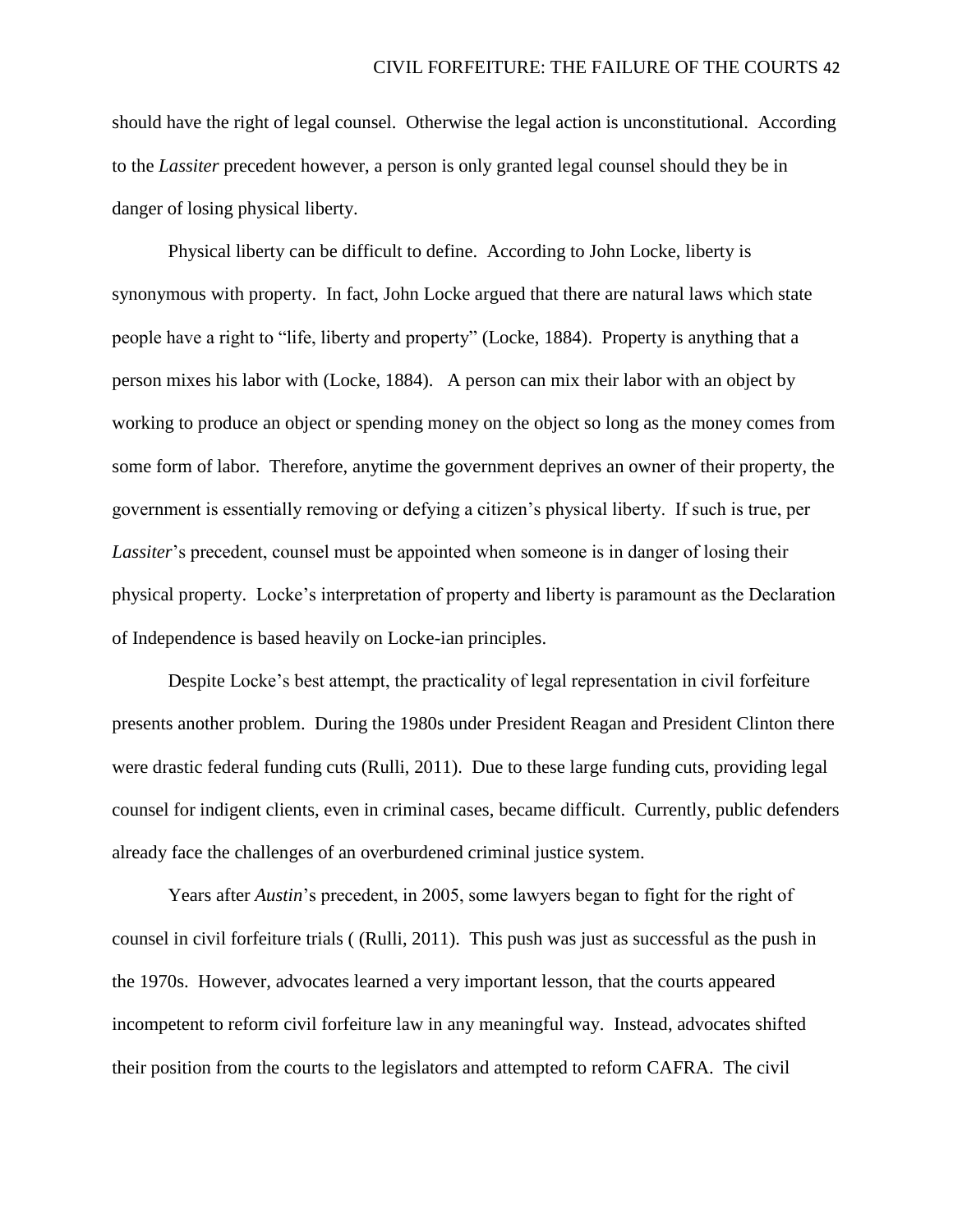*Gideon* movement finally began to see tangible progress when a clause was added to CAFRA which guaranteed counsel for indigent clients. Although this right is not protected under the Constitution, CAFRA is a universal civil forfeiture legislation which applies to all civil forfeiture trials.

More specifically, CAFRA accomplishes three goals which makes indigent client representation possible. First, it provided funding for federal courts to appoint legal counsel for clients who are subject to civil forfeiture and a criminal proceeding at the same time in which the client is represented by a public defender (Rulli, 2011). Although this appears to be a step toward civil *Gideon*, it must be noted that this would not apply to most civil forfeiture cases. As stated earlier, in 80% of civil forfeiture cases, the owner is never charged with a crime, much less suffers a consecutive criminal trial (Worrall J. L., 2001).

Second, CAFRA mandated a client to have representation if the client's primary residence is subject to forfeiture (Rulli, 2011). Again, this is a limited protection. Any other property does not receive the same protection. Therefore, property which is disproportional to a crime, so long as the forfeiture is considered remedial via the instrumentality test, can still be seized without the owner having any form of representation.

Lastly, CAFRA offers an incentive for which lawyers can take advantage to make them more likely to litigate a civil forfeiture case. CAFRA awards attorneys with attorney fees who can successfully argue and defend a piece of property in a civil forfeiture trial (Rulli, 2011). This incentive is not limited by any specific piece of property or rule and offers a counter to civil forfeiture abuse.

A recurring problem within civil forfeiture is the investment law enforcement – including district attorneys – have in the forfeiture of property. That is that law enforcement gains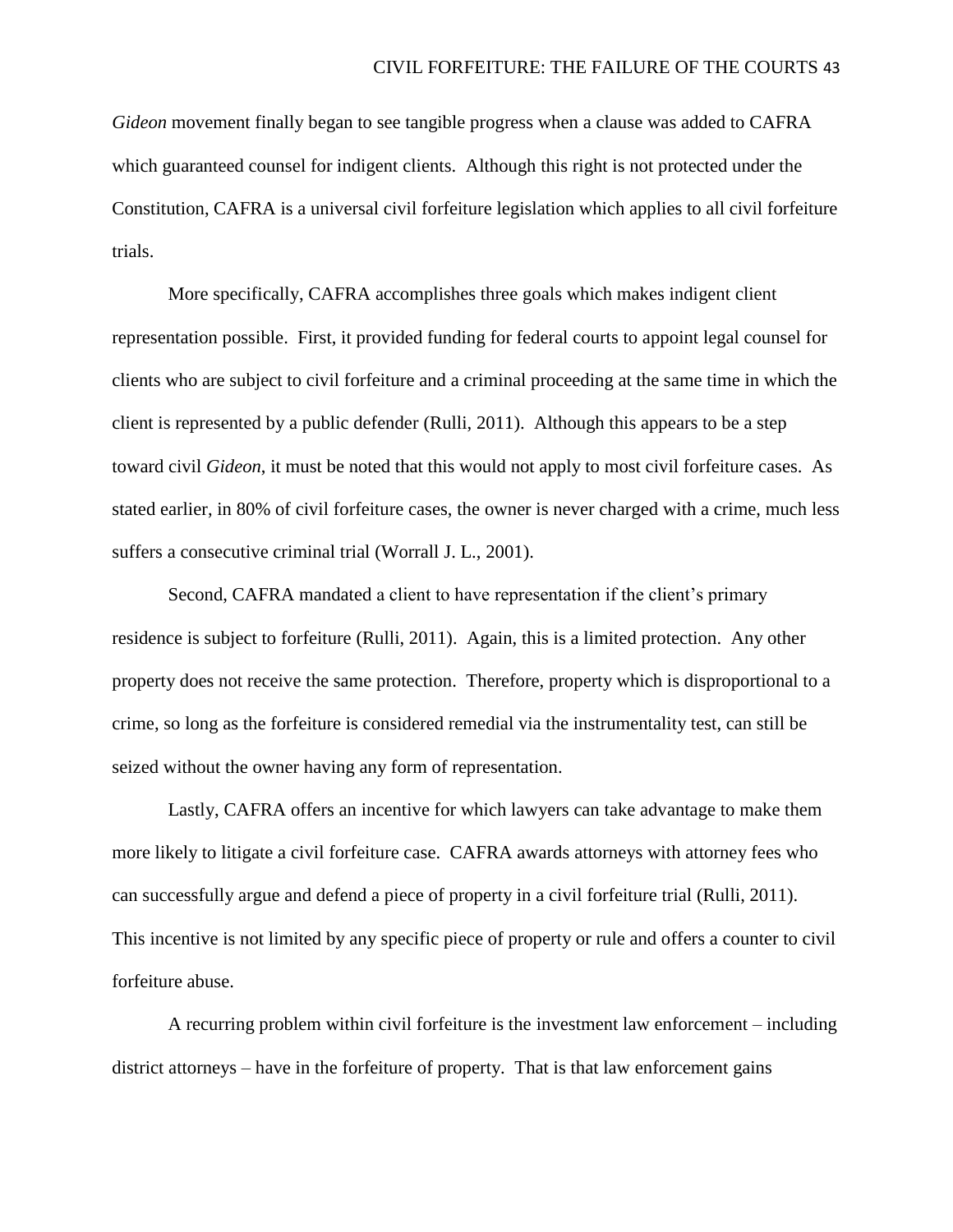pecuniary benefits directly from successful forfeitures. By paying lawyers who successfully defend property in a civil forfeiture case, it provides a direct counterpoint to lawyers who benefit from a successful forfeiture. This however is by no means a fix to the conflict of interest found in civil forfeiture trials.

# <span id="page-44-0"></span>*4.2 Introduction to the Innocent Owner Defense*

In 1988, a new defense against civil forfeiture began to take traction known as the innocent owner defense. However, the innocent owner defense in the late 1980s and 1990s had many flaws. For example, there were different rules for how the innocent owner defense (IOD) could be employed over real or personal property. There was no uniformity between the federal district courts on how the defense should be employed (Rulli, 2011).

There are three factors that appellate courts have recognized in IODs. First, the legal conveyance of property, second, the ignorance of the owner, and third, the owner's actionable culpability (Johnson, 2002). It is important to understand that not all district courts recognize each factor, nor do all courts rank the factors equally. To better illustrate how the factors operate in a defense, each one will be analyzed individually.

First, the legal conveyance of property. According to this factor, the innocent owner defense can only work if the property involved in the crime was stolen or otherwise illegally obtained. For example, if a car was stolen and used to transport illegal drugs, the owner of the car could assert an innocent owner defense. However, if two people owned a car and one of them used it to transport drugs, the second owner could not employ an IOD. Should the second owner in this case be unaware of their co-owner using the car illegally, the IOD still could not be employed because the conveyance of property was legal.

Per the owner ignorance IOD, owners must be proven ignorant of their property's illegal usage for the defense to work. No matter if the conveyance of property was legal or illegal, the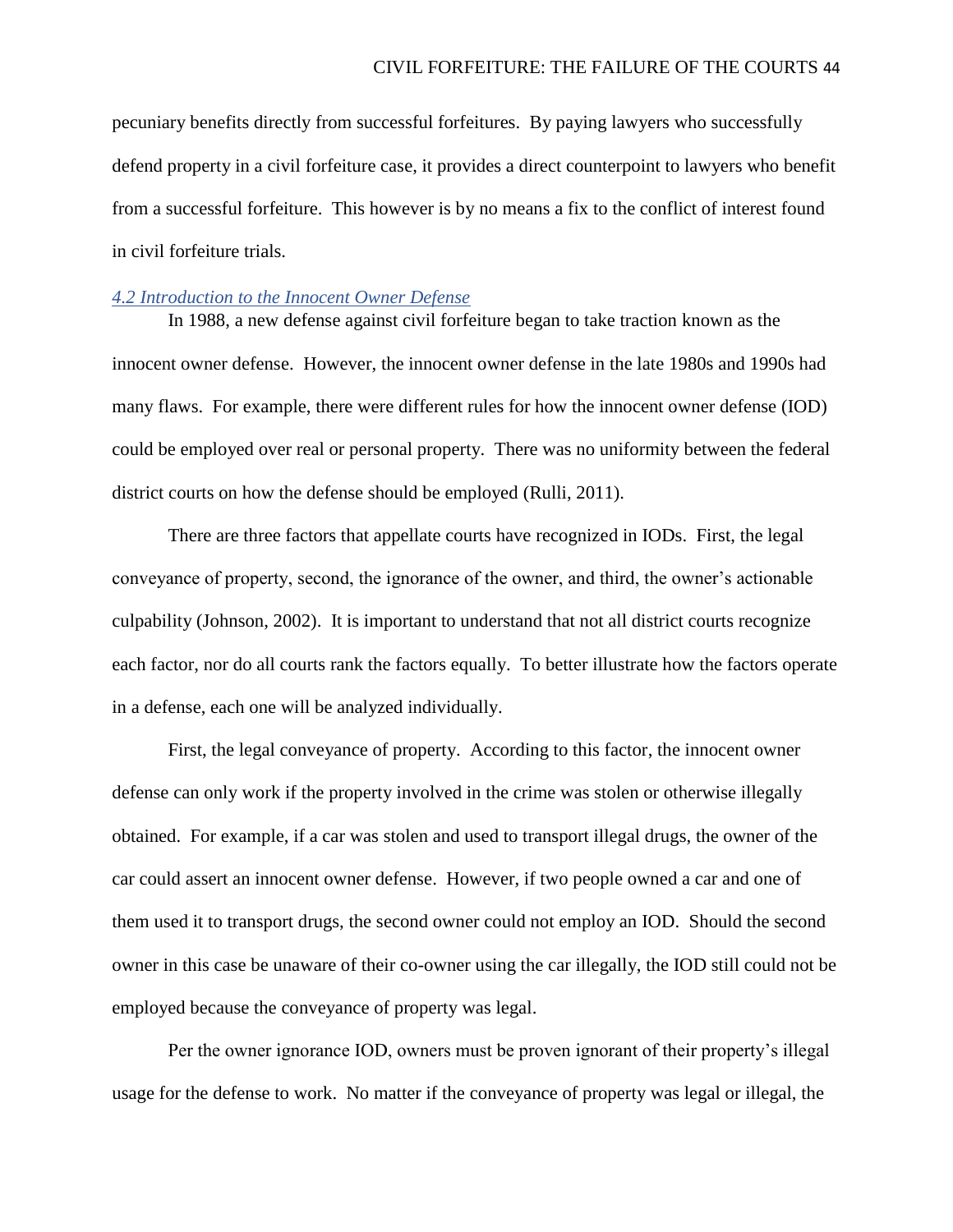owner must be unknowing of the illegal usage. If a person's car was stolen to transport drugs, the owner could use the ignorant owner defense. If two people co-owned a car and one used it to transport drugs, if the second owner was ignorant the IOD could be employed. In fact, the ignorant owner defense appears, at face value, to be a fair defense.

Lastly, the actionable culpability of the owner is the final factor. There is a distinction between actionable culpability and owner culpability. If an owner is aware their property could be used illegally, the owner must do everything reasonable to prevent the illegal usage of their property. To demonstrate, if a person's car was stolen, the owner of the car is mandated to alert the authorities. If the owner fails to do so and the car is used for illegal means, then the owner would be incapable of employing the IOD. Of course, in the example given, the owner would first have to be aware their car was stolen before they could be reasonably held accountable.

Again, not every court uses all three of these factors and not every court measures each factor equally. Additionally, the IOD is not constitutionally protected (Johnson, 2002). Because the IOD is not constitutionally protected, the Supreme Court of the United States is in no way obligated to stabilize the various ways in which civil forfeiture IODs can be used.

# <span id="page-45-0"></span>*4.3 The Failure of Austin and Whaler's Cove Dr.*

An IOD is not the only reform civil forfeiture needs. Per *Austin*'s precedent, civil forfeiture is subject to the Eighth Amendment. However, *Austin*'s precedent has largely been a failure for three reasons: (1) courts have rarely declared forfeitures as excessive, (2) there is little precedent regarding civil forfeiture and the excessive fines clause, and (3) the Supreme Court failed to create a universal test (Johnson, 2002). Before *Austin*, there was no precedent to regarding how the Eighth Amendment could apply to civil forfeiture. Thus, courts do not have precedent to fall back on when considering if a forfeiture violates the Eighth Amendment. Additionally, courts have been hesitant to declare forfeitures excessive, attributing to the scarce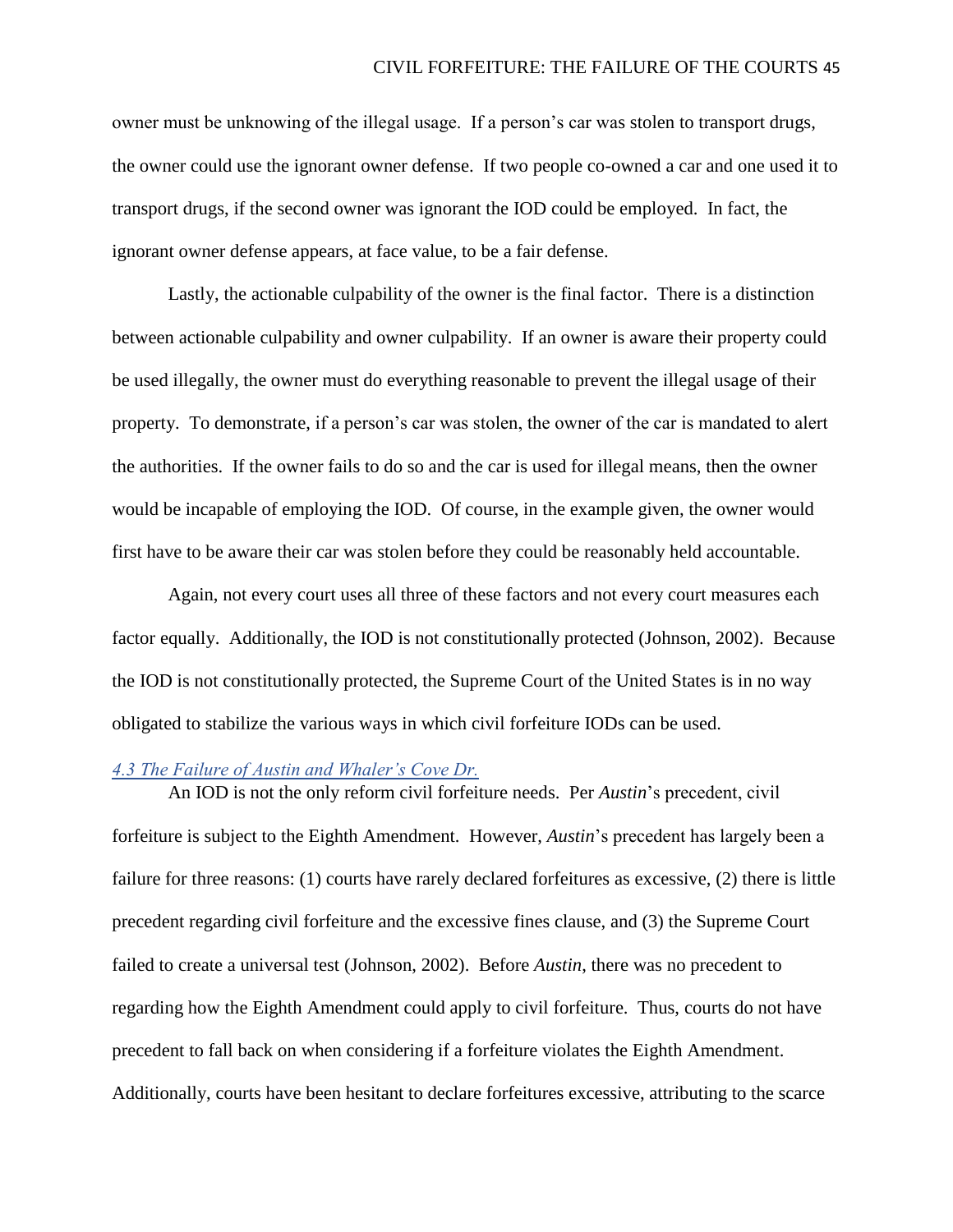amount of precedent regarding the subject. Without a universal test, there is no unifying precedent to establish what is constitutional during a forfeiture.

In 1992, it appeared the stars had finally aligned in an effort not only to prove civil forfeiture punitive, but that its punitive nature was unconstitutional. The Second Federal Court of Appeals had to decide in *United States v. Whalers Cove Drive<sup>15</sup>* whether a piece of real property worth \$145,000 seized based on a \$250 drug sale was constitutional. The owner of the property, Levin, made two arguments of note: (1) the double jeopardy clauses prohibited the forfeiture and, (2) the Eighth Amendment was violated by the forfeiture.

The Court had to deliberate whether the forfeiture was punitive before it could address the constitutional challenges presented in this case. Before the Court decided if the action was punitive, the Court made an interesting claim regarding the punitive nature of civil forfeiture "The classification of a sanction as punitive under *Halper* does not automatically transform the sanction proceeding into a criminal prosecution…Nonetheless, certain constitutional protections do attach to a 'civil' sanction that in effect is punishment." (*United States v. Whalers Cove Drive, 1992*). Essentially, if an action is considered punitive, it does not make the action a criminal sanction. However, should the action be civil and punitive at the same time, the constitution does still apply. Levin did not have to prove civil forfeiture is criminal, but punitive for the amendments to apply to not only his case but civil forfeiture in general.

Based on past precedent, such as *Halper*, the Second Federal Court declared the forfeiture to be punitive (*United States v. Whalers Cove Drive, 1992*). Their justification is largely based on the disproportionate forfeiture for a relatively small drug trade. However, the

l

<sup>15</sup> (United States of America, Plaintiff-Appellee v. Certain Real Property and Premises Known as 38 Whalers Cove Drive, Babylon, New York, 1992)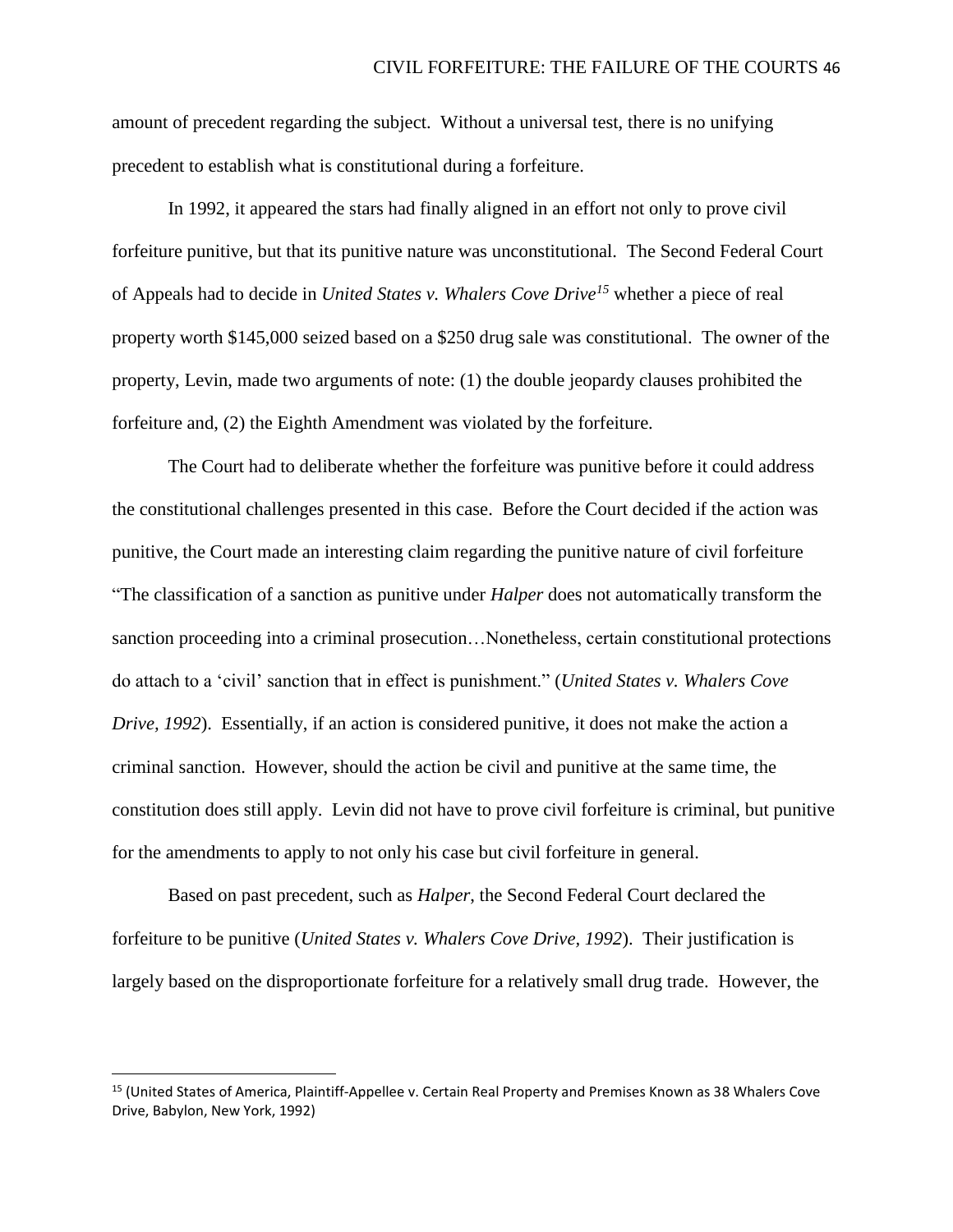Court seems to do what every court does when deliberating on a civil forfeiture case and double back on previous precedent, twist it and bend it until it can justify the forfeiture.

Although the action was punitive, the Second Federal Court denied that the Fifth and Eighth Amendment applied to the case. Specifically, double jeopardy prohibits the government from punishing the same party twice for one offense. However, the federal circuit court stated the double jeopardy clause only applies when the same government agency is trying to punish a certain party. Should two different government agencies wish to punish the same person for a single offence, the punitive action does not violate double jeopardy (*United States v Whalers Cove Drive, 1992*). Civil forfeiture's distinction as civil grants immunity from the double jeopardy clause under this understanding. The criminal and civil law of the justice system constitutes different government agencies in this definition. Essentially, civil forfeiture by nature provides and egregious excuse to bypass the double jeopardy clause.

Additionally, the Eighth Amendment does not apply to civil forfeiture in this case. There are three steps to determine whether a punishment or fine constitutes excessiveness. First, the gravity of the offense, (2) the gravity of the crime within the jurisdiction it was committed and, (3) the gravity of the offense within other jurisdictions (Solem v Helm, 1983). Essentially, a punishment is not excessive if the punishment measures to the gravity of the offense from an individual perspective, jurisdictional perspective and national perspective. In the case of Levin, the forfeiture of the real property is not excessive because of the Supreme Court's recognition of the impact of illegal drug activity in the aggregate (*United States v. Whalers Cove Drive, 1992*).

Instead of looking at the forfeiture individually, the Court compared the forfeiture of the

property to all drug offenses. This is not a fair level of analysis to use for this case. To place

blame on Levin for all drug offenses is not only unfair but inaccurate. Additionally, other crimes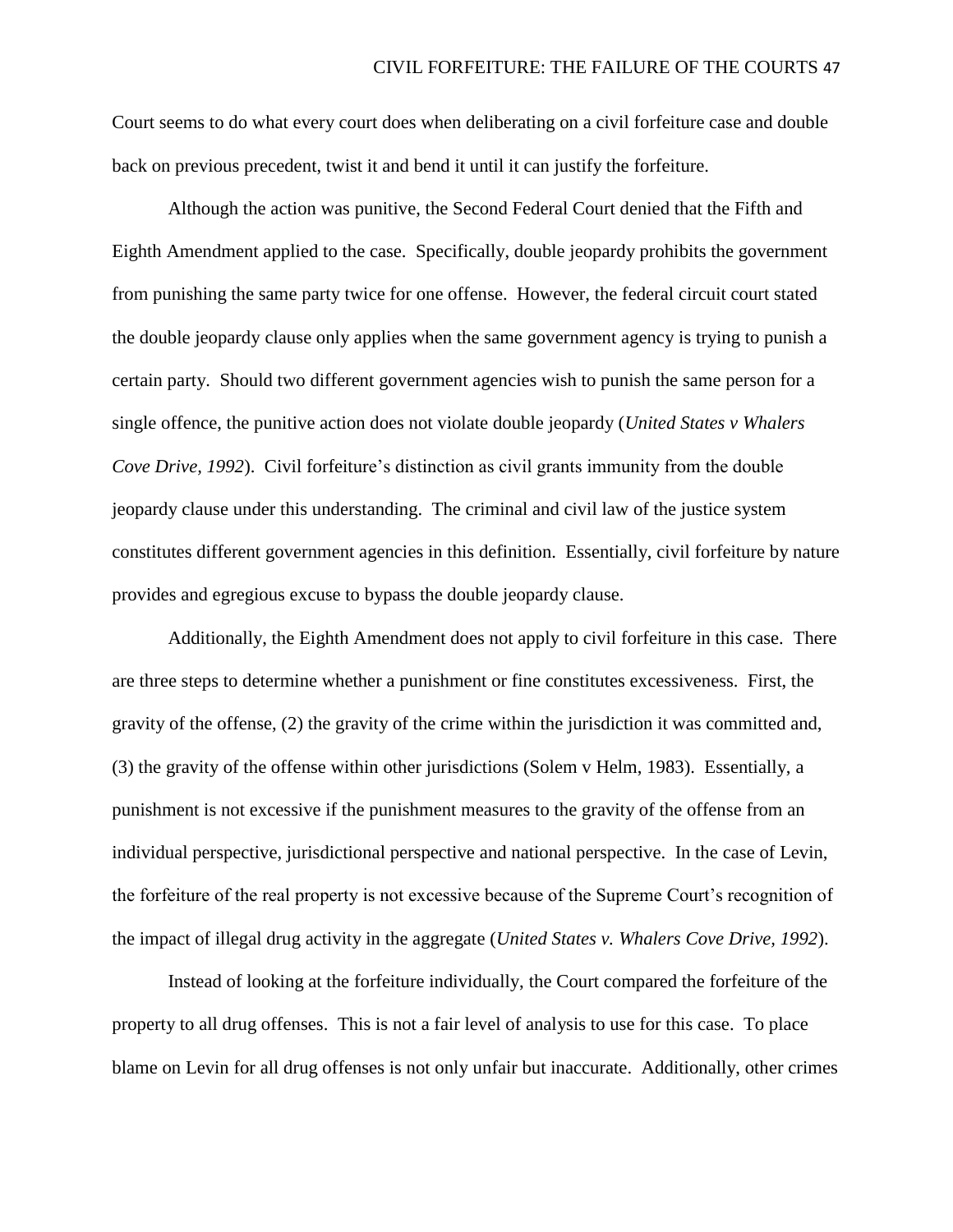are not held to the same standards. When a murderer is sentenced, the killer is not punished for all murders otherwise, in every state that has the death penalty, all murderers would be sentenced to death.

# <span id="page-48-0"></span>*4.4 Instrumentality Test*

l

To alleviate the problems presented by the *Austin* precedent and conflicting *Whalers Cove* precedent, some circuit courts began to develop an instrumentality test to determine if a forfeiture violated the Eighth Amendment. The Second Federal Court of Appeals spearheaded the movement in *United States v. Chandler<sup>16</sup>*. The government had seized thirty-three acres of land from Chandler after drugs were found growing in his farm. Chandler appealed the forfeiture under the proposition that it was excessive.

The instrumentality test is as follows, first there must be a clear nexus between the property and the crime. The role and culpability of the owner is also taken into consideration. If the owner is wholly unaware of her property having been used illegally, the owner stands a better chance of repealing the forfeiture based on the instrumentality offense. Lastly, the Court considered the ability for the guilty property to be separated from the innocent. To illustrate, if a drug dealer places money from his deals into a bank account that he uses also to save money gained from legitimate means  $-$  such as a credible job  $-$  it would be difficult for the government to separate the illegal money from the legal money. Therefore, in the example given, it could be excessive to seize the entire bank account if not all the money was gained through illicit means.

In addition to establishing a instrumentality test, the Court provided instructions on how to determine the strength of the nexus between the crime and the property. If the property was deliberately used for the sake of the crime and was used over a long period of time for criminal

<sup>&</sup>lt;sup>16</sup> (United States of America v. Robert H. Chandler and the Real Property Known as Tract 1 of Little Rivers Farms, Route 1, Island Road, Hillsborough, Orange County, North Carolina, 1994)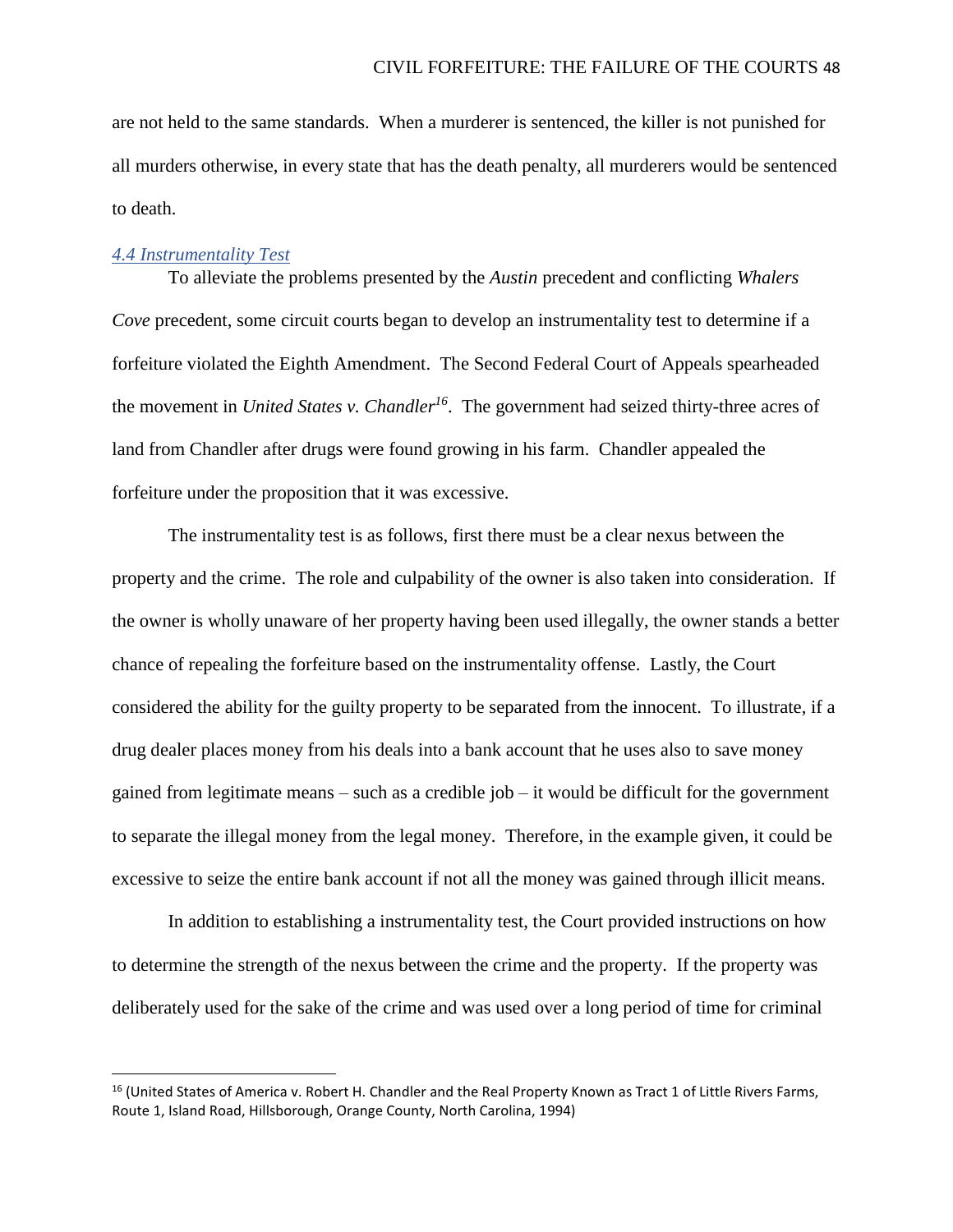intentions and its original purpose was criminal, the nexus between the property and the crime would be strong. Essentially, the purpose of the instrumentality test is to decide if the property was a necessary for the crime to occur and if so, if the owner was culpable and if the property can be easily distinguished between illegal and legal property.

If the government can adequately prove that property was an instrumentality of a crime, through the nexus test listed above, the government is hence able to retain the remedial aspect of civil forfeiture. The understanding is that if a piece of property was an instrumentality of a crime, by removing the instrument which committed the crime, the government is thereby making the community safe by prohibiting further crimes to be committed by the said property (United States v. Shakeel Ahmad, 2000).

The problem with the instrumentality test is should a piece of property be deemed an instrumentality, the *in rem* action retains its remedial protections against the constitution and the Eighth Amendment, along with others, no longer applies to the forfeiture. In *Austin*, civil forfeiture was declared subject to the Eighth Amendment if it is considered punitive. In cases where civil forfeiture is declared an instrumentality, and is therefore remedial, any property which the government can prove with probable cause to be a part of the crime is then subject to forfeiture. According to the Fourth Circuit Court of Appeals, if a piece of property is considered an instrumentality, its proportionality to the committed crime no longer matters.

#### <span id="page-49-0"></span>*4.5 The Instrumentality Test in Practice*

To elaborate, in *United States v. Shakeel Ahmad*, the Fourth Circuit Court deliberated on whether a fraud case involving \$186,587.42 allowed for the seizure of the entirety of the involved money. The Court declared that the money involved in the fraudulent action was itself an instrumentality of the offense. Following this declaration, the Court had to decide if the forfeiture of the money would be grossly disproportionate to the crime committed.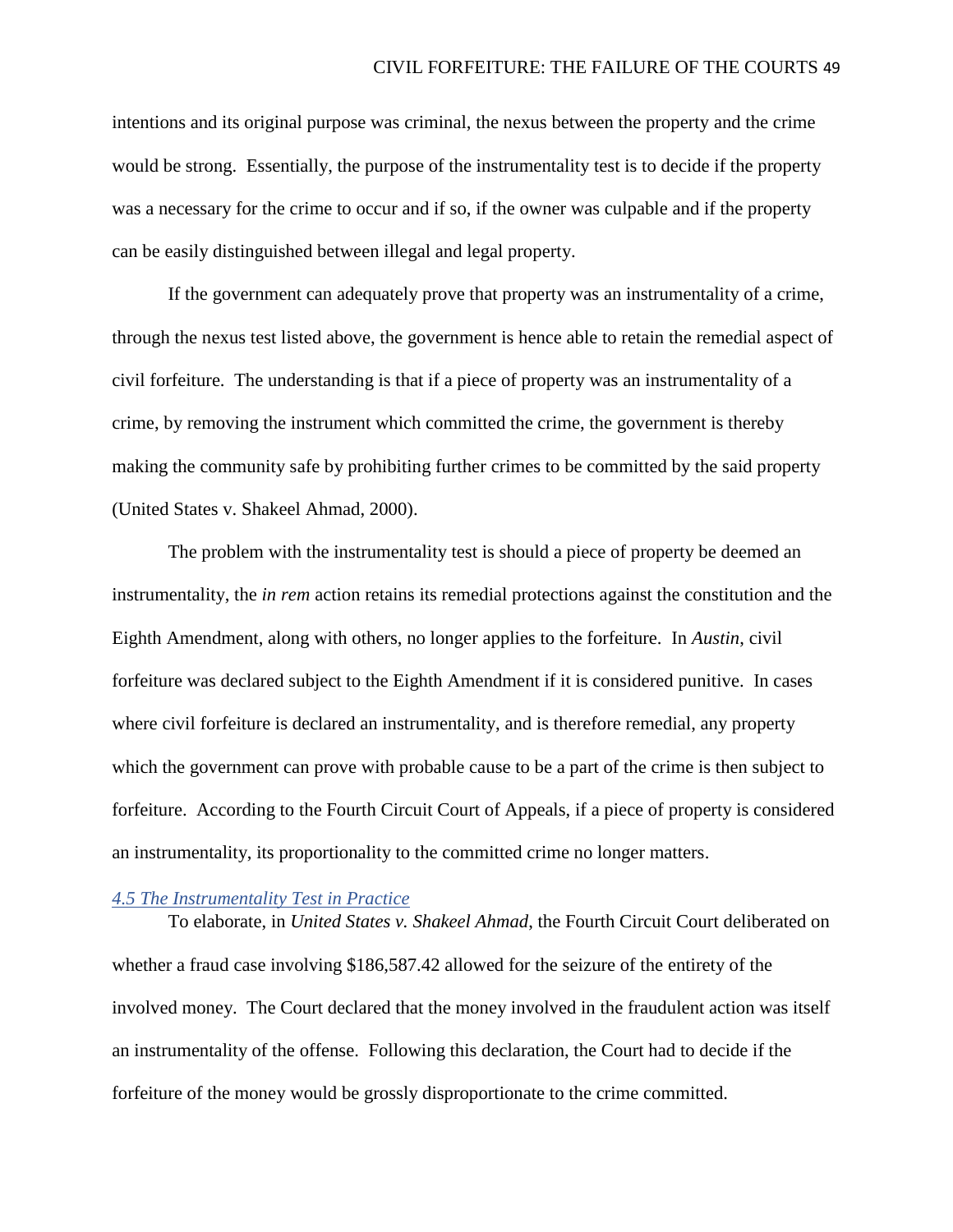In a previous Supreme Court case, the Supreme Court of the United States declared that forfeitures – whether *in rem* or *in personam* – violate the Eighth Amendment excessive fines clause if the forfeiture is "grossly disproportional" to the crime committed (United States v. Bajakajian, 1998). To determine if the assets seized are grossly disproportional, the Court weighted the effects of the crime verse the seized assets.

Per *Ahmad*, the Fourth Circuit Court of Appeals did measure the assets against the result of the criminal action. Specifically, Ahmad committed fraud by transferring more than \$10,000 dollars to Pakistan in return for medical equipment. However, Ahmad was doing so in packets less than \$10,000 at a time, therefore bypassing custom service requirements of reporting transactions of more than \$10,000. The result of such a criminal action does not cost the government any money. The Fourth Circuit Court acknowledged that the only consequence of this crime is the government is not being notified of the transaction (*United States v. Shakeel Ahmad, 2000*).

To seize nearly \$190,000 in retaliation for not being notified of a transaction appears disproportional to the crime committed. However, the Fourth Circuit Court understood *Bajakajian*'s precedent to be limited to punitive forfeitures. As in *Ahmad*, the forfeiture was declared remedial because the money was an instrumentality of the crime. Therefore, in any case in which civil forfeiture is declared remedial, the forfeiture is not subject to the protections of the Eighth Amendment.

The significance of the instrumentality test is paramount when deliberating the cause of a civil forfeiture case. However, the Supreme Court has yet to deliberate either affirming or denying the test. The circuit courts have thus been on their own when deciphering the precedent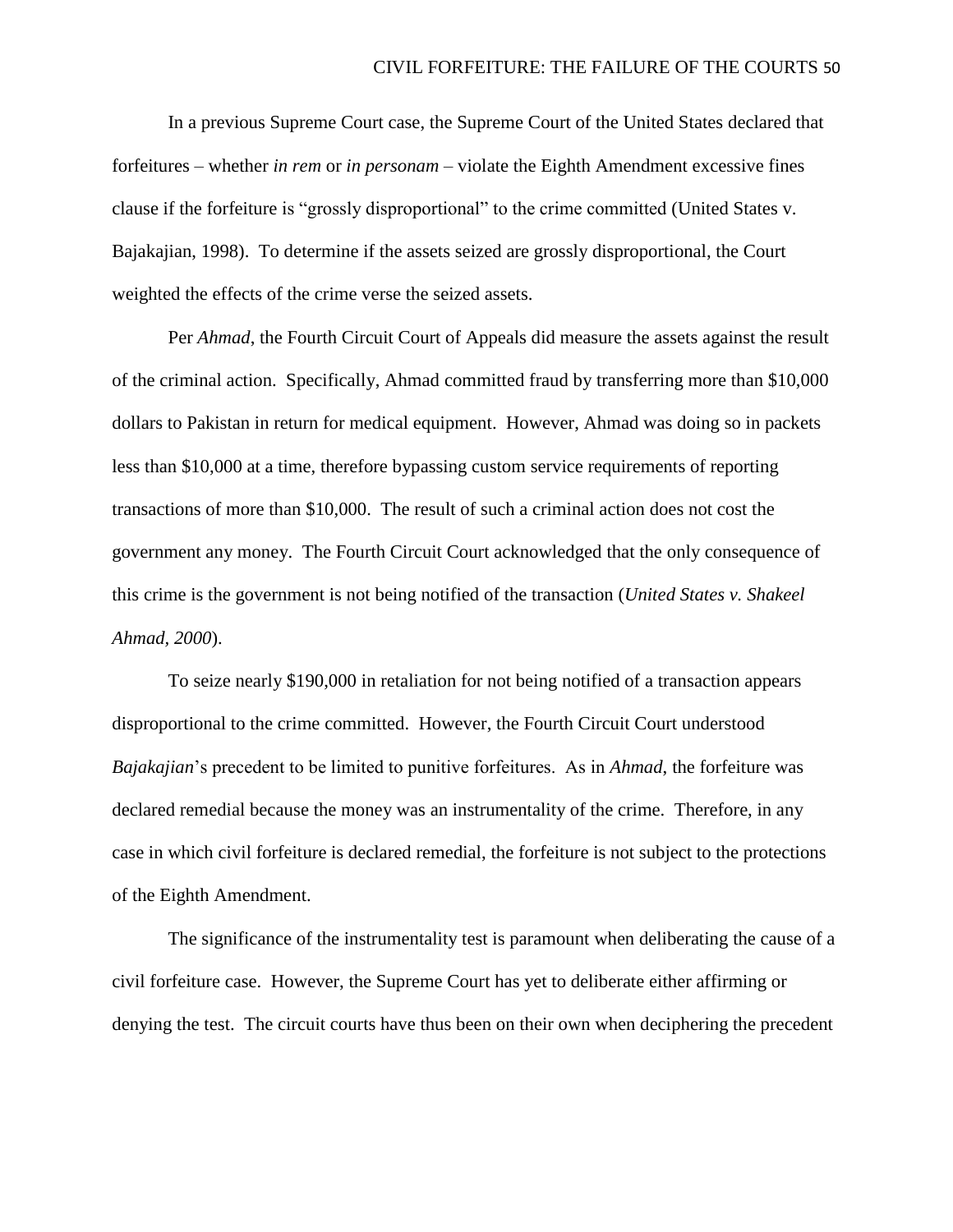of *Austin*. Lacking universal precedent, civil forfeiture has only become more complicated, making it difficult for owners to follow civil forfeiture law.

For example, in *Ahmad*, there are two contradictions that appear within case law and previous civil forfeiture precedent. The government originally attempted to seize the assets in *Ahmad* in a criminal forfeiture case. To seize the property, the government had to prove Ahmad was willingly and knowingly defrauding the United States. After the government failed to do so, it attempted to seize the property via civil forfeiture which had no such requirement.

Following the switch to civil forfeiture, the government did not have to prove Ahmad willingly defrauded the United States. The term "willingly" is very important. It implies that Ahmad first had to knowingly understand United States fraud laws and then decided to violate those laws. "Willingly" can therefore be subsided with "culpability". If so, the Court acknowledged that the owner does not have to be proven to be culpable of their property in a civil forfeiture case. This directly conflicts with precedent established in *Austin*, *Chandler* and *Whalers Cove* where the courts decided an owner must be culpable of their property to have their property seized.

Additionally, in *Ahmad*, when the government decided to seize property under civil forfeiture, it was required to prove by probable cause that the property was involved in the offense per civil forfeiture law. To do so, the government relied on Ahmad's criminal conviction which took place prior to the civil forfeiture proceeding to show probable cause that the assets were involved in a crime. This appears to contradict civil forfeiture law. The guilt or innocence of an owner does not act as a mitigating or aggravating factor in a civil forfeiture case. Because of this, the government can seize property belonging to an owner who has not been convicted of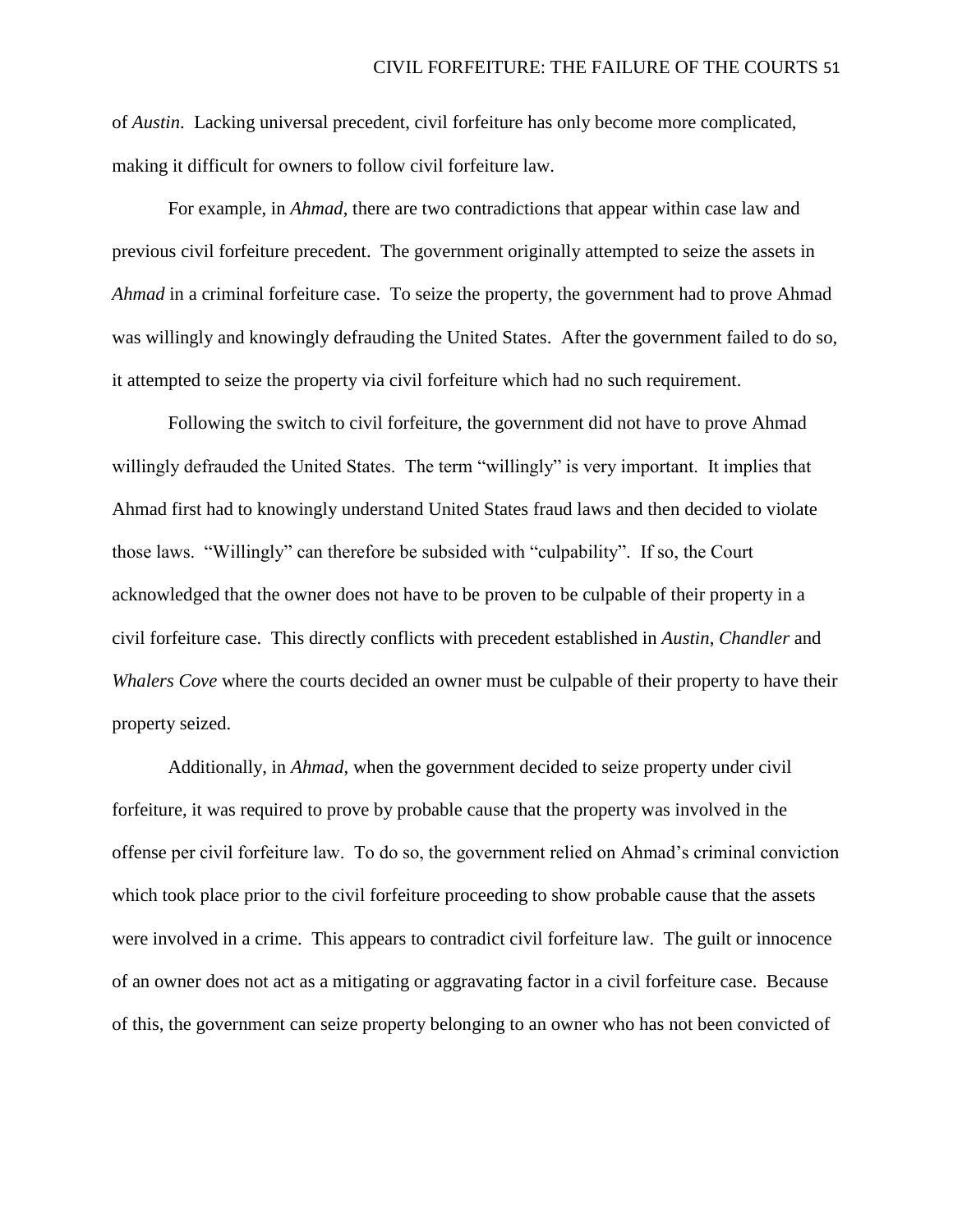a crime. By using Ahmad's conviction, the Court is ignoring this civil forfeiture precedent, created a contradiction in which the government greatly benefits.

Although *Austin*'s precedent appeared to be a progressive step in civil forfeiture law, the fallout from the case has caused conflict and division among lower courts. Civil forfeiture is in desperate need of unifying and decisive precedent which needs to come from the Supreme Court of the United States. Without such precedent, civil forfeiture law will continue to be full of contradictions. It cannot be expected for the people to follow civil forfeiture law and prevent the illegal use of their property under any definition if there is no singular definition for which they are to be held to. The goals of civil forfeiture will continue to be undermined until these contradictions are addressed.

# <span id="page-52-0"></span>*4.6 United States v. Good and the Fifth Amendment*

In 1993, another monumental case regarding civil forfeiture was decided by the Supreme Court of the United States. *United States v. Good (1993)*<sup>17</sup> *,* the Supreme Court declared when the due process clause of the Fifth Amendment applies to civil forfeiture cases. Prior to the case, Good had been convicted of possession of illegal drugs. Specifically, Good had grown eightynine pounds of marijuana on his multi-acre farm. Five years following the conviction, the government placed a warrant on the land and seized Good's property but, the government did not provide any prior notice to Good (*United States v. Good, 1993*).

Good appealed the forfeiture of his property claiming without prior notice, the government violated the due process clause of the Fifth Amendment. Also, Good stated the fiveyears following the conviction was too long of a time for the government to seize his property in relation to the drug violation. The government countered by declaring that drug forfeitures allow

 $\overline{\phantom{a}}$ 

<sup>17</sup> (United States v. James Daniel Good Real Proptery, 1993)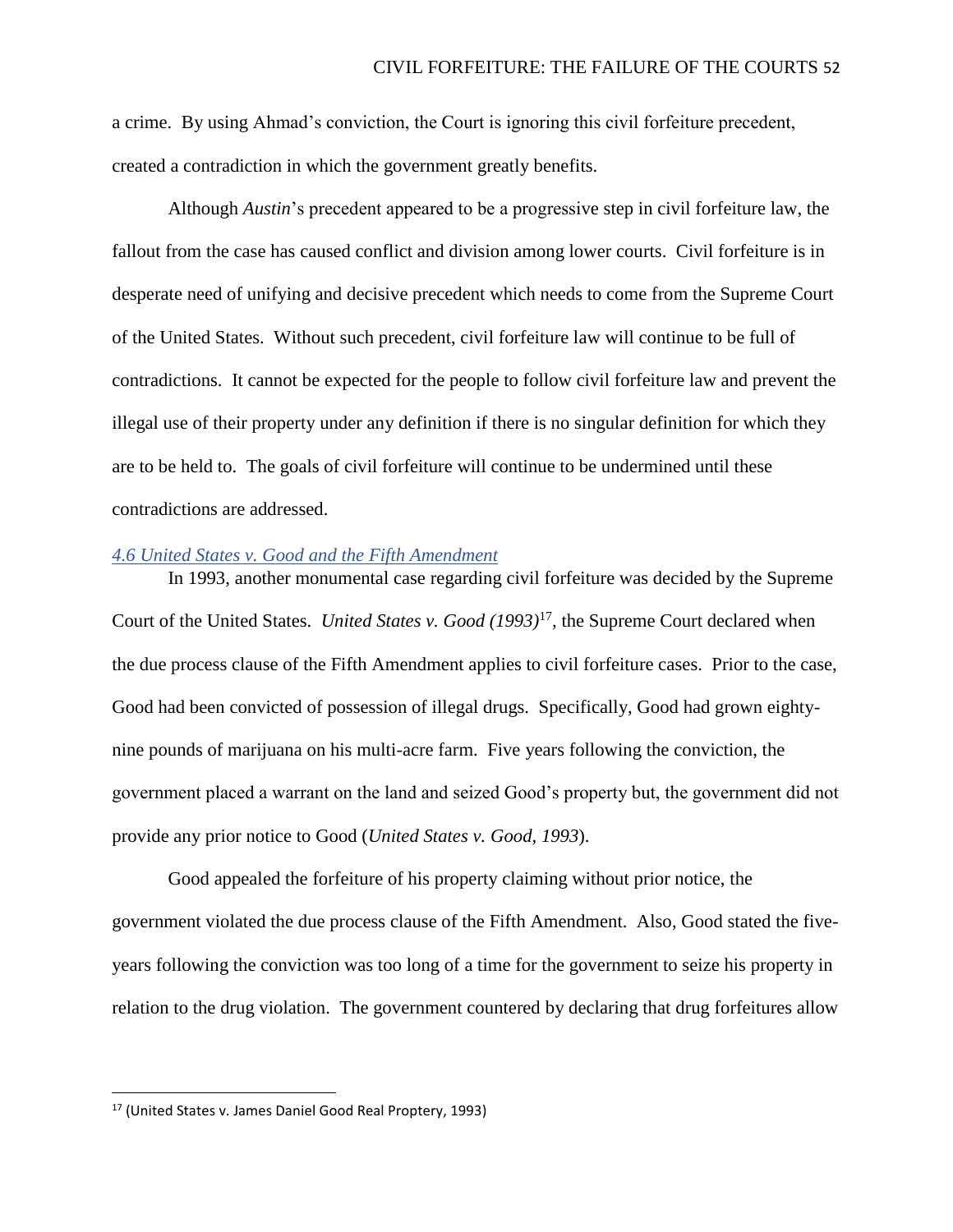law enforcement exceptions to time distillations when it comes to forfeiting property (*United States v Good, 1993*). The Supreme Court sided against both of the government's arguments.

The Supreme Court was not comfortable with relinquishing Good's home to the government easily. Although the Court stated that forfeitures were subjected to the Fourth Amendment, Good did not appeal based on the Fourth Amendment, but rather under the Fifth Amendment. Additionally, no amendment has dominion over the other, so long as the legal action defies one of the amendments, it is unconstitutional. Finally, the Court declared the right to prior notice of a forfeiture of real property is paramount to satisfying the due process clause of the Fifth Amendment (*United States v. Good, 1993*). Hence, since the government failed to provide prior notice, the seizure violated the due process of the Fifth Amendment and was unconstitutional.

The Supreme Court finally declared when due process applies to civil forfeiture cases, but the victory was minor at best. In order to prevent conflict with existing precedent, the Supreme Court limited its ruling to real property, and more specifically to property which the owner uses for a home (*United States v. Good, 1993)*. Under this ruling, the government is not required to provide notice for any personal property and may even be able to seize certain real property if it is able to provide a strong enough legal argument.

Nevertheless, the victory of *Good* should not be understated. The Supreme Court did not bother with the punitive or remedial argument regarding civil forfeiture in *Good*. This could be an example of the Supreme Court unofficially recognizing the punitive nature of forfeiture. In previous cases, the Supreme Court found the punitive aspect of civil forfeiture to be awkward and a subject which it did not want to approach. By denying the argument any space in the case, the Court may be trying to avoid the conversation to prevent any contradictions with previous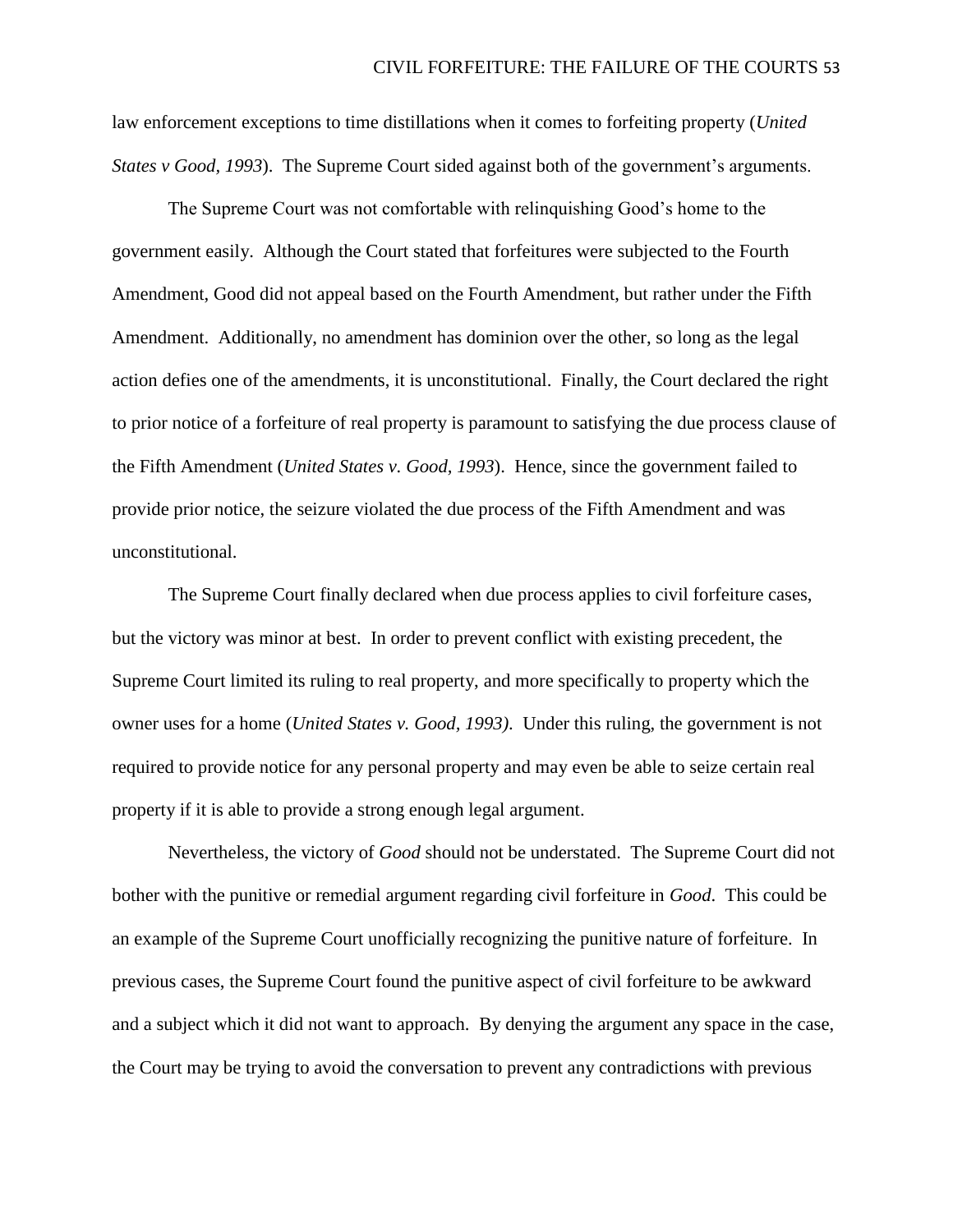precedent. Also, by providing a definition for when the Fifth Amendment's due process clause should be enforced against forfeiture, the Supreme Court may have recognized the punitive nature of civil forfeiture without declaring civil forfeiture punitive. Essentially, *Good* provides a foothold for further precedent to establish the punitive aspects of civil forfeiture.

# <span id="page-54-0"></span>*4.7 Bennis v. Michigan*

The final case analysis is *Bennis v. Michigan (1996)*. This case illustrates the most perplexing aspect of civil forfeiture which is the application of the innocent owner defense. During this case, the petitioner's husband engaged in sexual activity with prostitutes inside of a car that was co-owned by the petitioner and her husband (Bennis v. Michigan, 1996). Per Michigan state law, the car was seized for being used for prostitution. Bennis, the petitioner, appealed the forfeiture of her car under the due process clause of the Fourteenth Amendment and that she was unaware of her husband's intentions.

The Supreme Court of the United States had the final word in this case and ruled against Bennis. To justify this decision, the Supreme Court relied on precedent from many of the cases mentioned earlier. First, the Supreme Court addressed the due process violation allegation. Unlike many of the cases mentioned, Bennis claimed that due process was violated based on the Fourteenth Amendment instead of the Fifth Amendment. The purpose of claiming the Fourteenth Amendment is to break free from precedent established under the Fifth Amendment. Per *Good*, due process under the Fifth Amendment is not violated so long as the owner is provided with prior notice and a chance to appeal the forfeiture.

In *Bennis*, the petitioner was afforded both prior notice and opportunity to appeal the forfeiture, however, Bennis' attempt to employ the Fourteenth Amendment would theoretically bypass Fifth Amendment precedent. Despite her legal cunning, unfortunately for Bennis, about seventy years prior to her case, another petitioner under similar circumstances attempted the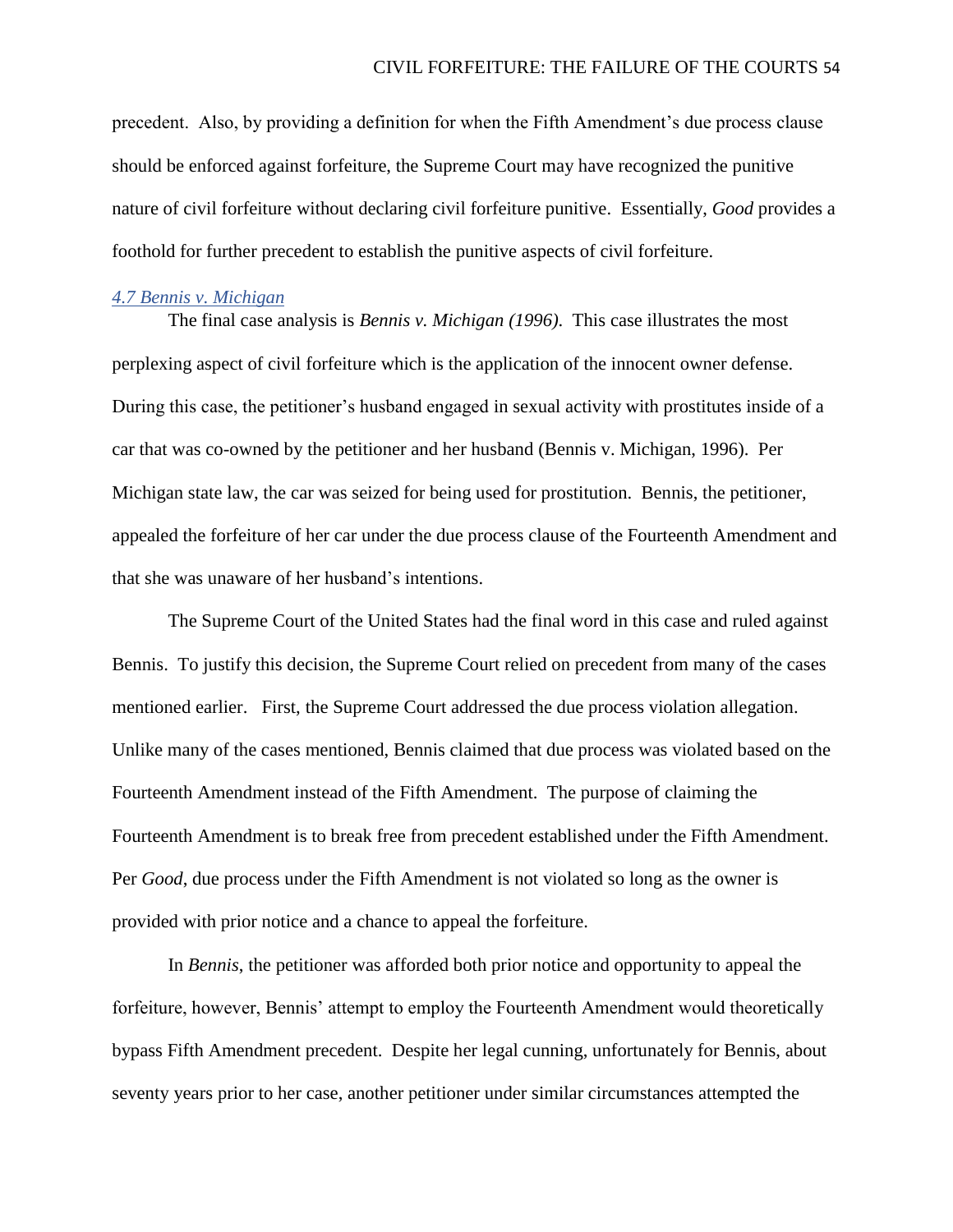same appeal. In *Van Oster v. Kansas (1926)*, petitioner Van Oster appealed the forfeiture of her car claiming it violated the due process clause of the Fourteenth Amendment. The Supreme Court of the United States declared that civil forfeiture under similar circumstances had never violated due process under the Fifth Amendment and therefore could not possibly violate due process under the Fourteenth Amendment (*Van Oster v. Kansas, 1926*). Per *Van Oster*'s precedent, the Supreme Court was able to dismiss Bennis' Fourteenth Amendment claim.

Contrary to what the Supreme Court suggests in their ruling, the Fifth and Fourteenth Amendment provide due process in slightly different ways and have been understood to be different. The Fifth Amendment's due process is limited to trial procedures. For example, the protections against self-incrimination is protected under due process of the Fifth Amendment because this protection is pertinent to a trial. However, the Fourteenth Amendment provides protections against unreasonable government intrusions on a person's life. Just as officers forcing their way into a house without a search warrant or exigent circumstances would violate the Fourth Amendment, it would also violate the Fourteenth Amendment's due process clause as an unreasonable intrusion.

In *Van Oster*, the Court's decision declaring civil forfeiture not in violation of the Fourteenth Amendment due to Fifth Amendment precedent is disingenuous to the fine distinction between the Fifth and Fourteenth Amendment. To declare civil forfeiture constitutional per the Fifth Amendment's due process clause is not the same as to declare it constitutional per the Fourteenth Amendment. Under the Fifth Amendment, civil forfeiture simply follows trial due process, that the subject of the trial – in this case an inanimate object – is granted proper and reasonable rights, protections, and procedures. However, the Fourteenth Amendment provides protections against unreasonable government intrusions into a person's life. For the government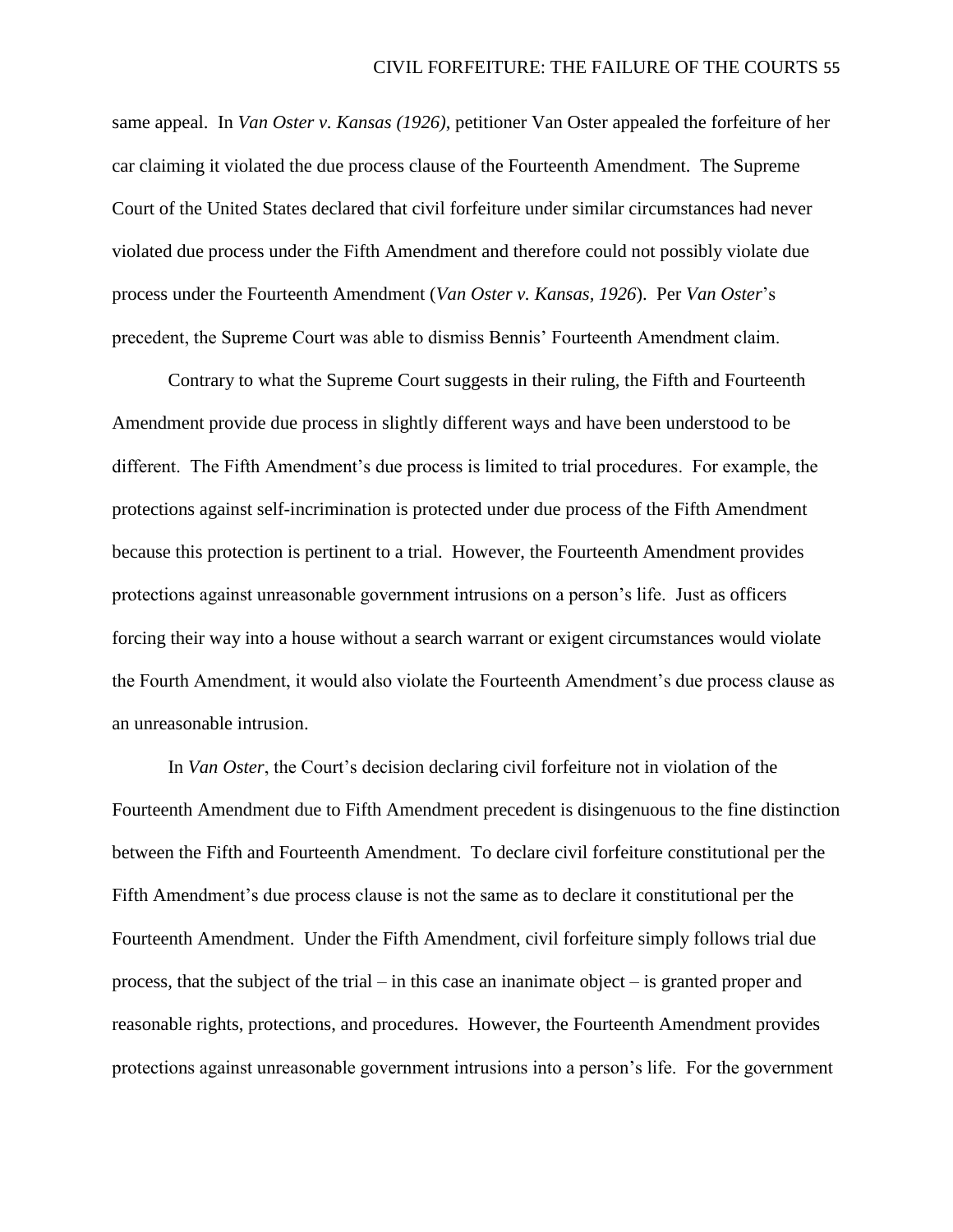to seize property belonging to an innocent owner, such as in *Bennis*, appears to be an obvious example of an unreasonable government intrusion of private life.

Bennis' claim to ignorance as to her husband's intentions provided a slightly harder argument for the Court to bypass. To do so, the Court relied on precedent which traced back from *The Palmyra v. United States (1866)* to *Austin v. United States (1993)*. Over and over, the Supreme Court recognized that the innocent owner defense based on ignorance was not constitutionally protected. Although some federal circuit courts have declared ignorance to be enough to satisfy the innocent owner defense, the Supreme Court has never claimed that the constitution requires this definition (*Bennis v. Michigan, 1996*).

The alarming aspect of *Bennis* comes from this part of the decision. Although the innocent/ignorant owner defense is not protected under the Constitution, neither is the opposite. The Constitution does not declare that the innocent owner defense is not to be applied nor that ignorance of a crime shall not allow for a reversal of a forfeiture. Instead of deciding if the innocent/ignorant owner defense defies the Constitution, the Supreme Court has routinely declared the defense to not be present in the Constitution.

This very line of thinking appears to, if not violate, contradict the Bill of Rights. The Tenth Amendment declares that the rights listed within the Constitution are not encompassing. Rather, there are rights not listed within the Constitution which are still enjoyed by citizens. Following this amendment, the innocent/ignorant owner defense could easily fit within the Constitution. The Court should be barred from analyzing the innocent owner defense under the perspective of an encompassing Constitution and must be compelled by the Tenth Amendment to determine if the innocent owner defense directly violates the Constitution. Fundamentally, the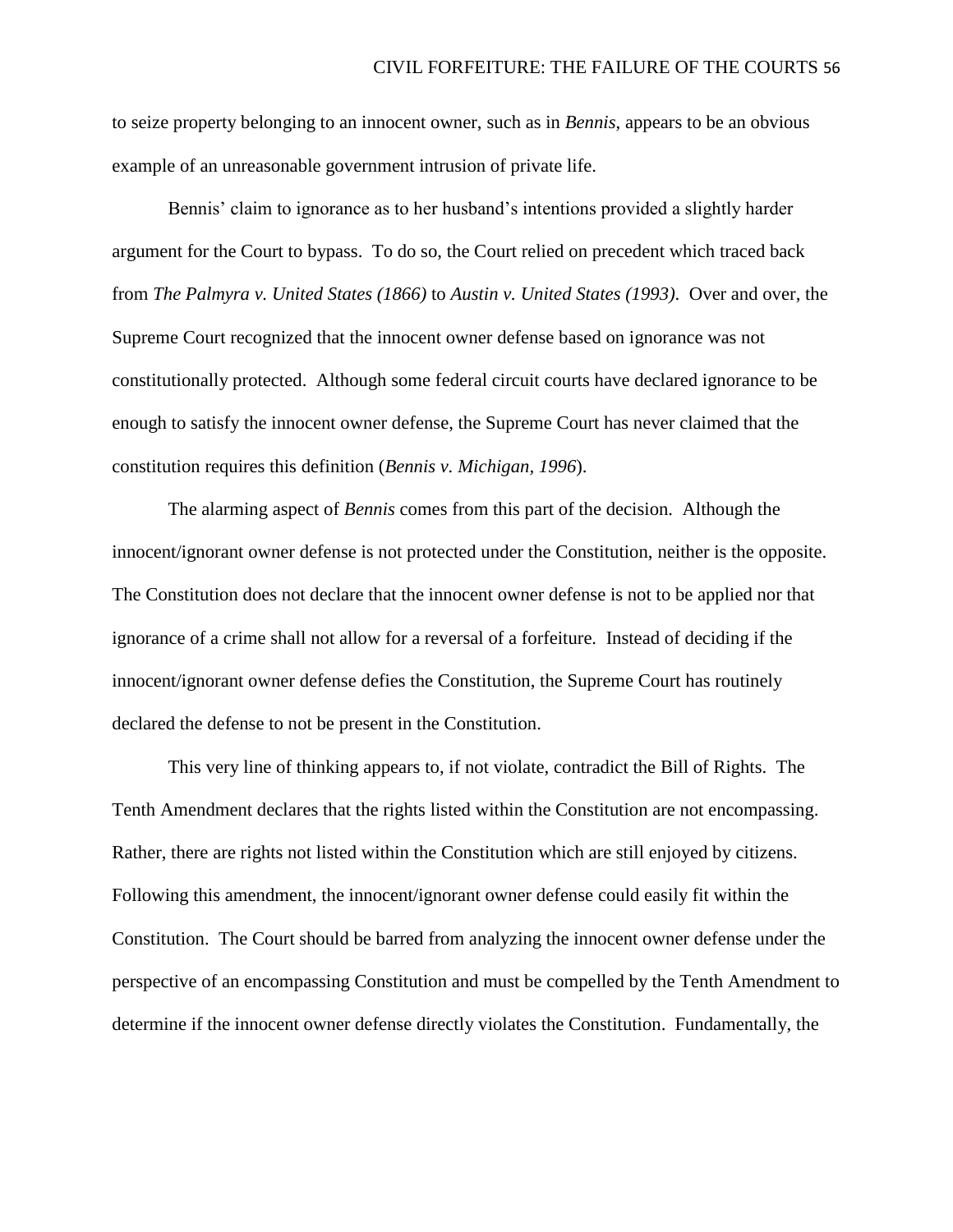Supreme Court has failed to properly analyze the constitutionality of civil forfeiture and thus created all the internal legal contradictions of the practice.

The Supreme Court's reading of the IOD prohibits defendants from employing the innocent owner defense at the Supreme Court level. For as long as the government is constantly willing to appeal a case, any defendant appealing the forfeiture of their property is doomed to failure, despite lower court rulings on the IOD. However, the Court's dismissal of the IOD is derived from a false reading of the Constitution and the Tenth Amendment.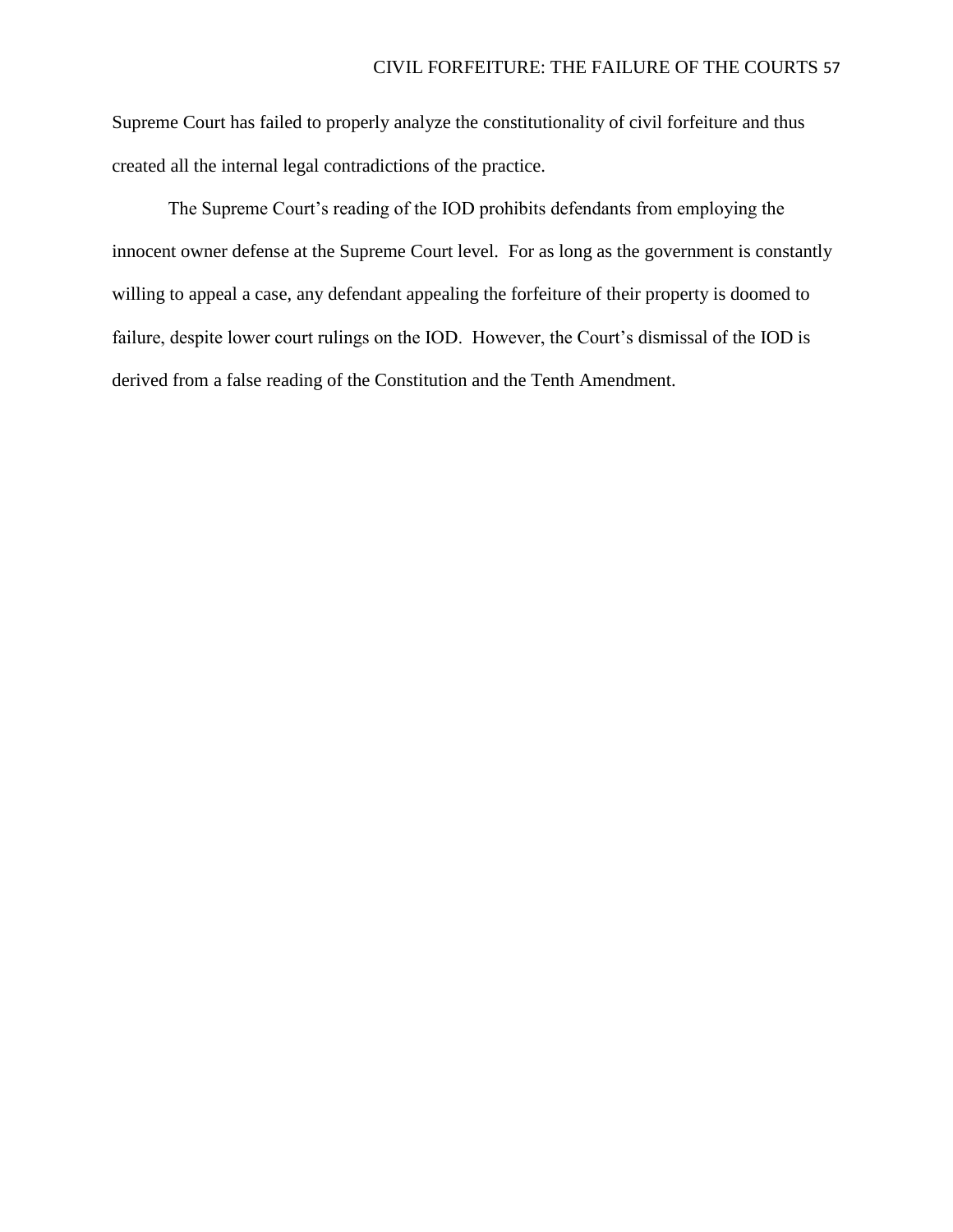# <span id="page-58-0"></span>**Chapter 5: Conclusion**

Civil forfeiture is a legal practice which allows the government to seize property involved in criminal activity. Its ostensible purpose is to deprive criminals of profiting from illegal activity. Additionally, civil forfeiture is a powerful tool to protect the economic interests of the government. Any money that is involved in illegal activity and may otherwise be out of touch from the public or the government is turned against criminals as it is funneled into law enforcement agencies to fight crime.

# <span id="page-58-1"></span>*5.1 Brief History of Civil Forfeiture*

However, since its inception, civil forfeiture has been twisted by legislators, law enforcement and, the judiciary to become an egregious internal legal contradiction which deprives owners of their property unconstitutionally. Civil forfeiture in the United States was founded on archaic superstition derived from English Common Law which declared property was to be forfeited to the Crown because it was possessed by Satan (Finklestein, 1973). One of the first cases of civil forfeiture in the United States, *The Palmyra v. United States (1866)*, dismissed the old English superstition but did rely on its basic principle. Specifically, the Court declared that if a piece of property had the ability to move, it had the ability to commit a crime and therefore could be seized by the government (*The Palmyra v. United States, 1866*).

Under *The Palmyra* precedent, civil forfeiture was limited to personal property but, this restriction would soon expand to real property under *Dobbin's Distillery v. United States (1877)*. In this case, the Supreme Court allowed for the forfeiture of a distillery because the bookkeeper was involved in fraud (*Dobbin's Distillery v. United States, 1877)*. Interestingly, the legislature would not officially endorse the forfeiture of real property until 1970 under the Drug Abuse Prevention and Control Act.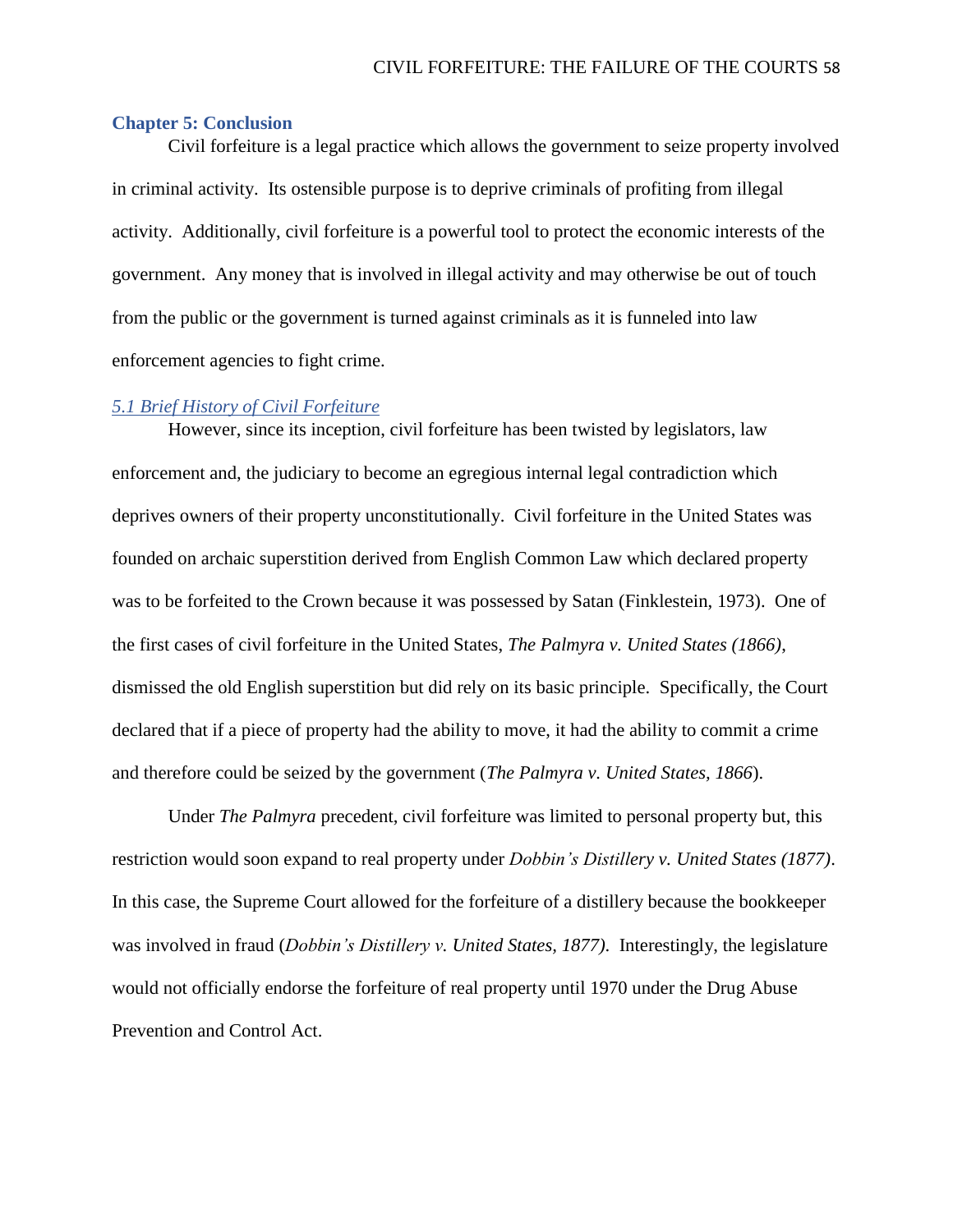# CIVIL FORFEITURE: THE FAILURE OF THE COURTS 59

Civil forfeiture hit its first legal obstacle in *Boyd v. United States, (1886)*. In this case, the Supreme Court of the United States declared civil forfeiture to be "quasi-criminal" and since this case the Supreme Court has been arguing in complex and contradictory circles to justify itself and the legal practice at large. Some of civil forfeiture's largest legal grievances stem from this decision. Most notably, civil forfeiture's internal conflict of punishment or remedy stems from *Boyd*. Just as the Supreme Court was too timid then to declare civil forfeiture as punitive or unfit to be a part of the justice system, the Court has since entrenched itself in precedent which the Court has shown themselves too weak or otherwise unwilling to break.

During Prohibition, civil forfeiture slowly began to grow. Due to its procedural nature, civil forfeiture is uniquely qualified to handle white collar crimes as well as drug crimes. As Prohibition rendered in a new illegal drug, civil forfeiture became a tool for prohibition officers to enforce newly made drug laws. Following the end of Prohibition, civil forfeiture was widely unused by the government.

It was not until the 1970s when the government started employing asset forfeiture. It attempted to stem the growth of organized crime through criminal forfeiture but this attempt was largely unsuccessful due to the higher standard of procedure inherent in criminal forfeiture. To combat the ineffectiveness of criminal forfeiture, law enforcement began to employ civil forfeiture more often. Around the same time, there was a large movement to enact a civil *Gideon* precedent which would guarantee a right to legal counsel in civil cases – including civil forfeiture cases – for indigent clients. However, this movement was deflated after *Lassiter*.

During the 1980s, President Reagan declared the War on Drugs and passed the Comprehensive Criminal Control Act of 1984 (CCCA). With its passing, the CCCA created many new drug laws and dramatically increased civil forfeiture powers. Essentially, the CCCA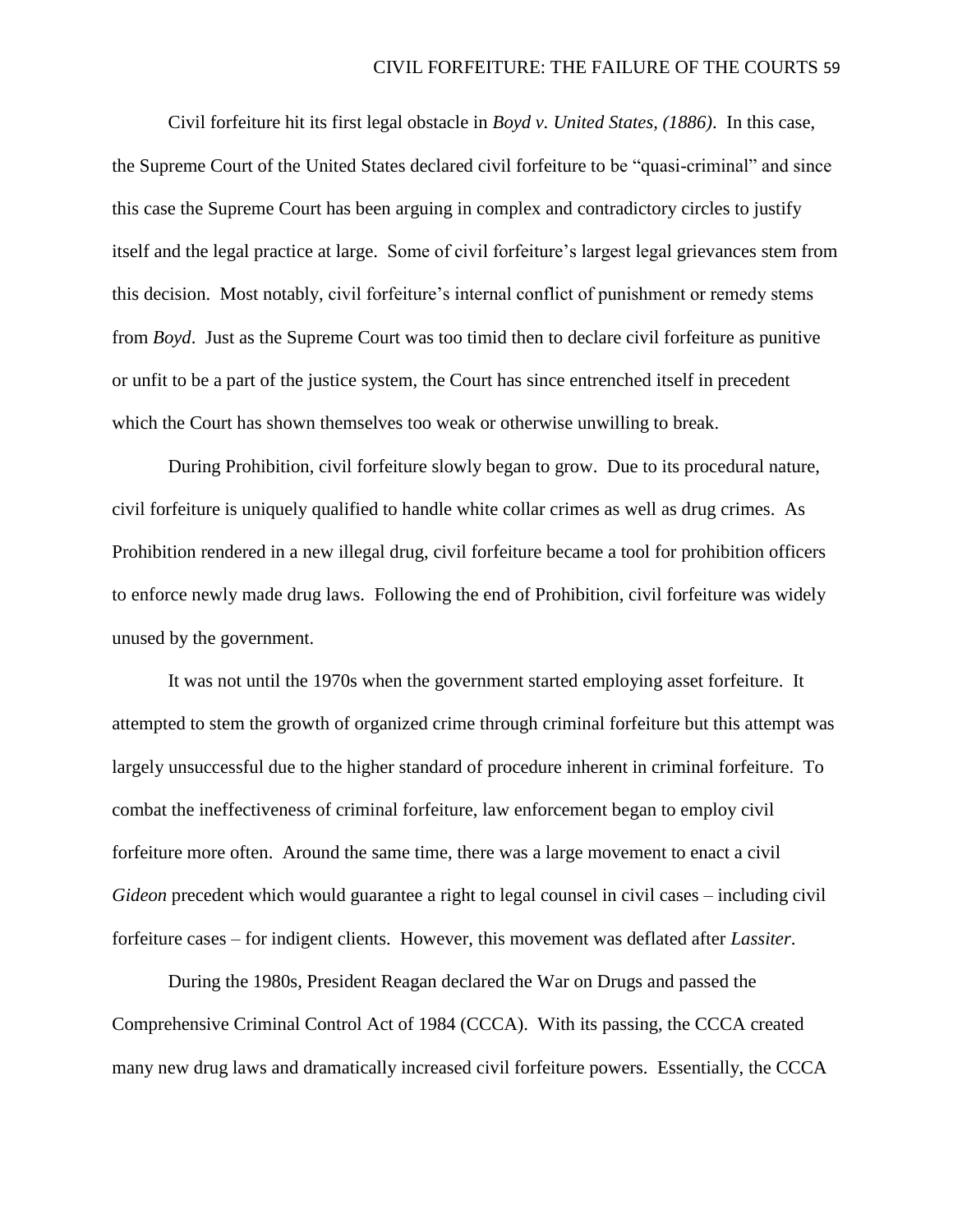made illegal drug violations a felony and attached civil forfeiture powers to each infraction. As law enforcement began to employ civil forfeiture more often, some police departments became reliant on civil forfeiture funds to supplement budgetary shortfalls.

#### <span id="page-60-0"></span>*5.2 Civil Forfeiture's Legal Contradictions*

As more civil forfeiture cases arose, the courts were left to decipher precedent which dated back to the 1800s and discern if this long-standing practice was constitutional. Civil forfeiture appears to violate the Fourth Amendment's protection against unreasonable seizures, the Fifth Amendment's protections of due process and protection against double jeopardy, the Sixth Amendment's right of counsel and the Eighth Amendment's protection against excessive fines. However, these constitutionality arguments hinder on a separate argument which is whether civil forfeiture is punitive or remedial.

The Supreme Court of the United States, along with the federal circuit courts, have not been able to provide a clear definition of whether civil forfeiture is punitive or remedial. In *Austin v. United States*, the Supreme Court declared civil forfeiture to be in part punitive and therefore the excessive fines clause of the Eighth Amendment does apply to forfeitures. The Court failed to determine when forfeiture is excessive and failed to provide a proper legal test as to what constitutes an excessive forfeiture. As a result, many federal circuit courts were forced to discern this ruling on their own.

Federal circuit courts proved to be an inadequate venue for determining if civil forfeiture is punitive. Additionally, the federal courts provided conflicting tests when deciding if civil forfeiture is excessive. The instrumentality test only required for the property involved in the crime to be instrumental in the criminal action. If a car was used to transport illegal drugs, the car was directly involved in the criminal act and could therefore be seized despite the proportionality of the car to the offense. Additionally, a car purchased with drug money would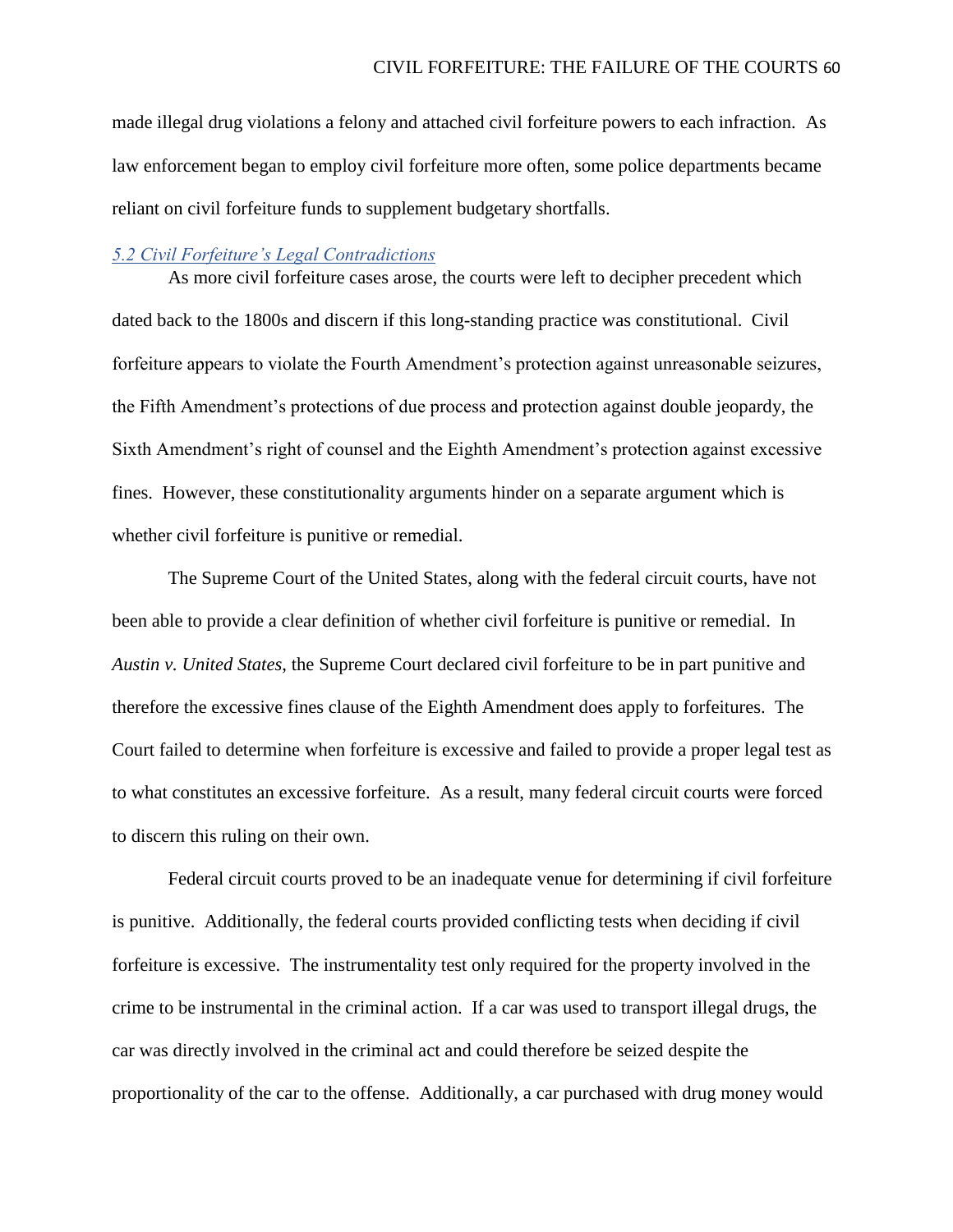be harder to seize via the instrumentality test because that car would not have been part of the original crime.

The second test provided by the circuit courts was the proportionality test which stated that despite the property's use during the crime, the key factor to be analyzed is the proportion of the property seized to the crime committed. *Austin* is a clear example of how the proportionality test might be used. Austin had sold drugs in his workplace and housed the drugs in his home. Law enforcement seized both his business and home which was deemed to be excessive for a relatively small drug violation. The proportion between the money of the drugs sold compared to the cost of the business and home was too disproportionate.

As the courts put forth more complicated tests to determine the punitive and remedial nature of civil forfeiture, the courts began to contradict themselves. Where civil forfeiture was punitive enough as to warrant the Eighth Amendment, it was not so punitive to prevent protections of due process or double jeopardy, or the other amendments listed.

Finally, the innocent owner defense presented one of the largest complications in civil forfeiture precedent. If civil forfeiture is punitive, or in part punitive, there must be some rights and protections granted to owners. However, the innocents of property owners have never acted as mitigating or aggravating factors in civil forfeiture trials. Owners such as Van Oster and Bennis have tried to put an innocent owner defense in practice to provide protections for innocent owners. Enacting a proper innocent owner defense is paramount for civil forfeiture proceedings because of the lower standard of proof required to seize property in a civil forfeiture trial.

The Supreme Court of the United States has never upheld the innocent owner defense despite other circuit or district court rulings. Instead, the Supreme Court has ruled that the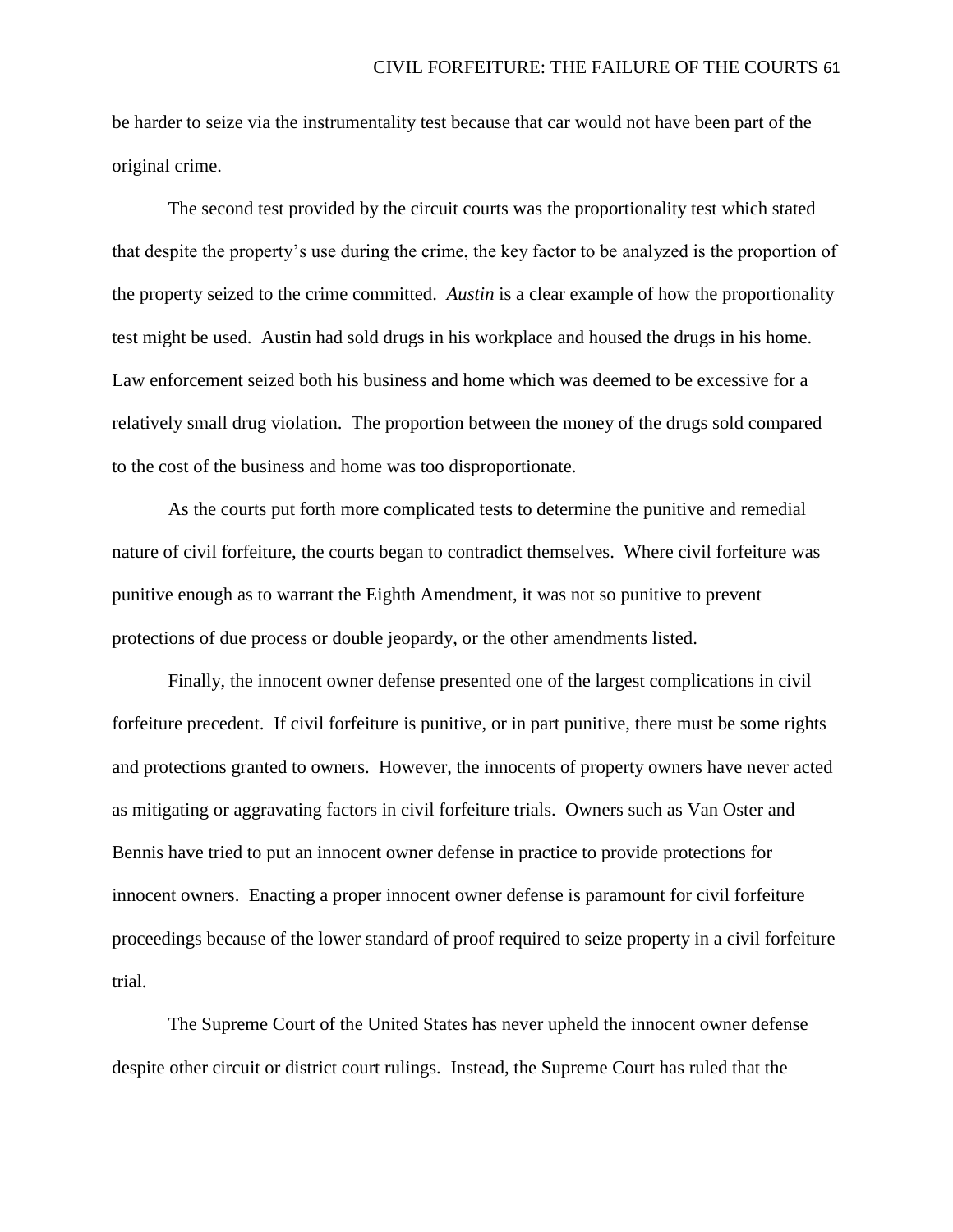innocent owner defense is not explicitly mentioned in the Constitution and therefore is not constitutionally backed. However, this reading of the innocent owner defense is the wrong perspective for the Supreme Court to take per the Tenth Amendment. Civil forfeiture is a large self-contradiction. Precedent circulating the legal practice is perplexing and overly complex. The courts – specifically the Supreme Court of the United States – has tried to step over itself in its legal arguments to uphold the constitutionality of civil forfeiture. It is clear so long as the Supreme Court upholds civil forfeiture's "quasi-criminal" nature, civil forfeiture will remain unconstitutional. Instead, civil forfeiture must be deemed punitive and obtain the proper constitutional defenses including the innocent owner defense to belong in the justice system.

# <span id="page-62-0"></span>*5.3 Why This Matters*

Civil forfeiture is not an abstract legal power which provides a stage for academic conversation. It is a real practice which has harmed real people. In the 1960s, law enforcement used civil forfeiture to seize the home of a sixty-year-old man with cancer and his wife (Stillman, 2013). Fortunately, the house was returned to the couple, but the government intrusion of that extent is shameful. Civil forfeiture incentivizes officers to profit from crime. In the 1980s, Massachusetts law enforcement nearly seized an eighty-million-dollar cruise ship because a gram of marijuana was found on the ship (Levy, 1996).

Civil forfeiture is a legal power which preys on the disadvantaged. Indigent clients can be, and have been, targeted to have their property seized to put money into law enforcement coffers, exemplified by the Texas State Trooper mentioned earlier. Civil forfeiture does not permit all indigent clients to have proper representation. Often the cost of litigation can exceed ten-thousand-dollars (Stillman, 2013), forcing owners to give up their property if it is of less worth than the cost to litigate.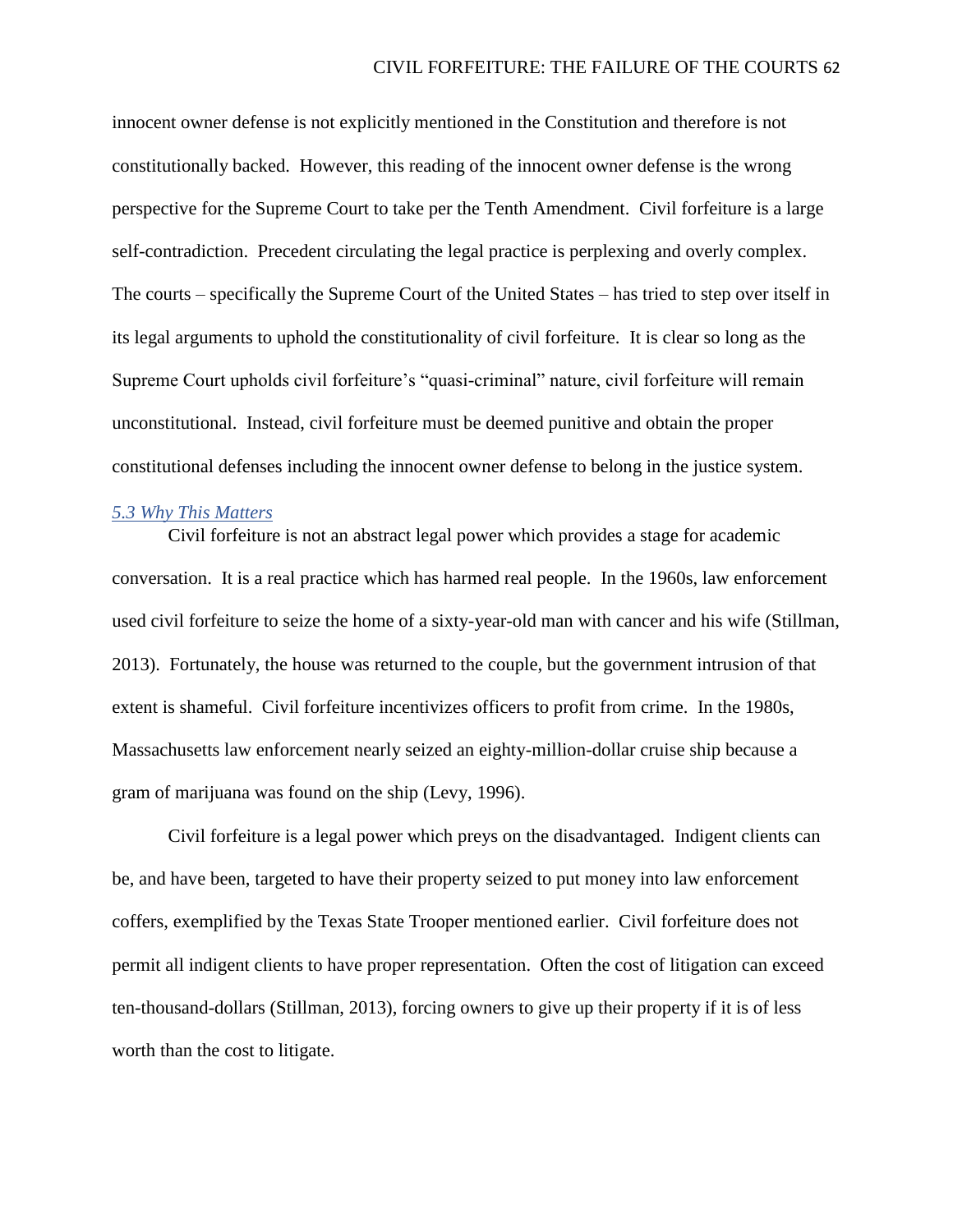To see the corruption of civil forfeiture, one must only look at the precedent provided by the courts. It is clear civil forfeiture does not fit within the Constitution. The amendments listed in this paper show a disconnect between the legal spirit of the Constitution and its practical application. From punishing owners who could not be criminally convicted through the deprivation of their property, to punishing owners twice for the same crime in two separate trials, to punishing owners innocent of crimes, civil forfeiture defies the foundation of the Constitution and its design to limit corrupt application of power by the government.

Not only is civil forfeiture clearly unconstitutional, civil forfeiture removes property from owners who are unable to defend themselves. It violates the very soul of the United States. The founders threw tea in the ocean when the taxes were too high, yet now the government is blatantly taking property away from citizens and directly profiting. Civil forfeiture must be repealed.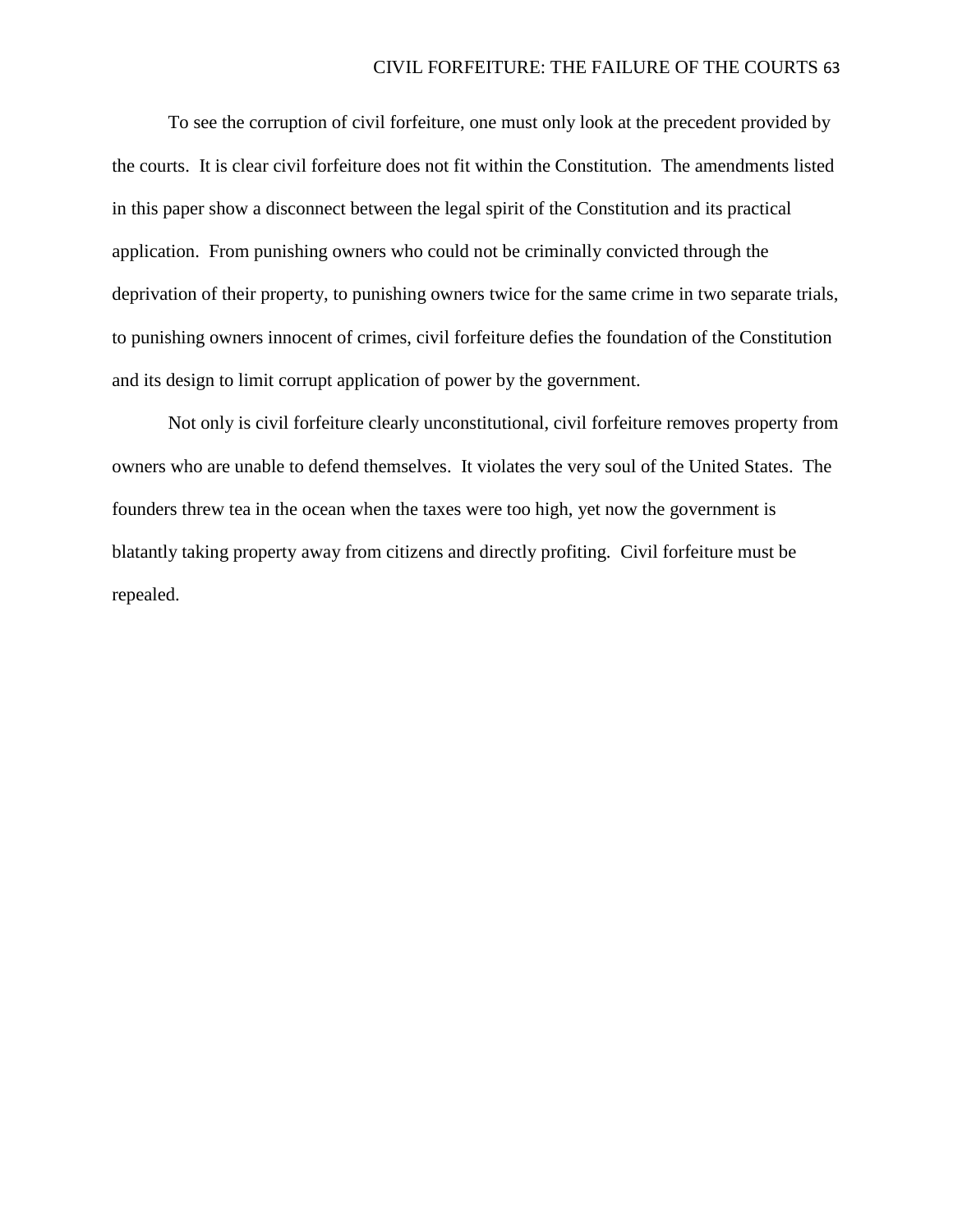#### <span id="page-64-0"></span>References

*Austin v. United States*, 92-6073 (The Supreme Court of the United States June 28, 1993).

*Bennis v. Michigan*, 94-8729 (The Supreme Court of the United States March 4, 1996).

Bourdreaux, D., & Pritchard, A. (1996). Civil Forfeiture and the War on Drugs: Lessons from Economics and History. *Sand Diego Law Review*, 79-135.

*Boyd v. United States* (The Supreme Court of the United States 1886).

- Brandeis, L. (1926). Brandeis Papers. *Louis Brandies Papers*. Boston, Massachusetts, United States of America: Harvard Law Library.
- *Browning-Ferris Industries v Kelco Disposal*, 88-556 (The Supreme Court of the United States June 26, 1989).
- *Calero-Toledo v. Pearson Yacht Leasing Company*, 73-157 (The Supreme Court of the United States May 15, 1974).

Cassella, S. (2013). *Asset Forfeiture Law in the United States.* Huntington: Juris Publishing Inc.

Cheh, M. M. (1994). Can Something This Easy, Quick, and Profitable Also be Fair? Runaway Civil Forfeiture Stumbles on the Constitution. *New York Law School Review*, 1-48.

*Dobbin's Distillery v. United States* (The Supreme Court of the United States 1877).

Finklestein, J. (1973). The Goring Ox: Some Historical Perspectives on Deodands, Forfeitures, Wrongful Death and the Western Notion of Sovereignty. *Temple Law Quarterly*, 168- 290.

*Gideon v Wainwright*, 372 US 335 (The Supreme Court of the United States March 18, 1963).

Holmes, O. (1926). Oliver Wendell Holmes Jr. Papers. *Series IV Judicial Papers, 1887-1920*. Boston, Massachusetts, United States of America: Harvard Law Library.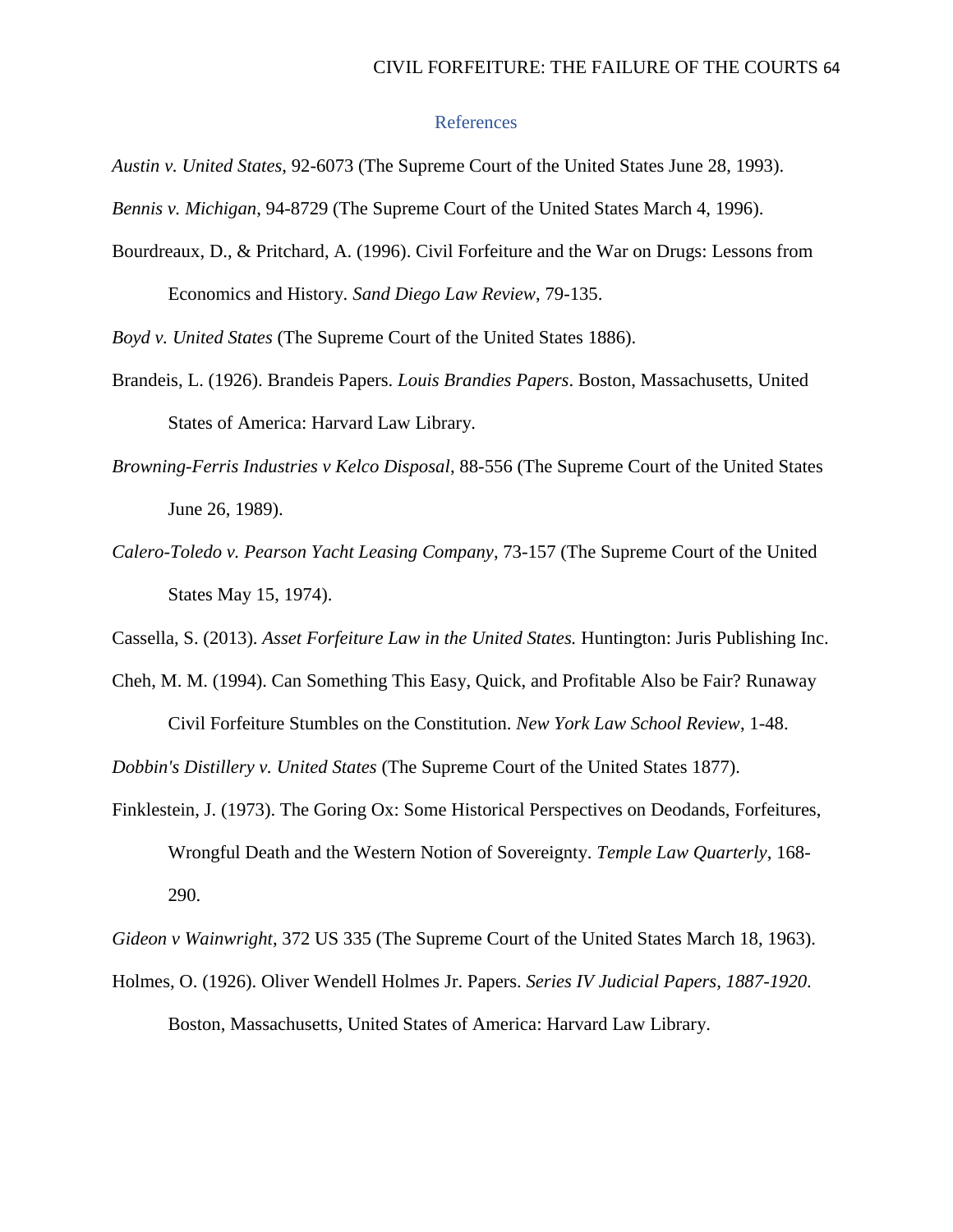- Jenson, E. L., & Gerber, J. (1996). The Civil Forfeiture of Assets and the War on Drugs: Expanding Criminal Sanctions While Reducing Due Process Protections. *Crime and Delinquency*, 421-434.
- Johnson, B. T. (2002). Reforming Civility The Civil Asset Forfeiture Reform Act of 2000: Baby Steps Toward a More Civilized Civil Forfeiture System. *Indiana Law Review*, 1045-1084.
- *Lassiter v. Department of Social Services*, 452 US 18 (North Carolina Supreme Court June 1, 1981).
- Leach, A. W., & Malcolm, J. G. (1994). Criminal Forfeiture: An Appropriate to the Civil Forfeiture Debate. *Georgia State University Law Review*, 241-295.
- Levy, L. W. (1996). *A License to Steal.* Chapill Hill: North Carolina Press.
- Locke, J. (1884). *Two Treatises on Civil Government.* London: George Routledge and Sons.
- Moores, E. (2009). Reforming the Civil Asset Forfeiture Reform Act. *Arizona Law Review*, 777- 803.
- Rulli, L. S. (2011). On the Road to Civil Gideon: Five Lessons from the Enactment of a Right to Counsel for Indigent Homeowners in Federal Civil Forfeiture Proceedings. *Penn Law: Legal Scholarship Repository*, 683-750.

Sibilla, N. (2014). Cops in Texas Seize Millions by "Policing for Profit". *Institute for Justice*.

*Solem v Helm*, 82-492 (The Supreme Court of the United States June 28, 1983).

Stillman, S. (2013, August 12). The Use and Abuse of Civil Forfeiture. *The New Yorker*.

*The Palmyra v. United States*, 25 US 1 (The Supreme Court of the United States January 1827).